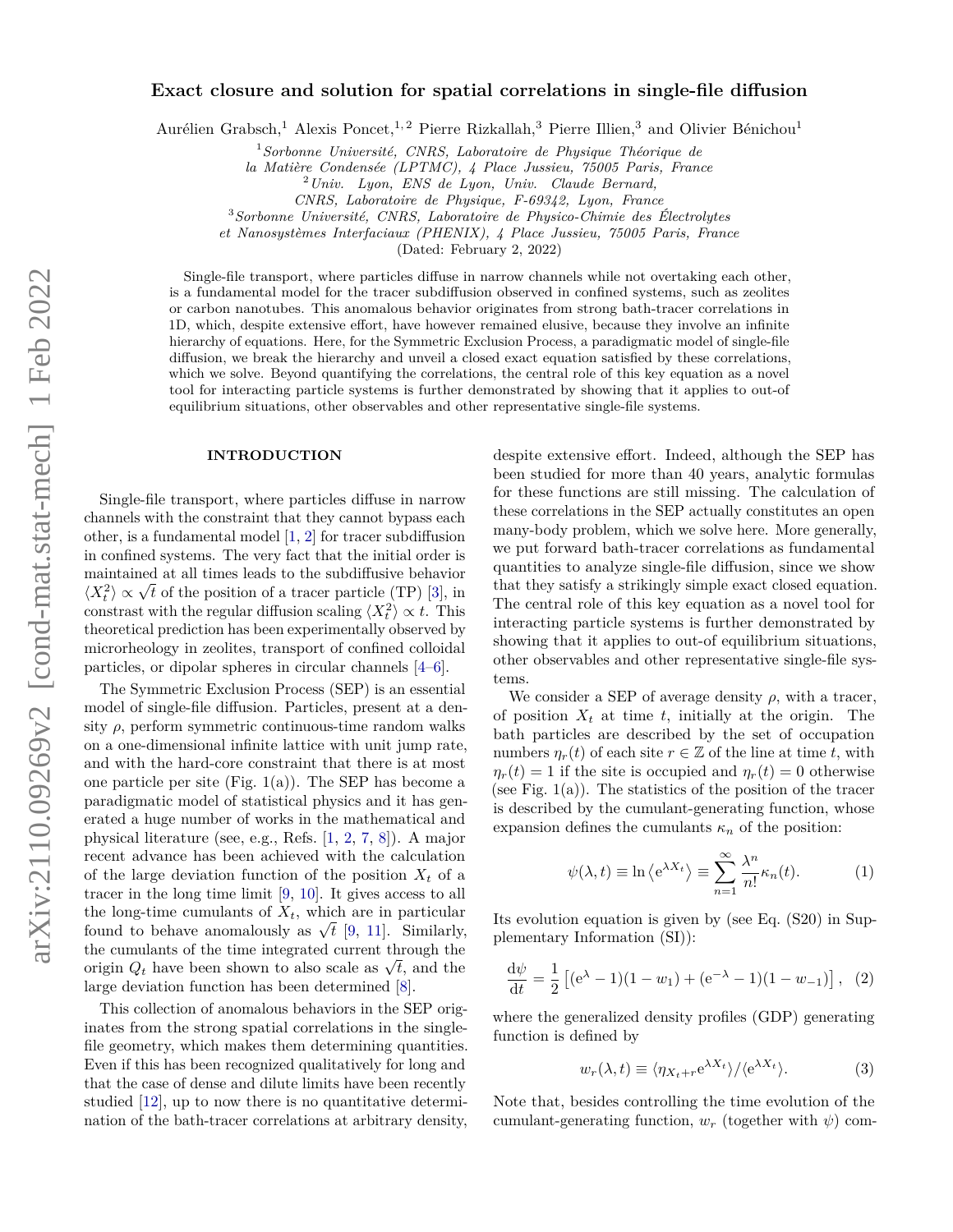

FIG. 1. **Models and bath-tracer correlations. (a)** The simple exclusion process (SEP). The tracer is located at position  $X_t$ , and  $Q_t$  is the integrated current of particles through the origin up to time *t* (i.e. the total flux of particles between sites 0 and 1). The occupation numbers of the sites are denoted  $\eta_r$ . **(b)** In this article, we put forward bath-tracer correlations  $\langle \eta_{X_t+r} e^{\lambda X_t} \rangle / \langle e^{\lambda X_t} \rangle$  (or bath-current correlations in the case of the integrated current  $Q_t$ ) as fundamental quantities to analyze single-file diffusion, as they satisfy the simple closed integral equation [\(6\)](#page-1-0). Besides being key technical tools,  $\alpha$ ) they characterize the bath-tracer coupling (see Eq. [\(4\)](#page-1-1)), *β*) they quantify the response of the bath of particles to the perturbation induced by the tracer (see item (iv) after Eq. [\(13\)](#page-2-0)) and  $\gamma$ ) in turn they control the large deviations of the subdiffusive motion of the tracer (see Eqs.  $(1)$ ,  $(2)$  and  $(13)$ ). Other representative models of single-file systems: **(c)** the Random Average Process: at exponential times, particles on a line can jump in either direction to a random fraction of the distance to the next particle; **(d)** the Kipnis-Marchioro-Presutti model: each site carries a continuous energy variable. At exponential times, the total energy of two neighbouring sites is randomly distributed between them.

pletely characterizes the joint cumulant-generating function of  $(\eta_{X_t+r}, X_t)$  and thus the bath-tracer correlations [\[12\]](#page-5-10). The GDP-generating function is therefore a key quantity, and the next step consists in writing its evolution equation from the master equation describing the system. However, similarly to Eq. [\(2\)](#page-0-1), it involves higher-order correlation functions. In fact, we are facing an infinite hierarchy of evolution equations, which is the rule for tracer diffusion (and for other observables such as the integrated current through the origin) in interacting particle systems [\[9,](#page-5-7) [13–](#page-5-11)[15\]](#page-5-12), and whose closure has remained elusive up to now. We provide below a closed equation which allows the determination of the GDP-generating function in the hydrodynamic limit (large time, large distance).

In this limit, the position of the tracer satisfies a large deviation principle [\[9,](#page-5-7) [10,](#page-5-8) [16\]](#page-5-13), which implies that the

cumulant-generating function scales as  $\psi \sim \hat{\psi}\sqrt{\hat{\psi}}$ 2*t*. In fact, this anomalous behavior originates from the more general scaling form

<span id="page-1-1"></span>
$$
w_r(\lambda, t) \underset{t \to \infty}{\sim} \Phi\left(\lambda, v = \frac{r}{\sqrt{2t}}\right) \equiv \sum_{n=0}^{\infty} \frac{\lambda^n}{n!} \Phi_n(v) \qquad (4)
$$

of the GDP-generating function, where the coefficient  $\Phi_n$  gives the large-scale limit of the joint cumulant  $\langle \eta_{X_t+r} X_t^n \rangle_c$  of the tracer's position  $X_t$  and the occupation number  $\eta_{X_t+r}$  measured in its frame of reference  $(Fig. 1(b))$ . In the following, we will drop the argument  $λ$  of  $Φ$  for convenience.

## **RESULTS**

We report here (see Materials and Methods and Section II.A of SI for details) that the two functions (rescaled derivatives of the profiles)

<span id="page-1-2"></span>
$$
\Omega_{\pm}(v) \equiv \mp 2\hat{\psi} \frac{\Phi'(v)}{\Phi'(0^{\pm})} \quad \text{defined for} \quad v \geq 0 \tag{5}
$$

are entirely determined by the *closed* Wiener-Hopf integral equations [\[17\]](#page-5-14) with a Gaussian kernel

<span id="page-1-0"></span>
$$
\Omega_{\pm}(v) = \mp \omega e^{-(v+\xi)^2 + \xi^2} - \omega \int_{\mathbb{R}^{\mp}} \Omega_{\pm}(z) e^{-(v-z+\xi)^2 + \xi^2} dz,
$$
\n(6)

where  $\xi \equiv \frac{d\hat{\psi}}{d\lambda}$  and we have analytically continued  $\Omega_+$  to  $v < 0$  and  $\Omega$ <sub>-</sub> to  $v > 0$ . The parameter  $\omega$  is determined by the boundary conditions (see Eq. [\(5\)](#page-1-2))

$$
\Omega_{+}(0) = -\Omega_{-}(0) = -2\hat{\psi},\tag{7}
$$

so that the functions  $\Omega_{+}(v)$  are parametrized by  $\hat{\psi}$ . At this stage, the expression of  $\hat{\psi}(\lambda)$  has not been determined yet, but it can be obtained in the following way. First, Φ is deduced by integration of  $\Omega_{\pm}$ , with

<span id="page-1-4"></span>
$$
\Phi(\pm \infty) = \rho,\tag{8}
$$

by definition, and the boundary conditions

<span id="page-1-3"></span>
$$
\Phi'(0^{\pm}) \pm 2 \frac{\hat{\psi}}{e^{\pm \lambda} - 1} \Phi(0^{\pm}) = 0.
$$
 (9)

The resulting  $\Phi$  are at this stage parametrized by  $\hat{\psi}$  and *λ*. Then, by using the large time limit of Eq.  $(2)$ ,

<span id="page-1-5"></span>
$$
\frac{1 - \Phi(0^{-})}{1 - \Phi(0^{+})} = e^{\lambda},
$$
\n(10)

 $\hat{\psi}$  can be written as a function of  $\lambda$ , and we finally obtain the desired GDP-generating function  $\Phi(\lambda, v)$ .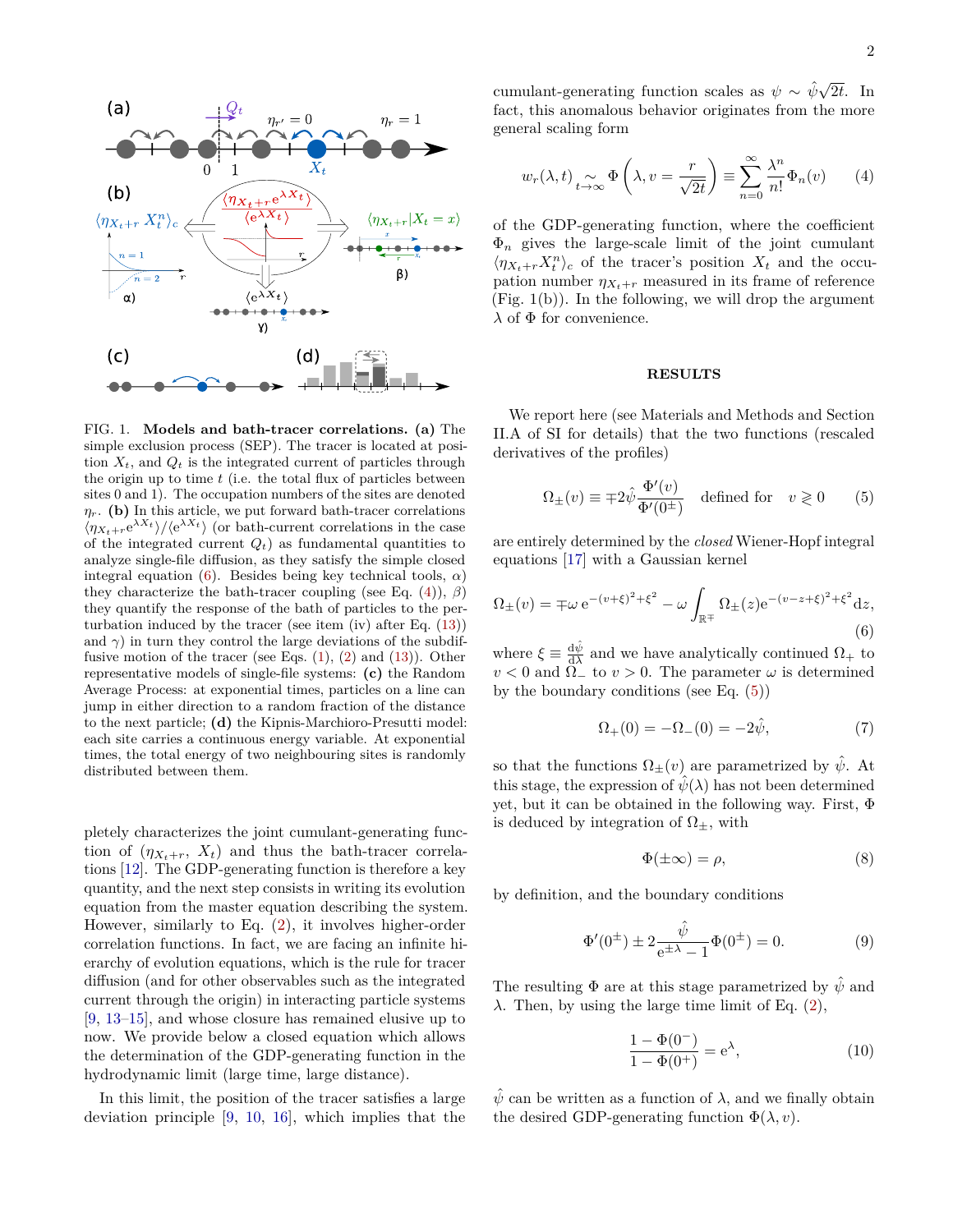

FIG. 2. **SEP**. Generalized density profiles (GDP) of order: (a)  $n = 1$  and  $n = 3$  at density  $\rho = 0.5$ . Solid lines: numerical simulations at  $t = 3000$ . Dashed lines: theoretical predictions (equations (S79,S80) in SI); **(b)**  $n = 2$  at densities  $\rho = 0.25$ , 0.5 and 0*.*75. Solid lines: numerical simulations at *t* = 3000. Dashed lines: theoretical predictions (equation (S79) in SI). Note that, interestingly  $\Phi_2$  exhibits a minimum at a distance  $v > 0$  for  $ρ < 1/2$ , which disappears for  $ρ > 1/2$ . (c) GDP-generating function (or equivalently, conditional profiles) obtained from the theoretical prediction [\(6\)](#page-1-0) (dashed) compared to the numerical resolution of the MFT equations (solid line) described in Section IV.B in SI. (d) Non-monotony of the conditional profiles  $\Phi(0^+)$ in front of the tracer, as a function of the rescaled tracer's position  $\xi$ , for different densities  $\rho$ .

# **DISCUSSION**

Several comments are in order. (i) We show in SI (Section I.E) that the boundary condition [\(9\)](#page-1-3) is exact; furthermore, we argue below that the bulk equation  $(6)$ , and thus the obtained GDP-generating function  $\Phi$ , are also exact. (ii) Importantly, the Wiener-Hopf equations [\(6\)](#page-1-0) can be solved explicitly in terms of the one-sided Fourier transforms [\[17\]](#page-5-14):

<span id="page-2-1"></span>
$$
\int_{\mathbb{R}^{\pm}} \Omega_{\pm}(v) e^{ikv} dv = \pm (1 - \exp[-Z_{\pm}]), \qquad (11)
$$

where

<span id="page-2-2"></span>
$$
Z_{\pm} \equiv \frac{1}{2} \sum_{n \ge 1} \frac{(-\omega \sqrt{\pi} e^{-\frac{1}{4}(k+2i\xi)^2})^n}{n} \text{erfc}\left(\pm \sqrt{n}\left(\xi - \frac{ik}{2}\right)\right). \tag{12}
$$

(iii) As a byproduct, our approach yields the cumulant generating function  $\hat{\psi}$  (or equivalently the large deviation function of the tracer's position),

<span id="page-2-0"></span>
$$
\hat{\psi} = -\frac{1}{2\sqrt{\pi}} \text{Li}_{\frac{3}{2}}(-\sqrt{\pi}\omega), \quad \text{Li}_{\nu}(x) \equiv \sum_{n \ge 1} \frac{x^n}{n^{\nu}}, \qquad (13)
$$

which is shown in SI (Section II.E) to be identical to the exact expression obtained using the arsenal of integrable probabilities in [\[9,](#page-5-7) [10\]](#page-5-8). (iv) Additionally, we obtain a full characterization of the spatial bath-tracer correlations and in particular analytical expressions of the  $\Phi_n$  by using the procedure described above (see Section II.C of SI for explicit expressions, which extend at arbitrary density the expressions given in [\[12\]](#page-5-10) in the dilute ( $\rho \rightarrow 0$ ) and dense  $(\rho \rightarrow 1)$  limits, and Fig. 2(a) and (b) for comparison with numerical simulations). (v) Our approach also provides the conditional profiles  $\langle \eta_{X_t+r} | X_t = x \rangle$  defined as the average of the occupation of the site  $X_t + r$  given that the tracer is at position *x*. Indeed, in the hydrodynamic limit,  $\langle \eta_{X_t+r} | X_t = x \rangle \sim_{t \to \infty} \Phi(\lambda^*, v)$  where  $v = r/\sqrt{2t}, \lambda^*$ 

is defined by  $\xi(\lambda^*) = \frac{d\hat{\psi}}{d\lambda}(\lambda^*) = x/\sqrt{2t}$  and  $\Phi$  is the GDP-generating function determined above. While the (unconditional) profiles  $\langle \eta_{X_t+r} \rangle$  are flat, the conditional profiles allow to probe the response of the bath of particles to the perturbation created by the displacement *ξ* of the tracer: in particular, for *ξ >* 0, it leads to an accumulation of bath particles in front of the tracer and a depletion behind (see Fig.  $2(c)$ ), quantified by the simple conservation relation

$$
\int_0^{+\infty} (\Phi(v) - \rho) dv - \int_{-\infty}^0 (\Phi(v) - \rho) dv = \rho \xi, \quad (14)
$$

which is a consequence of  $(11.12)$  $(11.12)$ . Another striking feature is the non-monotony of the conditional profile  $\Phi(\lambda^*, 0^+)$ in front of the tracer as a function of the rescaled position of the tracer  $\xi(\lambda^*)$ , see Fig. 2(d). Surprisingly,  $\Phi(\lambda^*, 0^+)$ does not saturate to 1 as  $\xi \to +\infty$ , but instead returns to its unperturbed value  $\rho$ , which results from a global displacement of bath particles induced by the tracer.

Importantly, Equation [\(6\)](#page-1-0) describes several other situations of physical relevance. (i) First, it applies to the out-of-equilibrium situation of an initial step of density *ρ*<sup>+</sup> for  $x > 0$  and  $\rho_+$  for  $x < 0$ , with the tracer initially at the origin. This paradigmatic setup has attracted a lot of attention [\[8](#page-5-6)[–10,](#page-5-8) [18,](#page-5-15) [19\]](#page-5-16) since it remains transient at all times and never reaches a stationary state. The GDP-generating function  $\Phi$  is obtained from the solution [\(11\)](#page-2-1) by following the procedure described above, upon only changing the boundary condition [\(8\)](#page-1-4) into  $\Phi(\pm\infty) = \rho_{\pm}$ . Again, we recover the results of [\[9,](#page-5-7) [10\]](#page-5-8) on the cumulant generating function  $\hat{\psi}$ . Additionally, we obtain the complete spatial structure of the bath-tracer correlations (see Fig. 3(a) and Section II.D.1 of SI for explicit expressions). (ii) Second, and strikingly, it also gives access to the statistics of other observables, as exemplified by the case of the integrated current through the origin *Q<sup>t</sup>* (see Section II.D.3 of SI for the application to the generalized current, which is an extra observable), defined as the total flux of particles between sites 0 and 1 during a time *t*. This quantity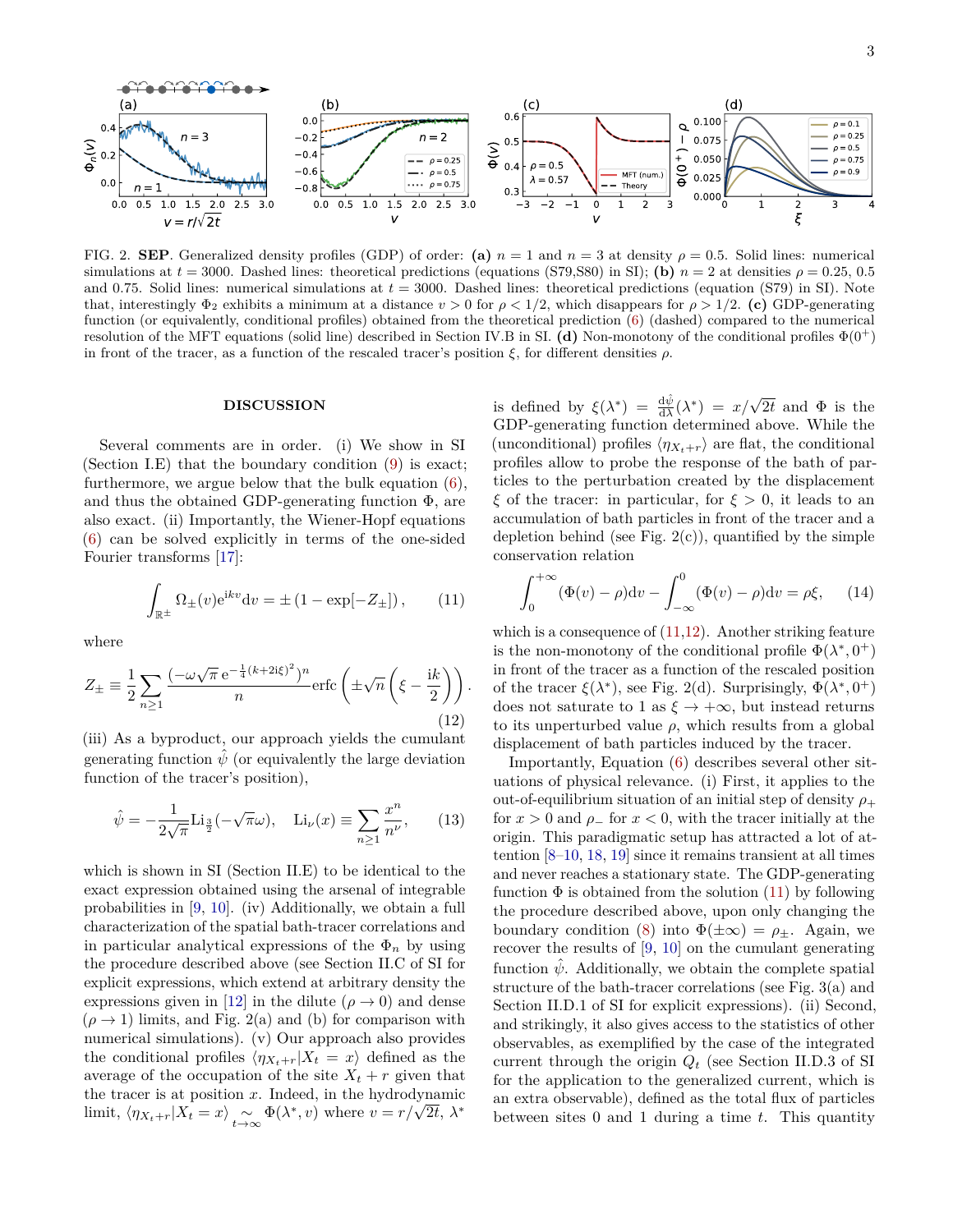

FIG. 3. **Extensions: (a)** The out of equilibrium situation of an initial step density. **(b)** Another observable, the current through the origin. **(c),(d)** Other representative single-file systems: the KMP model (c) and the RAP (d). The dashed lines correspond to the predictions obtained from the central equation [\(6\)](#page-1-0). (a) GDPs at order  $n = 1$  and  $n = 2$  for the SEP with a step initial density  $\rho = 0.7$  and  $\rho_+ = 0.2$  at  $t = 1500$  with 2000 sites. (b) GDPs for the current  $\langle \eta_r Q_t^n \rangle_c$  in the SEP for a density  $\rho = 0.5$  at  $t = 900$ , for orders  $n = 1$  and  $n = 3$  (the profile for  $n = 2$  is zero). (c) KMP model  $(D(\rho) = 1/2$  and  $\sigma(\rho) = \rho^2$  for  $\rho = 1$ . (c1)-(c3) First three orders of the GDPs at  $t = 900$  and 500 sites. (c4) GDP-generating function (d) RAP for  $\rho = 1$  (for a uniform jump distribution,  $D(\rho) = 1/(4\rho)$  and  $\sigma(\rho) = 1/\rho$ ). (d1)-(d3) First three orders of the GDPs at  $t = 4000$  with 5000 particles (solid lines). (d4) GDP-generating function compared to the numerical resolution of the MFT equations (solid line).

has been the focus of many studies, both in the context of statistical physics [\[8,](#page-5-6) [13,](#page-5-11) [18,](#page-5-15) [20,](#page-5-17) [21\]](#page-5-18) and mesoscopic transport [\[22](#page-5-19)[–24\]](#page-5-20), in particular in the nonequilibrium situation  $\rho_-\neq \rho_+$  [\[8,](#page-5-6) [18\]](#page-5-15). Note that while the statistics of tracer diffusion and integrated current are easily related in the case of quenched initial conditions [\[25\]](#page-5-21), the relation is more entangled for the annealed case considered here due to the fluctuations of the initial condition. The quantities introduced previously [\(1-](#page-0-0)[3\)](#page-0-2) on the example of tracer diffusion are naturally adapted by substituting *Q<sup>t</sup>* for  $X_t$ . The corresponding profiles  $\Phi_Q$  are then obtained as a particular case of Equation [\(6\)](#page-1-0) by setting  $\xi = 0$ , completed by modified boundary conditions [\(9,](#page-1-3)[10\)](#page-1-5) derived from the microscopic model (see Section II.D.2 of SI). In particular, the resulting Eq. [\(13\)](#page-2-0) gives back the exact cumulant generating function of  $Q_t$  obtained in [\[8\]](#page-5-6) by Bethe ansatz, since in this case we find that

$$
\omega_Q \sqrt{\pi} = \rho_-(1 - \rho_+)(e^{\lambda} - 1) + \rho_+(1 - \rho_-)(e^{-\lambda} - 1), (15)
$$

which coincides with the single parameter involved in [\[8,](#page-5-6) [18\]](#page-5-15). Additionally, the  $\Phi_Q$  determined here provides the associated spatial structure (see Fig. 3(b) and Section II.D.2 of SI for explicit expressions). These profiles have been introduced and studied numerically in [\[26\]](#page-5-22) for an infinite system (see also [\[14\]](#page-5-23) for a finite system between two reservoirs), but no analytical expressions were available until now. (iii) Finally, beyond the SEP, it applies to other representative single-file systems of interacting particles with average density  $\rho$  (see also [\[12\]](#page-5-10), which is however limited to the calculation of the first order  $\Phi_1$ ). Such systems can be described at large scale by two quantities: the diffusivity  $D(\rho)$  and the mobility  $\sigma(\rho)$  [\[27\]](#page-5-24). The case of the SEP considered above corresponds to  $D(\rho) = 1/2$ and  $\sigma(\rho) = \rho(1-\rho)$ . Equation [\(6\)](#page-1-0) (with adaptations of equations [\(9](#page-1-3)[,10\)](#page-1-5) given in Section III.C of SI) more generally applies to single-file systems with  $D(\rho) = 1/2$ ,  $\sigma''(\rho)$  constant and  $\sigma(0) = 0$ , by replacing the  $-\omega$  that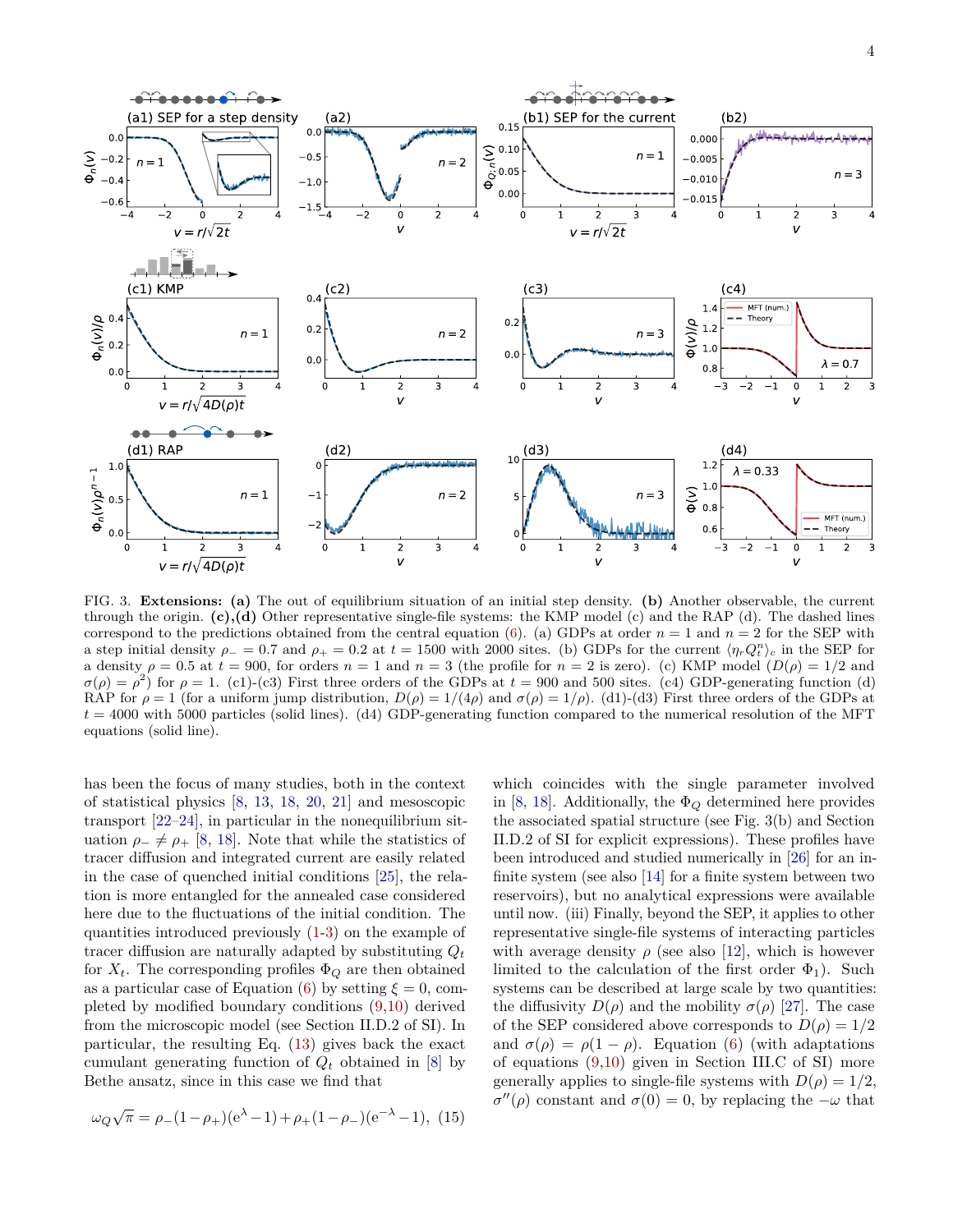multiplies the integral in [\(6\)](#page-1-0) by  $\omega \sigma''(\rho)/2$ . Important cases covered by our approach include (see Fig. 1 for definitions and Sections III.D and III.E of SI for explicit expressions): (a) the model of hard Brownian particles  $(\sigma(\rho) = \rho)$  for which the GDP-generating function of [\[12\]](#page-5-10) is recovered; (b) the Kipnis-Marchioro-Presutti (KMP) model [\[28\]](#page-5-25)  $(\sigma(\rho) = \rho^2$ , see Fig. 3(c)), which describes situations as varied as force fluctuations in packs of granular beads [\[29\]](#page-5-26), the formation of clouds and gels, self-assembly of molecules in organic and inorganic materials and distribution of wealth in a society (see [\[30\]](#page-5-27) and references therein). (c) the Random Average Process (RAP), which appears in a variety of problems such as force propagation in granular media, models of mass transport or models of voting systems [\[29,](#page-5-26) [31](#page-5-28)[–33\]](#page-5-29). Although  $\sigma''(\rho)$  is not constant in this case, the GDP-generating function can be deduced from our results thanks to a mapping between tracer diffusion in the RAP and the integrated current in the KMP model  $[34]$  (see Fig. 3(d)).

We finally argue that the central equation [\(6\)](#page-1-0) is exact for the following reasons. (i) We show in SI (Section IV) that the Macroscopic Fluctuations Theory (MFT) [\[35\]](#page-5-31) can be used to determine perturbatively the first coefficients  $\Phi_n$  analytically. These coefficients computed up to order  $n = 5$  (which is the highest order for which we managed to determine the integrals involved) coincide with those obtained by our approach. Furthermore, the agreement holds also non-perturbatively in  $\lambda$ , as displayed in Fig. 2(c) and Fig. 3(c4),(d4) where the numerical solution of the MFT equations is compared to the analytical solution [\(11,](#page-2-1)[12\)](#page-2-2). Moreover, and as mentioned above, the exact expression of the cumulant generating functions of (ii) the tracer position of [\[9\]](#page-5-7) and (iii) the integrated current of [\[8\]](#page-5-6) are contained in our approach, including the case of an initial step of density.

All together, we have determined analytically the spatial correlations in the SEP, which allowed us to fully quantify the response of the bath to the perturbation induced by a tracer. Besides being paramount physical observables, these correlations have been shown to be fundamental technical quantities, since they satisfy a strikingly simple closed equation and control large deviations in single-file diffusion. This very same equation applies to a variety of situations involving single-file transport, which makes it a novel and promising tool to tackle interacting particle systems.

## **MATERIALS AND METHODS**

#### **Analytical calculations for the SEP**

Details on analytical calculations are provided in SI. We sketch here the main steps that led to the closed equation [\(6\)](#page-1-0) for the SEP. The starting point is a master equation describing the time evolution of the complete

system (bath and tracer in the SEP), from which we obtain the time evolution of the cumulant generating function  $\psi$  and the GDP-generating function [\(3\)](#page-0-2). The main difficulty is that the latter involves higher-order correlation functions.

The next step consists in using the scaling  $(4)$  of the GDP-generating function and  $\psi(\lambda, t) \sim \hat{\psi}(\lambda)\sqrt{2t}$  to derive the hydrodynamic limit of the problem (details given in Section I.E of SI). The obtained bulk equation, valid at arbitrary density, is still not closed. We explain in SI that a closed equation obeyed by  $\Phi$  has to satisfy the following constraints: (i) it must reduce to the known equations obtained in the limits of high and low density in [\[12\]](#page-5-10); (ii) it should also reproduce, as a byproduct, the cumulants of the tracer's position derived recently in [\[9,](#page-5-7) [10\]](#page-5-8); (iii) additional constraints concern the way the different parameters appear in the equation (see Section II.A of SI for details); (iv) finally, the equation we write should have a "proper scaling" with time determined in Section I.E of SI.

Following these ideas and constraints, we obtain a first closed equation which holds at lowest orders in  $\lambda$ , see (S40) in SI, which properly reproduces the known cumulant  $\kappa_n$ for  $n \leq 6$ . This equation is conveniently rewritten by introducing the new functions  $\Omega_{+}(v)$  defined by Eq. [\(5\)](#page-1-2). Extension of this equation to arbitrary order in  $\lambda$  and then its resummation yields the closed equations (S48,S49) of SI. Several technical steps detailed in Section II.A of SI allow us to finally transform them into the closed Wiener-Hopf integral equation [\(6\)](#page-1-0), which is our central result.

#### **Numerical simulations for the SEP**

The numerical simulations of the SEP are performed on a periodic ring of size N, with  $M = \rho N$  particles at average density  $\rho$ . The particles are initially placed uniformly at random. The jumps of the particles are implemented as follow: one picks a particle uniformly at random, along with one direction (left and right with equal probabilities). If the chosen particle has no neighbor in that direction, the jump is performed, otherwise it is rejected. In both cases, the time of the simulation is incremented by a random number picked from an exponential distribution of rate *N*. We keep track of one particle (the tracer) and compute the moments of its displacement and the generalized density profiles. The averaging is performed over 10<sup>8</sup> simulation.

#### **Extensions**

Analytical (Section III of SI) and numerical (Section V of SI) extensions (other systems than the SEP, other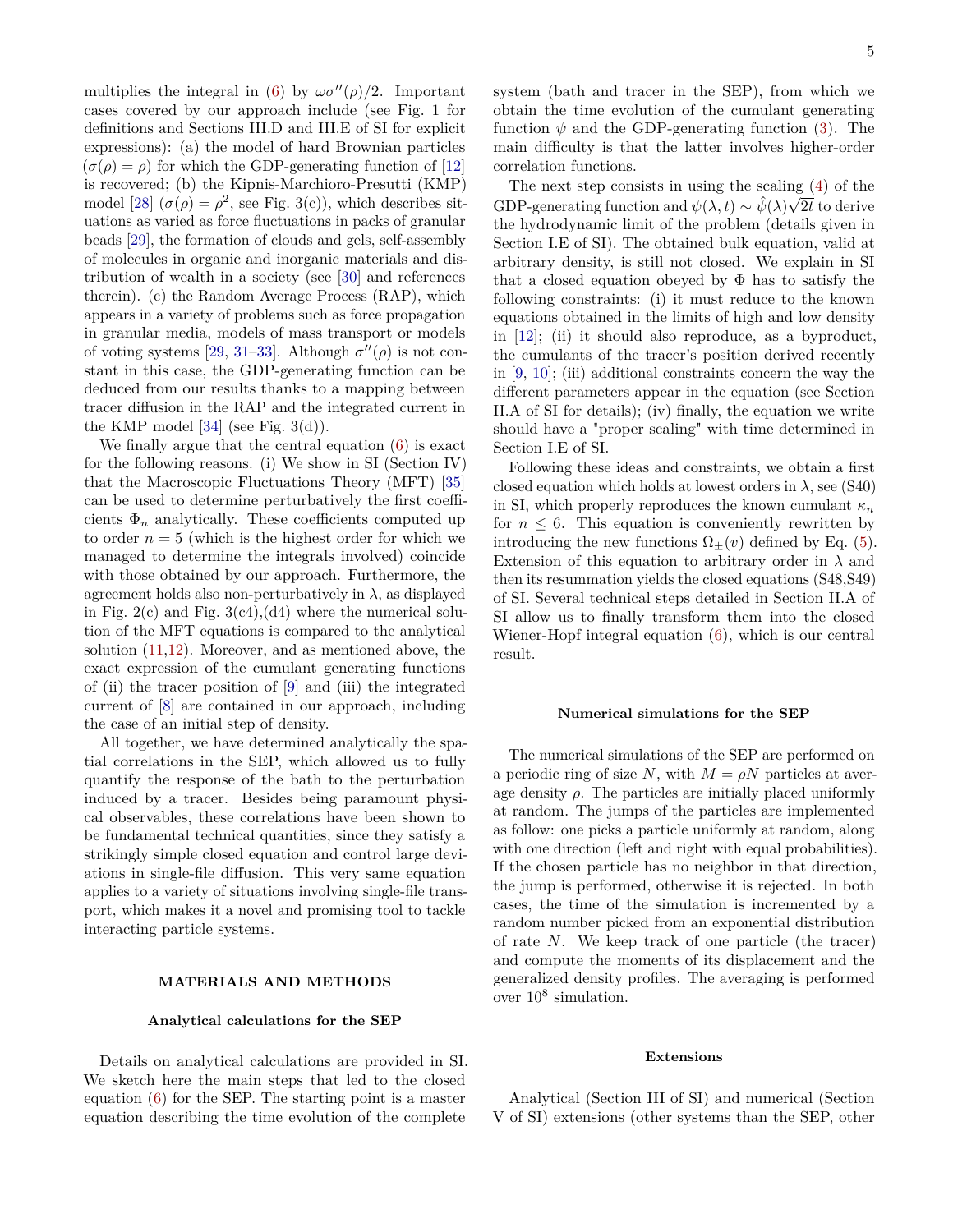observables, nonequilibrium situations), following these lines, are described in SI.

- <span id="page-5-0"></span>[1] D. G. Levitt, [Physical Review A](http://link.aps.org/doi/10.1103/PhysRevA.8.3050) **8**, 3050 (1973).
- <span id="page-5-1"></span>[2] R. Arratia, [The Annals of Probability](http://www.jstor.org/stable/2243693) **11**, 362 (1983).
- <span id="page-5-2"></span>[3] T. E. Harris, [Journal of Applied Probability](http://www.jstor.org/stable/3212197) **2**, 323 (1965).
- <span id="page-5-3"></span>[4] K. Hahn, J. Kärger, and V. Kukla, [Physical Review](http://link.aps.org/doi/10.1103/PhysRevLett.76.2762) Letters **76**[, 2762 \(1996\).](http://link.aps.org/doi/10.1103/PhysRevLett.76.2762)
- [5] Q.-H. Wei, C. Bechinger, and P. Leiderer, [Science](http://dx.doi.org/10.1126/science.287.5453.625) **287**, [625 \(2000\).](http://dx.doi.org/10.1126/science.287.5453.625)
- <span id="page-5-4"></span>[6] B. Lin, M. Meron, B. Cui, S. A. Rice, and H. Diamant, [Physical Review Letters](http://link.aps.org/doi/10.1103/PhysRevLett.94.216001) **94**, 216001 (2005).
- <span id="page-5-5"></span>[7] F. Spitzer, [Advances in Mathematics](http://dx.doi.org/10.1016/0001-8708(70)90034-4) **5**, 246 (1970).
- <span id="page-5-6"></span>[8] B. Derrida and A. Gerschenfeld, [Journal of Statistical](http://dx.doi.org/10.1007/s10955-009-9772-7) Physics **136**[, 1 \(2009\).](http://dx.doi.org/10.1007/s10955-009-9772-7)
- <span id="page-5-7"></span>[9] T. Imamura, K. Mallick, and T. Sasamoto, [Physical](https://link.aps.org/doi/10.1103/PhysRevLett.118.160601) Review Letters **118**[, 160601 \(2017\).](https://link.aps.org/doi/10.1103/PhysRevLett.118.160601)
- <span id="page-5-8"></span>[10] T. Imamura, K. Mallick, and T. Sasamoto, [Communica](http://dx.doi.org/10.1007/s00220-021-03954-x)[tions in Mathematical Physics](http://dx.doi.org/10.1007/s00220-021-03954-x) **384**, 1409 (2021).
- <span id="page-5-9"></span>[11] P. L. Krapivsky, K. Mallick, and T. Sadhu, [Journal of](http://dx.doi.org/10.1007/s10955-015-1291-0) [Statistical Physics](http://dx.doi.org/10.1007/s10955-015-1291-0) **160**, 885 (2015).
- <span id="page-5-10"></span>[12] A. Poncet, A. Grabsch, P. Illien, and O. Bénichou, [Phys](http://dx.doi.org/ 10.1103/PhysRevLett.127.220601)[ical Review Letters](http://dx.doi.org/ 10.1103/PhysRevLett.127.220601) **127**, 220601 (2021).
- <span id="page-5-11"></span>[13] B. Derrida, [Journal of Statistical Mechanics: Theory and](http://dx.doi.org/10.1088/1742-5468/2007/07/p07023) Experiment **2007**[, P07023 \(2007\).](http://dx.doi.org/10.1088/1742-5468/2007/07/p07023)
- <span id="page-5-23"></span>[14] B. Derrida, B. Douçot, and P.-E. Roche, [Journal of](http://dx.doi.org/10.1023/B:JOSS.0000022379.95508.b2) [Statistical physics](http://dx.doi.org/10.1023/B:JOSS.0000022379.95508.b2) **115**, 717 (2004).
- <span id="page-5-12"></span>[15] P. Krapivsky, S. Redner, and E. Ben-Naim, *A Kinetic View of Statistical Physics* (Cambridge University Press, 2009).
- <span id="page-5-13"></span>[16] S. Sethuraman and S. R. S. Varadhan, [The Annals of](http://dx.doi.org/10.1214/11-AOP703) Probability **41**[, 1461 \(2013\).](http://dx.doi.org/10.1214/11-AOP703)
- <span id="page-5-14"></span>[17] A. D. Polyanin and A. V. Manzhirov, *Handbook of integral equations* (CRC press, 2008).
- <span id="page-5-15"></span>[18] B. Derrida and A. Gerschenfeld, [Journal of Statistical](http://dx.doi.org/10.1007/s10955-009-9830-1) Physics **137**[, 978 \(2009\).](http://dx.doi.org/10.1007/s10955-009-9830-1)
- <span id="page-5-16"></span>[19] P. L. Krapivsky and B. Meerson, [Phys. Rev. E](http://dx.doi.org/10.1103/PhysRevE.86.031106) **86**, 031106 [\(2012\).](http://dx.doi.org/10.1103/PhysRevE.86.031106)
- <span id="page-5-17"></span>[20] H. Spohn, [Communications in mathematical physics](http://dx.doi.org/10.1007/BF01217765) **125**, [3 \(1989\).](http://dx.doi.org/10.1007/BF01217765)
- <span id="page-5-18"></span>[21] T. Banerjee, S. N. Majumdar, A. Rosso, and G. Schehr, Phys. Rev. E **101**[, 052101 \(2020\).](http://dx.doi.org/10.1103/PhysRevE.101.052101)
- <span id="page-5-19"></span>[22] C. W. J. Beenakker and M. Büttiker, [Phys. Rev. B](http://dx.doi.org/10.1103/PhysRevB.46.1889) **46**, [1889 \(1992\).](http://dx.doi.org/10.1103/PhysRevB.46.1889)
- [23] Y. Blanter and M. Büttiker, [Physics Reports](http://dx.doi.org/ https://doi.org/10.1016/S0370-1573(99)00123-4) **336**, 1  $(2000).$
- <span id="page-5-20"></span>[24] H. Lee, L. S. Levitov, and A. Y. Yakovets, [Phys. Rev. B](http://dx.doi.org/10.1103/PhysRevB.51.4079) **51**[, 4079 \(1995\).](http://dx.doi.org/10.1103/PhysRevB.51.4079)
- <span id="page-5-21"></span>[25] T. Sadhu and B. Derrida, [Journal of Statistical Mechanics:](http://stacks.iop.org/1742-5468/2015/i=9/a=P09008) [Theory and Experiment](http://stacks.iop.org/1742-5468/2015/i=9/a=P09008) **2015**, P09008 (2015).
- <span id="page-5-22"></span>[26] A. Gerschenfeld, *Fluctuations de courant hors d'équilibre*, Ph.D. thesis (2012).
- <span id="page-5-24"></span>[27] H. Spohn, *Large Scale Dynamics of Interacting Particles* (Springer-Verlag, Berlin, 1991).
- <span id="page-5-25"></span>[28] C. Kipnis, C. Marchioro, and E. Presutti, [Journal of](http://dx.doi.org/10.1007/BF01011740) [Statistical Physics](http://dx.doi.org/10.1007/BF01011740) **27**, 65 (1982).
- <span id="page-5-26"></span>[29] C.-H. Liu, S. R. Nagel, D. A. Schecter, S. N. Coppersmith, S. Majumdar, O. Narayan, and T. A. Witten, [Science](http://dx.doi.org/ 10.1126/science.269.5223.513) **269**[, 513 \(1995\).](http://dx.doi.org/ 10.1126/science.269.5223.513)
- <span id="page-5-27"></span>[30] A. Das, A. Kundu, and P. Pradhan, [Phys. Rev. E](http://dx.doi.org/10.1103/PhysRevE.95.062128) **95**, [062128 \(2017\).](http://dx.doi.org/10.1103/PhysRevE.95.062128)
- <span id="page-5-28"></span>[31] P. Ferrari and L. Fontes, [Electronic Journal of Probability](http://dx.doi.org/10.1214/EJP.v3-28) **3**[, 1 \(1998\).](http://dx.doi.org/10.1214/EJP.v3-28)
- [32] J. Krug and J. Garcia, [Journal of Statistical Physics](http://dx.doi.org/10.1023/A:1018688421856) **99**, [31 \(2000\).](http://dx.doi.org/10.1023/A:1018688421856)
- <span id="page-5-29"></span>[33] R. Rajesh and S. N. Majumdar, [Journal of Statistical](http://dx.doi.org/10.1023/A:1018651714376) Physics **99**[, 943 \(2000\).](http://dx.doi.org/10.1023/A:1018651714376)
- <span id="page-5-30"></span>[34] A. Kundu and J. Cividini, [EPL \(Europhysics Letters\)](http://stacks.iop.org/0295-5075/115/i=5/a=54003) **115**[, 54003 \(2016\).](http://stacks.iop.org/0295-5075/115/i=5/a=54003)
- <span id="page-5-31"></span>[35] L. Bertini, A. De Sole, D. Gabrielli, G. Jona-Lasinio, and C. Landim, [Rev. Mod. Phys.](http://dx.doi.org/ 10.1103/RevModPhys.87.593) **87**, 593 (2015).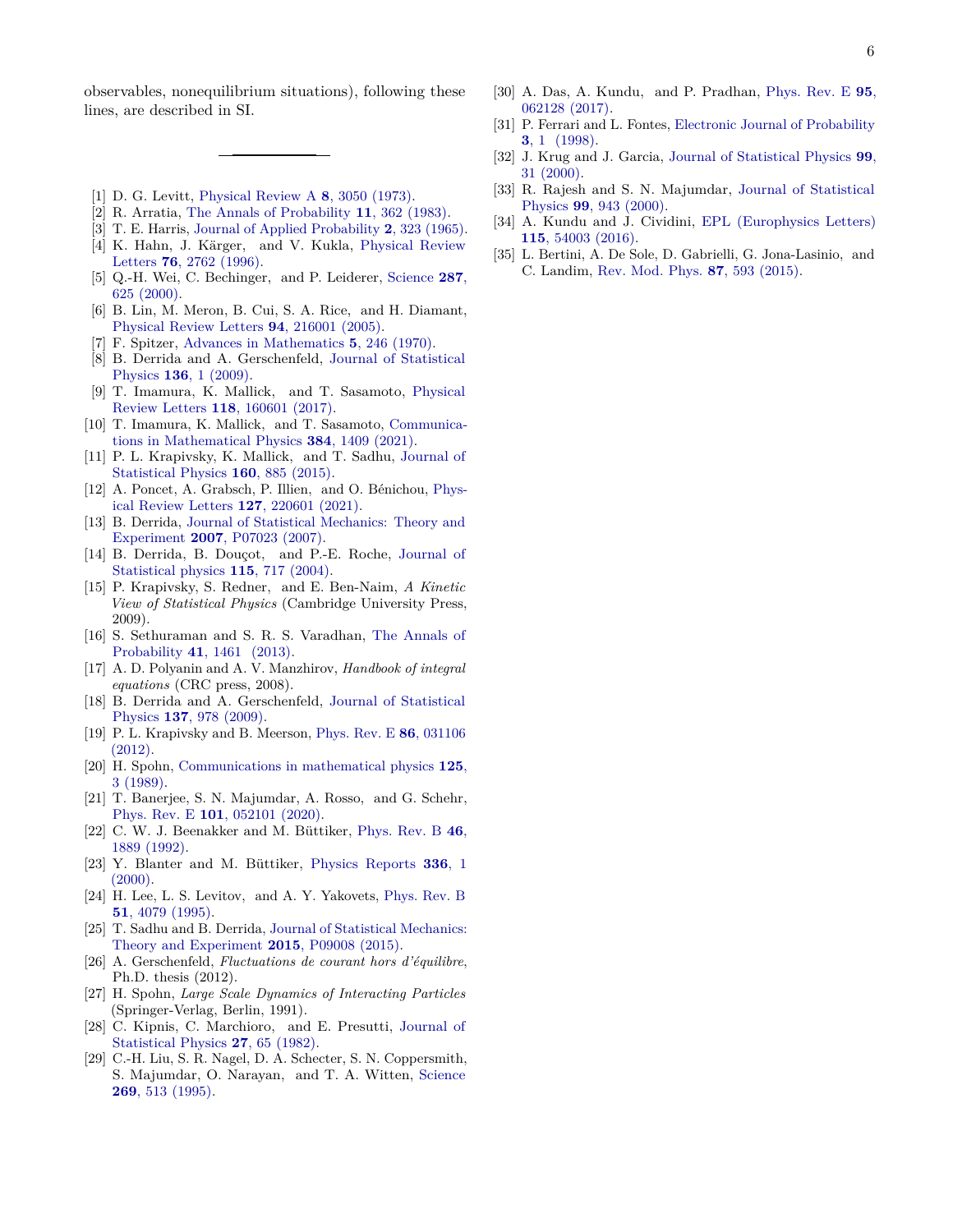# **Exact closure and solution for spatial correlations in single-file diffusion**

# **Supplementary Information**

# **CONTENTS**

|  | I. General equations and hydrodynamic limit                                                         | 8  |
|--|-----------------------------------------------------------------------------------------------------|----|
|  | A. Master equation of the SEP                                                                       | 8  |
|  | B. Observables and large-times scalings                                                             | 8  |
|  | C. Equivalent description: large deviations and conditional profiles                                | 9  |
|  | D. Equations at arbitrary time                                                                      | 10 |
|  | E. Hydrodynamic equations at large time                                                             | 10 |
|  | F. Known results on the GDP generating function                                                     | 10 |
|  | 1. High density                                                                                     | 11 |
|  | 2. Low density                                                                                      | 11 |
|  | 3. Lowest order                                                                                     | 11 |
|  | II. SEP at arbitrary density                                                                        | 11 |
|  | A. A closed integral equation                                                                       | 11 |
|  | B. Solution                                                                                         | 15 |
|  | C. Expansion in $\lambda$                                                                           | 15 |
|  | 1. Computation of the cumulants                                                                     | 15 |
|  | 2. Computation of the generalized profiles                                                          | 16 |
|  | 3. Conservation relation                                                                            | 17 |
|  | D. Extensions                                                                                       | 17 |
|  |                                                                                                     | 17 |
|  | 1. Step density profile                                                                             |    |
|  | 2. Another observable: the current through the origin                                               | 18 |
|  | 3. Another observable: a generalized current                                                        | 19 |
|  | E. Comparison with Imamura et al for the position of the tracer                                     | 20 |
|  | 1. Obtaining the cumulant generating function of the tracer's position from the generalized current | 20 |
|  | 2. An alternative parametrization for the cumulant generating function                              | 20 |
|  | F. Comparison with Derrida et al for the current through the origin                                 | 21 |
|  | III. Extension to other single-file systems                                                         | 21 |
|  | A. Description of single-file systems in terms of two transport coefficients                        | 21 |
|  | B. Mapping the RAP to the KMP model                                                                 | 22 |
|  | C. Modified equations for the GDP-generating function                                               | 23 |
|  | 1. For the position of the tracer                                                                   | 24 |
|  | 2. For the current through the origin                                                               | 24 |
|  | D. Profiles and cumulants for the KMP model                                                         | 24 |
|  | 1. For the position of the tracer                                                                   | 25 |
|  | 2. For the current through the origin                                                               | 25 |
|  | E. Profiles and cumulants for the RAP                                                               | 25 |
|  | IV. Comparison with MFT                                                                             | 26 |
|  | A. Perturbative expansion in $\lambda$ for the SEP                                                  | 27 |
|  |                                                                                                     |    |
|  | B. Numerical solution at arbitrary $\lambda$                                                        | 29 |
|  | V. Numerical simulations                                                                            | 29 |
|  | A. Symmetric exclusion process                                                                      | 29 |
|  | B. Kipnis-Marchioro-Presutti model                                                                  | 29 |
|  | C. Random-average process                                                                           | 30 |
|  | References                                                                                          | 30 |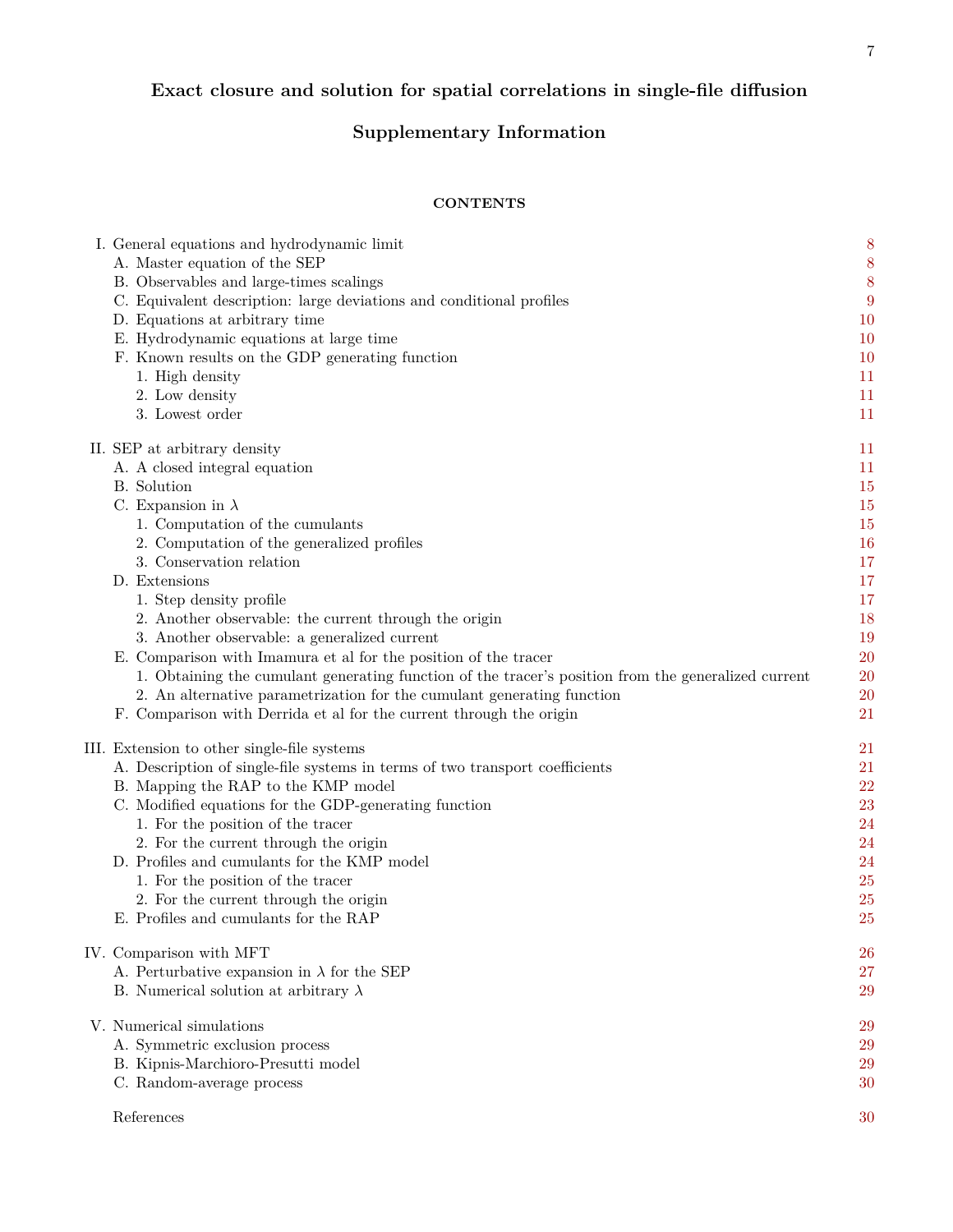# <span id="page-7-0"></span>**I. GENERAL EQUATIONS AND HYDRODYNAMIC LIMIT**

In this Section, we mostly recall the equations and results obtained in [\[1\]](#page-29-2) in order to provide a self-contained document. We additionally introduce in Section [I C](#page-8-0) the conditional profiles discussed in the main text after Eq. (13).

#### <span id="page-7-1"></span>**A. Master equation of the SEP**

We consider the symmetric exclusion process (SEP) with a tracer at position *X*. We denote the configuration of the system by  $\eta = \{\eta_r\}_{r \in \mathbb{Z}}$  with  $\eta_r \in \{0,1\}$  the occupation number of site *r* by the bath particles ( $\eta_r = 1$  if site *r* is occupied, 0 otherwise). At time *t*, the system is characterized by a probability law  $P(X, \eta, t)$ .

We initially start from the equilibrium distribution of the occupations, and the tracer at the origin (with the convention that the site occupied by the tracer is empty of bath particles):

$$
P(X, \underline{\eta}, 0) = \delta_{X,0} \delta_{\eta_0,0} \prod_{r \in \mathbb{Z}^*} \delta_{\eta_r, \gamma_r} , \qquad (S1)
$$

where  $\gamma_r$  are independent Bernouilli variables with parameter  $\rho$  (density of the system) and the site 0 is treated independently because it is occupied by the tracer, and not a bath particle.

The probability  $P(X, \eta, t)$  obeys the following master equation,

$$
\partial_t P(X, \underline{\eta}, t) = \frac{1}{2} \sum_{r \neq X, X-1} \left[ P(X, \underline{\eta}^{r,+}, t) - P(X, \underline{\eta}, t) \right] + \frac{1}{2} \sum_{\mu = \pm 1} \left\{ (1 - \eta_X) P(X - \mu, \underline{\eta}, t) - (1 - \eta_{X+\mu}) P(X, \underline{\eta}, t) \right\},
$$
\n(S2)

where  $\eta^{r,+}$  is the configuration  $\eta$  in which the occupations of sites  $r$  and  $r+1$  are exchanged. The first term corresponds to the jumps of the bath particles while the second one takes into account the displacement of the tracer.

#### <span id="page-7-2"></span>**B. Observables and large-times scalings**

We consider the cumulant-generating function of the displacement of the tracer,

<span id="page-7-5"></span>
$$
\psi(\lambda, t) \equiv \ln \left\langle e^{\lambda X_t} \right\rangle. \tag{S3}
$$

At large time *t*, it scales as  $\sqrt{t}$  [\[2,](#page-29-3) [3\]](#page-29-4),

<span id="page-7-3"></span>
$$
\psi(\lambda, t) \underset{t \to \infty}{\sim} \hat{\psi}(\lambda)\sqrt{2t}, \quad \hat{\psi}(\lambda) = \sum_{n \ge 1} \kappa_n \frac{\lambda^n}{n!}, \tag{S4}
$$

where  $\kappa_n$  is the *n*<sup>th</sup> cumulant of the tracer's position (rescaled by  $\sqrt{2t}$ ). We also consider the generalized profiles,

<span id="page-7-4"></span>
$$
w_r(\lambda, t) \equiv \frac{\langle \eta_{X_t + r} e^{\lambda X_t} \rangle}{\langle e^{\lambda X_t} \rangle} \,. \tag{S5}
$$

Their expansion in powers of  $\lambda$  gives the cross-cumulants  $\langle \eta_{X_t+r} X_t^n \rangle_c$  between the occupations and the position of the tracer. At large time, they satisfy a diffusive scaling,

$$
w_r(\lambda, t) \underset{t \to \infty}{\sim} \Phi\left(v = \frac{r}{\sqrt{2t}}, \lambda\right), \quad \Phi(v, \lambda) = \sum_{n \ge 1} \Phi_n(v) \frac{\lambda^n}{n!}.
$$
 (S6)

This scaling is based on observations originating from numerical simulations. In addition it is compatible with the known scaling of the cumulant generating function [\(S4\)](#page-7-3).

Finally, we consider the "modified centered correlations",

$$
f_{\mu,r}(\lambda,t) \equiv \frac{\langle (1 - \eta_{X_t + \mu}) \eta_{X_t + r} e^{\lambda X_t} \rangle}{\langle e^{\lambda X_t} \rangle} - \begin{cases} (1 - w_{\mu}) w_{r - \mu} & \text{if } \mu r > 0, \\ (1 - w_{\mu}) w_r & \text{if } \mu r < 0, \end{cases}
$$
(S7)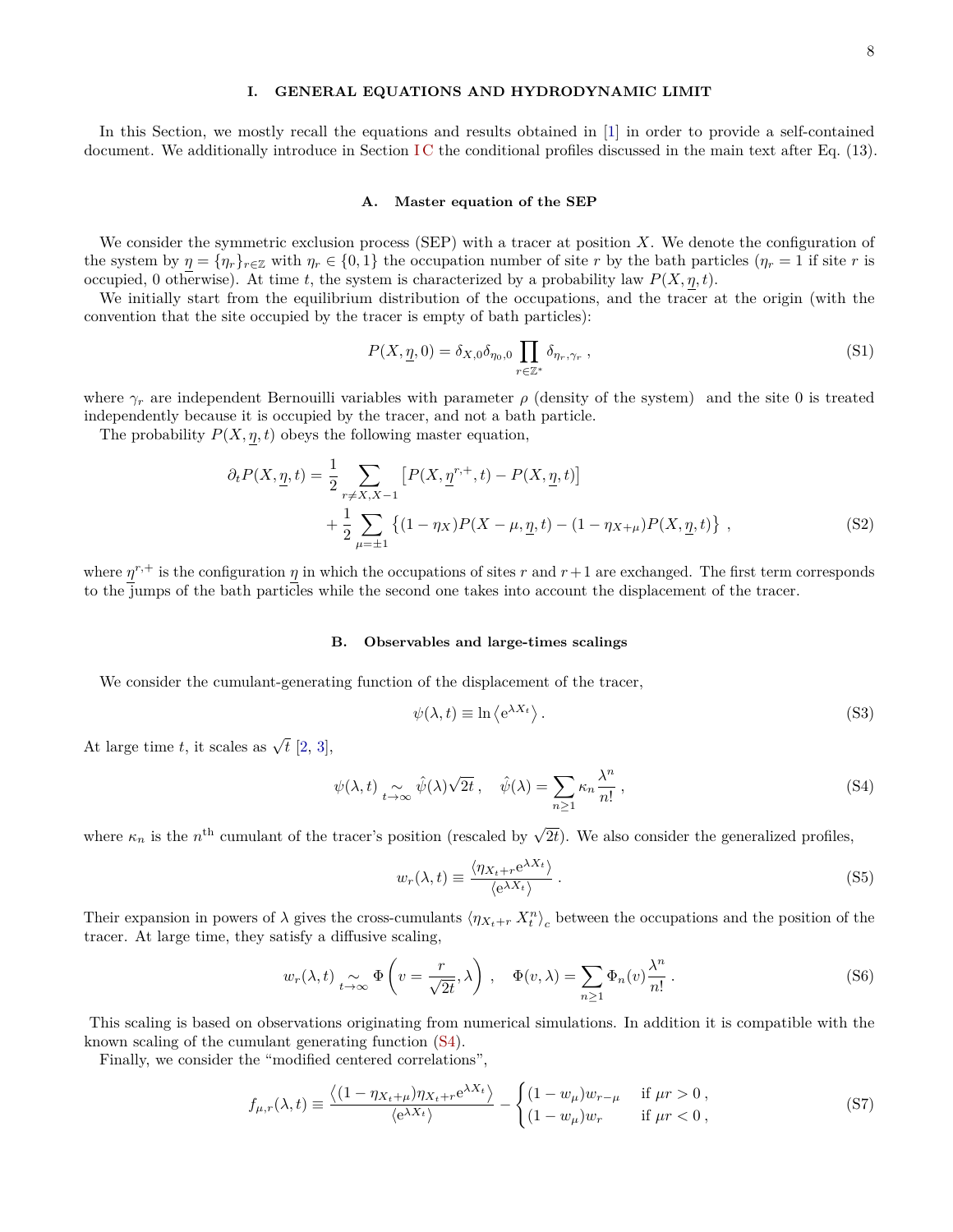At large time, the leading term is in  $t^{-1/2}$  and the sub-leading term in  $t^{-1}$  with the same diffusive scaling as for the profiles,

$$
f_{\mu,r}(\lambda,t) = \frac{1}{\sqrt{2t}} F_{\mu} \left( v = \frac{r}{\sqrt{2t}}, \lambda \right) + \frac{1}{2t} G_{\mu} \left( v = \frac{r}{\sqrt{2t}}, \lambda \right) + \mathcal{O}(t^{-3/2}). \tag{S8}
$$

This scaling ansatz relies again on numerical observations.

## <span id="page-8-0"></span>**C. Equivalent description: large deviations and conditional profiles**

Alternatively, we can also consider the distribution of the position  $X_t$  of the tracer at time  $t$ , which satisfies a large deviation principle [\[2](#page-29-3)[–4\]](#page-29-5),

<span id="page-8-1"></span>
$$
\mathbb{P}(X_t = x) \underset{t \to \infty}{\simeq} e^{-\sqrt{2t}\phi(\xi)}, \quad \xi = \frac{x}{\sqrt{2t}}, \tag{S9}
$$

where  $\psi$  is the large deviation function. The moment generating function of the position of the tracer is the Laplace transform of the distribution. We can show that these functions are simply related by writing

$$
\langle e^{\lambda X_t} \rangle = \sum_x e^{\lambda x} \mathbb{P}(X_t = x) \,. \tag{S10}
$$

Using the scaling form [\(S9\)](#page-8-1), and taking the continuous limit, we have the following integral representation for large *t*:

$$
\langle e^{\lambda X_t} \rangle \simeq \int d\xi \, e^{\sqrt{2t}(\lambda \xi - \phi(\xi))} \,. \tag{S11}
$$

The integral can be estimated with a saddle point approximation, which gives

$$
\langle e^{\lambda X_t} \rangle \simeq e^{\sqrt{2t}(\lambda \xi_* - \phi(\xi_*))}, \quad \phi'(\xi_*) = \lambda.
$$
 (S12)

The two functions  $\phi$  and  $\hat{\psi}$  are thus related by a Legendre transform

$$
\hat{\psi}(\lambda) = \lambda \xi_*(\lambda) - \phi(\xi_*(\lambda)), \quad \phi'(\xi_*(\lambda)) = \lambda,
$$
\n(S13)

or equivalently,

<span id="page-8-3"></span>
$$
\phi(\xi) = \lambda_*(\xi)\xi - \hat{\psi}(\lambda_*(\xi)), \quad \hat{\psi}'(\lambda_*(\xi)) = \xi.
$$
\n(S14)

In this language, it is natural to introduce the conditional profiles

<span id="page-8-2"></span>
$$
\langle \eta_{X_t+r} | X_t = x \rangle = \mathbb{P}(\eta_{X_t+r} = 1 | X_t = x)
$$
\n(S15)

which give the probability that a site located at a distance *r* from the tracer is occupied, given that the tracer is located at *x*. We can show the equivalence between the generalised profiles [\(S5\)](#page-7-4) and the conditional profiles [\(S15\)](#page-8-2) by writing

$$
w_r(\lambda, t) = \frac{\langle \eta_{X_t + r} e^{\lambda X_t} \rangle}{\langle e^{\lambda X_t} \rangle} = \frac{\sum_{x} e^{\lambda x} \mathbb{P}(\eta_{X_t + r} = 1 | X_t = x) \mathbb{P}(X_t = x)}{\sum_{x} e^{\lambda x} \mathbb{P}(X_t = x)}.
$$
\n(S16)

Defining the large *t* asymptotic form of the conditional profiles as

$$
\mathbb{P}(\eta_{X_t+r} = 1 | X_t = x) \underset{t \to \infty}{\sim} \tilde{\Phi}\left(\xi = \frac{x}{\sqrt{2t}}, v = \frac{r}{\sqrt{2t}}\right),\tag{S17}
$$

we obtain

$$
w_r(\lambda, t) \simeq \Phi(\lambda, v) = \frac{\int d\xi \, \tilde{\Phi}(\xi, v) e^{\sqrt{2t}(\lambda \xi - \phi(\xi))}}{\int d\xi e^{\sqrt{2t}(\lambda \xi - \phi(\xi))}} \simeq \tilde{\Phi}(\xi_*(\lambda), v) , \qquad (S18)
$$

or equivalently,

$$
\tilde{\Phi}(\xi, v) = \Phi(\lambda_*(\xi), v). \tag{S19}
$$

These two functions being equivalent, we will drop the variables  $\lambda$  and  $\xi$  and simply denote them both by  $\Phi(v)$ .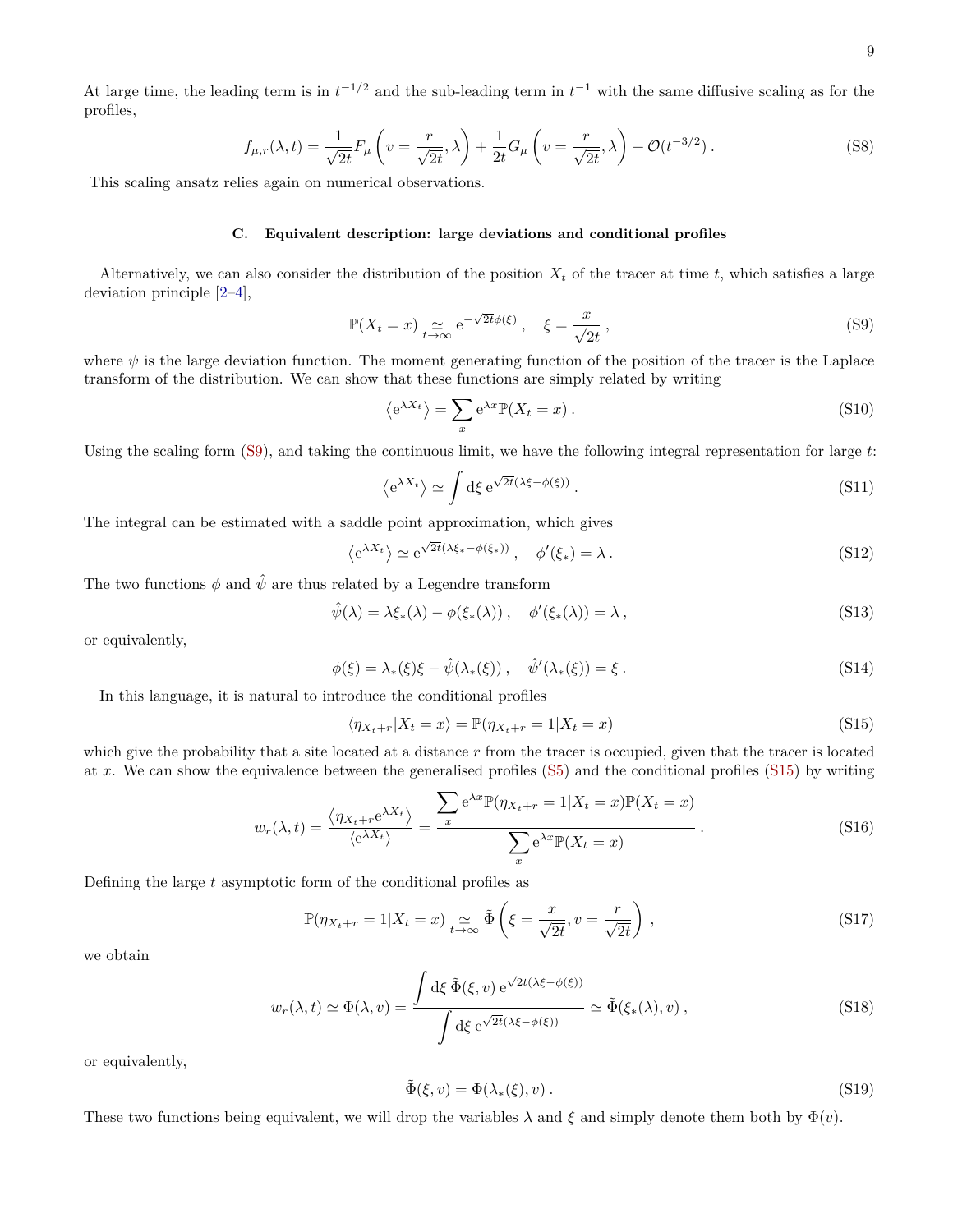### <span id="page-9-0"></span>**D. Equations at arbitrary time**

Using Eqs. [\(S2\)](#page-7-5), one obtains the following equations for the time-evolution of the cumulant-generating function and of the generalized profiles.

$$
\partial_t \psi = \frac{1}{2} \left\{ (e^{\lambda} - 1)(1 - w_1) + (e^{-\lambda} - 1)(1 - w_{-1}) \right\}, \tag{S20}
$$

$$
\partial_t w_r = \frac{1}{2} \Delta w_r - B_\nu \nabla_{-\nu} w_r + \frac{1}{2} \sum_{\mu = \pm 1} \left( e^{\mu \lambda} f_{\mu, r + \mu} - f_{\mu, r} \right) \qquad (r \neq \pm 1)
$$
 (S21)

$$
\partial_t w_{\pm 1} = \frac{1}{2} \nabla_{\pm} w_{\pm 1} + B_{\pm} w_{\pm 1} + \frac{1}{2} \left( e^{\pm \lambda} f_{\pm 1, \pm 2} - f_{\mp 1, \pm 1} \right)
$$
(S22)

where *ν* is the sign of *r*, the gradients are  $\nabla_{\mu} u_r = u_{r+\mu} - u_r$ ,  $\Delta u_r = u_{r+1} - 2u_r + u_{r-1}$  and

<span id="page-9-5"></span><span id="page-9-4"></span><span id="page-9-3"></span>
$$
B_{\pm} = \frac{\partial_t \psi}{e^{\pm \lambda} - 1} \,. \tag{S23}
$$

In addition, the generalized profiles at large distance are equal to the density:  $\lim_{r \to \pm \infty} w_r = \rho$ .

### <span id="page-9-1"></span>**E. Hydrodynamic equations at large time**

Using the scalings of Section [I B](#page-7-2) into the equation  $(S20)$ , we first obtain at order 0 in  $t$ ,

$$
(e\lambda - 1)(1 - \Phi(0+)) + (e-\lambda - 1)(1 - \Phi(0-)) = 0,
$$
\n(S24)

which we can rewrite as

<span id="page-9-7"></span>
$$
\frac{1 - \Phi(0^{-})}{1 - \Phi(0^{+})} = -\frac{e^{\lambda} - 1}{e^{-\lambda} - 1} = e^{\lambda}.
$$
\n(S25)

Similarly, using these same scalings into [\(S21\)](#page-9-4), we first obtain at order 1*/* √ *t*,

<span id="page-9-6"></span>
$$
F_{-1}(v) = e^{\lambda} F_1(v) , \qquad (S26)
$$

as well as the following hydrodynamic equations for the generalized profiles at order 1*/t*,

$$
\Phi''(v) + 2(v + b_{\nu})\Phi'(v) + C(v) = 0, \qquad b_{\nu} = \nu \frac{\hat{\psi}}{e^{\nu\lambda} - 1}
$$
\n(S27)

$$
C(v) = (e^{\lambda} - 1)F'_1(v) + \sum_{\mu = \pm 1} (e^{\mu\lambda} - 1)G_{\mu}(v) ,
$$
 (S28)

with  $\nu$  the sign of  $\nu$ . Finally, using the scalings of Section IB into Eq. [\(S22\)](#page-9-5), we obtain the boundary condition

<span id="page-9-8"></span>
$$
\Phi'(0^{\pm}) \pm \frac{2\hat{\psi}}{e^{\pm \lambda} - 1} \Phi(0^{\pm}) = 0 , \qquad (S29)
$$

which is completed by a second boundary condition at infinity,

<span id="page-9-9"></span>
$$
\Phi(v) \xrightarrow[v \to \pm \infty]{} \rho . \tag{S30}
$$

We stress that these equations are exact in the hydrodynamic limit considered here.

## <span id="page-9-2"></span>**F. Known results on the GDP generating function**

In this Section, we focus on the bulk equation [\(S27\)](#page-9-6). We recall here the results of [\[1\]](#page-29-2) both in the high and low density regimes, in which this equation simplifies. This will be the starting point to tackle the arbitrary density case.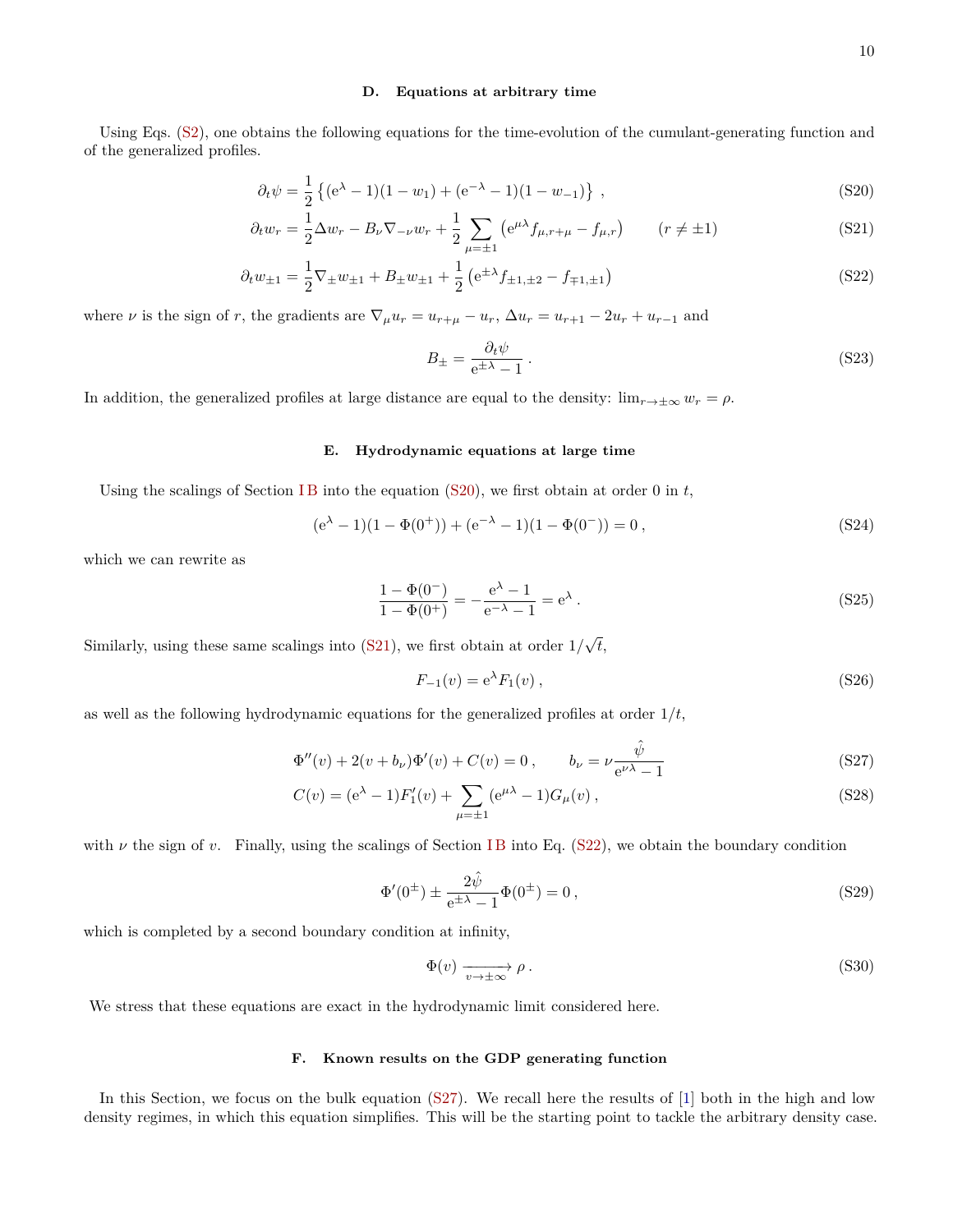## <span id="page-10-0"></span>*1. High density*

In the high density limit  $\rho \rightarrow 1$ , we define

$$
\check{\Phi}(v) = \lim_{\rho \to 1} \frac{\Phi(v)}{1 - \rho}.
$$
\n(S31)

In this limit, the higher order correlations  $C(v)$  can be neglected, and the bulk equation [\(S27\)](#page-9-6) becomes [\[1\]](#page-29-2)

<span id="page-10-5"></span>
$$
\check{\Phi}''(v) + 2v\check{\Phi}'(v) = 0.
$$
\n
$$
(S32)
$$

# <span id="page-10-1"></span>*2. Low density*

In the opposite limit of low density,  $\rho \to 0$ , one should keep  $z = \rho r$  and  $\tau = \rho^2 t$  constant. With these scalings, we define

$$
\hat{\Phi}(v,\hat{\lambda}) = \lim_{\rho \to 0} \frac{\Phi(v,\lambda = \rho \hat{\lambda})}{\rho}, \qquad \beta(\hat{\lambda}) = \lim_{\rho \to 0} \frac{\pm b_{\pm}(\lambda = \rho \hat{\lambda})}{\rho} = \lim_{\rho \to 0} \frac{\hat{\psi}(\rho \hat{\lambda})}{\rho \hat{\lambda}}.
$$
 (S33)

In this limit, the bulk equation  $(S27)$  is not closed. In [\[1\]](#page-29-2), a closure relation was found, which gives

<span id="page-10-6"></span>
$$
\hat{\Phi}''(v) + 2(v + \xi)\hat{\Phi}'(v) = 0,
$$
\n(S34)

with *ξ* the (rescaled) derivative of the cumulant-generating function with respect to its parameter,

$$
\xi \equiv \beta + \hat{\lambda} \frac{\mathrm{d}\beta}{\mathrm{d}\hat{\lambda}} = \frac{\mathrm{d}}{\mathrm{d}\hat{\lambda}} (\hat{\lambda}\beta) \,. \tag{S35}
$$

<span id="page-10-2"></span>*3. Lowest order*

At order 1 in  $\lambda$ , the equation [\(S27\)](#page-9-6) is also closed [\[1\]](#page-29-2)

<span id="page-10-7"></span>
$$
\Phi_1''(v) + 2v\Phi_1'(v) = 0,\t\t(S36)
$$

and its solution gives

<span id="page-10-8"></span>
$$
\Phi_1(v \ge 0) = \pm \frac{1 - \rho}{2} \operatorname{erfc} |v|.
$$
\n
$$
(S37)
$$

#### <span id="page-10-3"></span>**II. SEP AT ARBITRARY DENSITY**

# <span id="page-10-4"></span>**A. A closed integral equation**

The bulk equation [\(S27\)](#page-9-6), valid at arbitrary density, is not closed: in addition to the functions  $\hat{\psi}$  and  $\Phi(v)$  of interest, it involves the unknown function  $C(v)$ . We thus look for a closed equation for  $\Phi$ , aiming to extend the bulk equations obtained at high density [\(S32\)](#page-10-5) and low density [\(S34\)](#page-10-6) to arbitrary density. More precisely, we guess that this closed equation is of the form

<span id="page-10-9"></span>
$$
\Phi''(v) + 2(v + \xi)\Phi'(v) = \hat{?},\tag{S38}
$$

with a right hand side to be determined, and which vanishes in both limits  $\rho \to 0$  and  $\rho \to 1$ . For this equation to be closed, (?) should be expressed in terms of  $\Phi(v)$  and the parameters  $\lambda$  and  $\xi$  only. Furthermore, we should also have  $\widetilde{P}(x) = 0$  at order 1 in  $\lambda$ , because of [\(S36\)](#page-10-7). We thus expect that, at order *n*, the r.h.s.  $\widetilde{P}(x)$  will act as a source term for the determination of  $\Phi_n$ , by involving only the profiles  $\Phi_m$  with  $m < n$ . Furthermore, the resulting equation, combined with the boundary conditions [\(S25,](#page-9-7)[S29,](#page-9-8)[S30\)](#page-9-9), should also reproduce the cumulants of the tracer's position combined with the boundary conditions (525,529,530), should also reproduce the cumulants of the tracer's position<br>obtained recently in [\[2,](#page-29-3) [3\]](#page-29-4). An interesting feature of these cumulants is that they involve nontrivial fact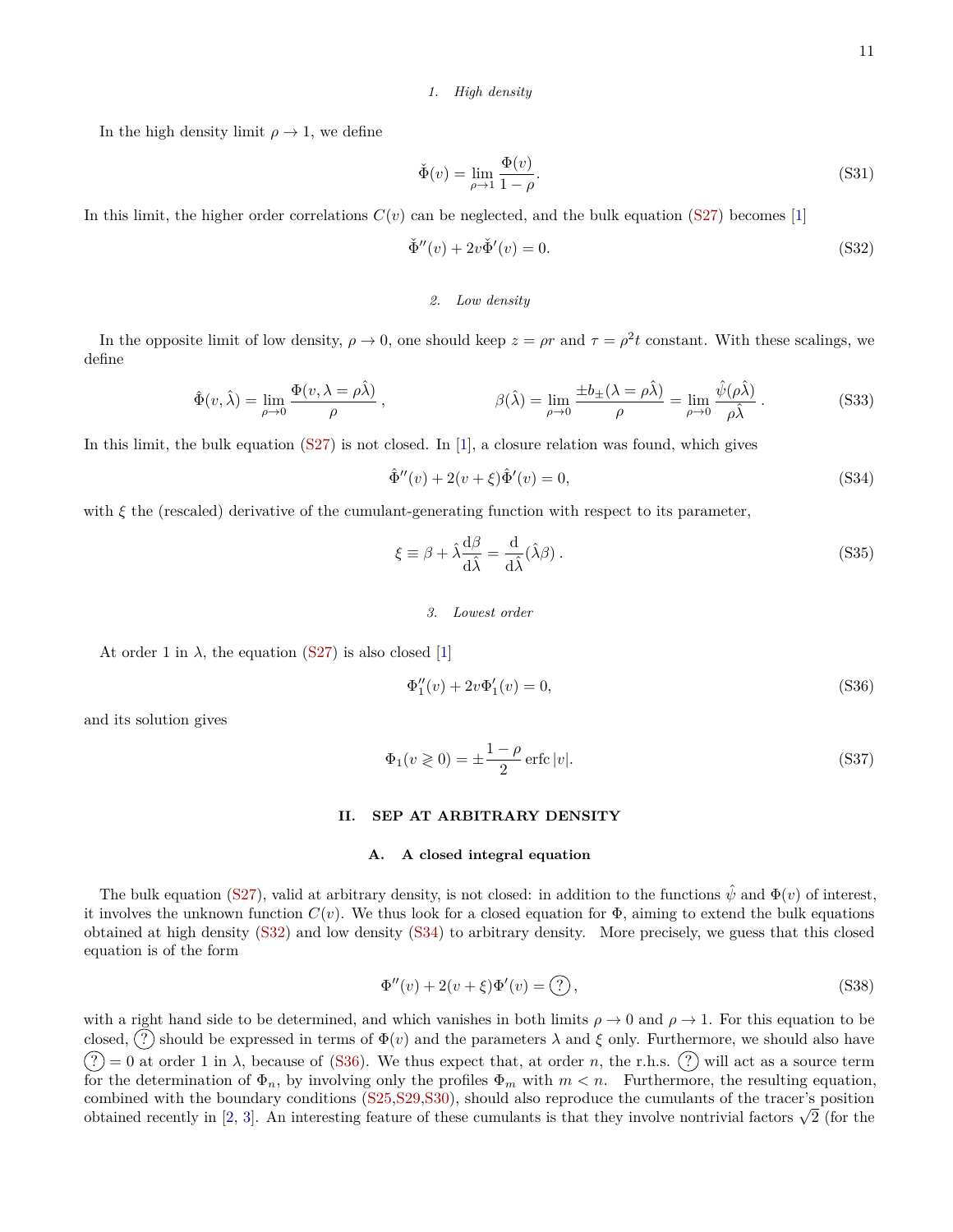$$
\int_0^\infty dz \, \Phi_1'(v+z) \Phi_1'(-z) = \frac{(1-\rho)^2}{\sqrt{2\pi}} e^{-\frac{v^2}{2}} \operatorname{erfc}\left(\frac{v}{\sqrt{2}}\right) \,. \tag{S39}
$$

We also have some constraints on how the different parameters  $(\lambda, \hat{\psi}$  and  $\xi)$  should appear in the desired equation. For instance,  $\lambda$  is explicitly involved in the hydrodynamic equations of Section [I E](#page-9-1) only through expressions of the form  $e^{\pm \lambda} - 1$ , so we expect that only these kind of expressions appear. In the low density equation [\(S34\)](#page-10-6),  $\hat{\psi}$  does not appear explicitly, only its derivative  $\xi = \frac{d\hat{\psi}}{d\lambda}$  is involved, so we expect the same to happen at arbitrary density.

Finally, the equation we write should have a "proper scaling" with time. Indeed, the bulk equation [\(S27\)](#page-9-6) (which we aim to replace) is obtained by expanding at order 1*/t* the microscopic equation [\(S21\)](#page-9-4), so it should be the same for this new equation. For instance, the functions  $\Phi$ ,  $\Phi'$  and  $\Phi''$  are respectively of orders  $t^0$ ,  $t^{-1/2}$  and and  $t^{-1}$ . The scaling new equation. For instance, the functions  $\Phi$ ,  $\Phi$  and  $\Phi$  are respectively of orders *τ*<sup>*ν*</sup>, *τ* <sup>−*γ*</sup> and and *τ* <sup>−</sup>. The scaling argument *v* = *r*/ $\sqrt{2t}$  is of order *t*<sup>−1/2</sup>, and the same scaling holds fo the l.h.s. of Eq. [\(S38\)](#page-10-9) indeed has the correct scaling  $1/t$ . The same should hold for the r.h.s.  $(?)$ .

Following these ideas and constraints, we obtained that the equation (valid for  $v > 0$ )

$$
\Phi''(v) + 2(v + \xi)\Phi'(v) = \frac{e^{-\lambda} - 1}{\Phi(0^{-})} \int_0^{\infty} dz \, \Phi''(-z)\Phi'(v + z) + 2\xi \frac{e^{-\lambda} - 1}{\Phi(0^{-})} \int_0^{\infty} dz \, \Phi'(-z)\Phi'(v + z) \n+ \frac{(e^{\lambda} - 1)(e^{-\lambda} - 1)}{\Phi(0^{+})\Phi(0^{-})} \int_0^{\infty} dz \int_0^{\infty} dz' \, \Phi''(-z - z')\Phi'(z + v)\Phi'(z') \n- \frac{(e^{-\lambda} - 1)^2}{\Phi(0^{-})^2} \int_0^{\infty} dz \int_0^{\infty} dz' \, \Phi''(z + z' + v)\Phi'(-z)\Phi'(-z') \n+ 2\xi \frac{(e^{\lambda} - 1)(e^{-\lambda} - 1)}{\Phi(0^{+})\Phi(0^{-})} \int_0^{\infty} dz \int_0^{\infty} dz' \, \Phi'(-z - z')\Phi'(z + v)\Phi'(z') \n- 2\xi \frac{(e^{-\lambda} - 1)^2}{\Phi(0^{-})^2} \int_0^{\infty} dz \int_0^{\infty} dz' \, \Phi'(z + z' + v)\Phi'(-z)\Phi'(-z') + \cdots, \quad (S40)
$$

properly reproduces the known cumulant  $\kappa_n$  for  $n \leq 6$ . The equation for  $v < 0$  is deduced from the symmetry  $\Phi(-v, \lambda) = \Phi(v, -\lambda)$ . This leads us to introduce the two functions

<span id="page-11-2"></span><span id="page-11-0"></span>
$$
\Omega_{+}(v) = \frac{e^{\lambda} - 1}{\Phi(0^{+})} \Phi'(v) = -2\hat{\psi} \frac{\Phi'(v)}{\Phi'(0^{+})} \quad \text{for } v > 0,
$$
\n(S41a)

$$
\Omega_{-}(v) = \frac{e^{-\lambda} - 1}{\Phi(0^{-})} \Phi'(v) = 2\hat{\psi} \frac{\Phi'(v)}{\Phi'(0^{-})} \quad \text{for } v < 0,
$$
\n(S41b)

so that [\(S40\)](#page-11-0) takes the more compact form

$$
\Omega'_{+}(v) + 2(v + \xi)\Omega_{+}(v) = \int_{0}^{\infty} dz \, \Omega'_{-}(-z)\Omega_{+}(v+z) + 2\xi \int_{0}^{\infty} dz \, \Omega_{-}(-z)\Omega_{+}(v+z) \n+ \int_{0}^{\infty} dz \int_{0}^{\infty} dz' \, \Omega'_{-}(-z-z')\Omega_{+}(z+v)\Omega_{+}(z') + 2\xi \int_{0}^{\infty} dz \int_{0}^{\infty} dz' \, \Omega_{-}(-z-z')\Omega_{+}(z+v)\Omega_{+}(z') \n- \int_{0}^{\infty} dz \int_{0}^{\infty} dz' \, \Omega'_{+}(z+z'+v)\Omega_{-}(-z)\Omega_{-}(-z') - 2\xi \int_{0}^{\infty} dz' \, \Omega_{+}(z+z'+v)\Omega_{-}(-z)\Omega_{-}(-z') + \cdots
$$
\n(S42)

We can rewrite this expression in terms of the matrix operator  $\mathscr L$  defined as

<span id="page-11-1"></span>
$$
\mathcal{L} = \begin{pmatrix} \mathcal{L}_{++} & \mathcal{L}_{+-} \\ \mathcal{L}_{-+} & \mathcal{L}_{--} \end{pmatrix},
$$
\n(S43)

with

$$
(\mathcal{L}_{++}f)(v) = \int_0^\infty dz \, \Omega_-(z) f(v+z) , \qquad (\mathcal{L}_{+-}f)(v) = \int_0^\infty dz \, \Omega_+(v+z) f(-z) , \qquad (S44a)
$$

$$
(\mathcal{L}_{-+}f)(v) = -\int_0^\infty dz \, \Omega_-(v-z)f(z) ,\qquad (\mathcal{L}_{-}f)(v) = -\int_0^\infty dz \, \Omega_+(z)f(v-z) . \tag{S44b}
$$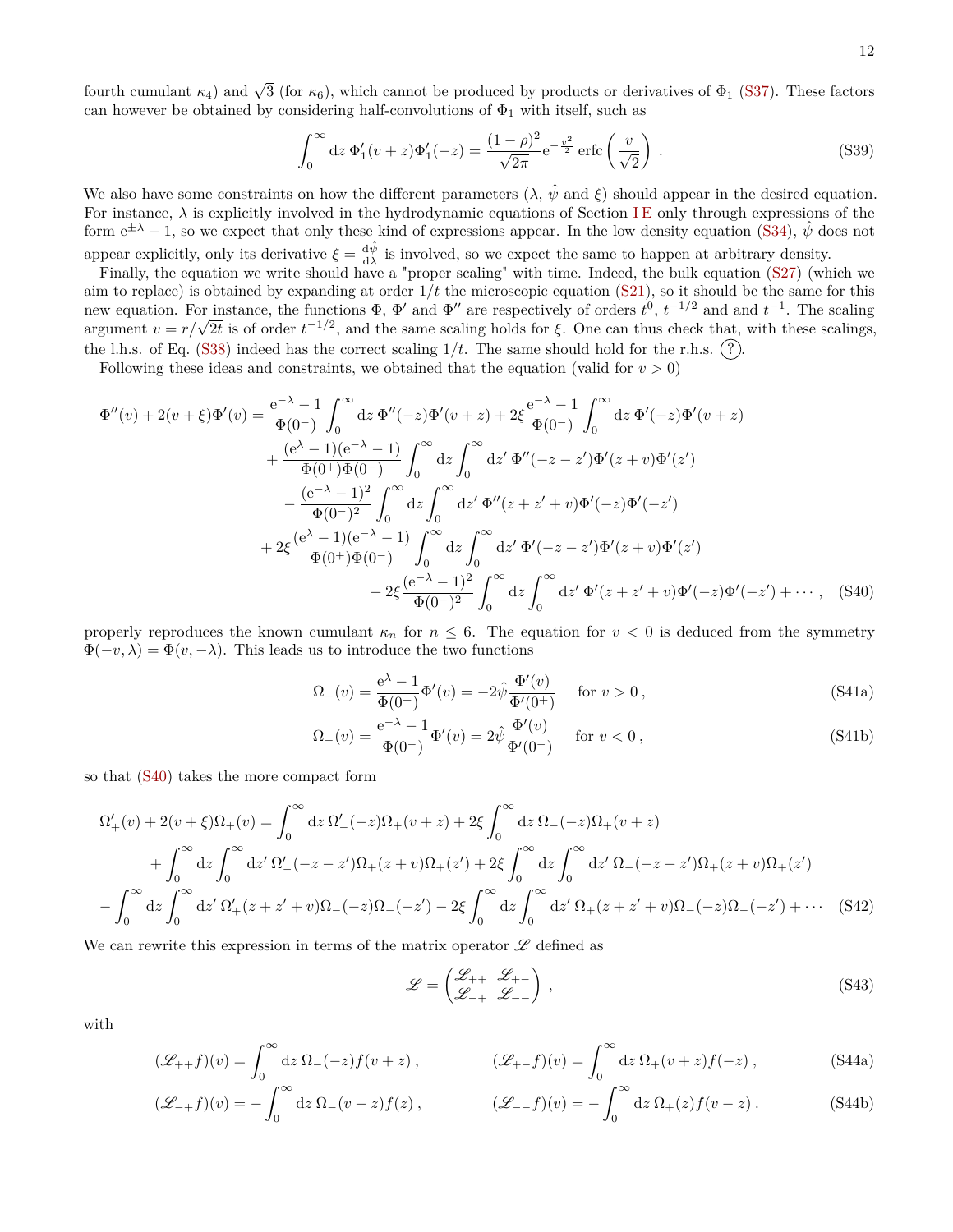Applying this operator to the column vector  $(\Omega_+ 0)^T$ , we get

$$
\mathscr{L}\begin{pmatrix} \Omega_{+} \\ 0 \end{pmatrix} = \begin{pmatrix} \int_{0}^{\infty} dz \ \Omega_{-}(-z)\Omega_{+}(v+z) \\ -\int_{0}^{\infty} dz \ \Omega_{-}(v-z)\Omega_{+}(z) \end{pmatrix},
$$
\n(S45)

whose first component appears in our equation [\(S42\)](#page-11-1). Applying  $\mathscr{L}^2$  to the same vector, we get for the first component,

$$
\int_0^\infty dz \int_0^\infty dz' \Omega_+(z+z'+v)\Omega_-(-z)\Omega_-(-z') - \int_0^\infty dz \int_0^\infty dz' \Omega_-(-z-z')\Omega_+(z+v)\Omega_+(z'),\tag{S46}
$$

which corresponds to the next terms in Eq. [\(S42\)](#page-11-1). Finally, after some integration by parts, and using that

$$
\Omega_{+}(0) = -\Omega_{-}(0) \,, \tag{S47}
$$

we can write [\(S42\)](#page-11-1) as

<span id="page-12-0"></span>
$$
2v\Omega_{+}(v) + (\partial_{v} + 2\xi) \left[ (1+\mathscr{L})^{-1} \begin{pmatrix} \Omega_{+} \\ 0 \end{pmatrix} (v) \right]_{1} + \Omega_{+}(v) \left[ (1+\mathscr{L})^{-1} \begin{pmatrix} \Omega_{+} \\ 0 \end{pmatrix} (0) \right]_{1} = 0.
$$
 (S48)

Similarly, the equation for  $v < 0$  takes the form

<span id="page-12-1"></span>
$$
2v\Omega_{-}(v) + (\partial_{v} + 2\xi) \left[ (1+\mathscr{L})^{-1} \left( \frac{0}{\Omega_{-}} \right)(v) \right]_{2} + \Omega_{-}(v) \left[ (1+\mathscr{L})^{-1} \left( \frac{0}{\Omega_{-}} \right)(0) \right]_{2} = 0.
$$
 (S49)

In order to simplify these equations, we introduce another set of functions  $M_{\pm,\pm}$  defined by

<span id="page-12-2"></span>
$$
(1+\mathscr{L})^{-1}\begin{pmatrix} \Omega_+ & 0\\ 0 & \Omega_- \end{pmatrix} = \begin{pmatrix} M_{++} & M_{+-}\\ M_{-+} & M_{--} \end{pmatrix} . \tag{S50}
$$

Expanding the above expression in powers of  $\mathscr{L}$ , we notice that

<span id="page-12-3"></span>
$$
\Omega_{+}(v) = M_{++}(v) - M_{+-}(v) , \quad \Omega_{-}(v) = M_{--}(v) - M_{-+}(v) . \tag{S51}
$$

Using these results, we can rewrite the equations [\(S48,](#page-12-0)[S49\)](#page-12-1) as

<span id="page-12-4"></span>
$$
(\partial_v + 2(v + \xi) + M_{++}(0))M_{++} = (2v + M_{++}(0))M_{+-},
$$
\n(S52)

<span id="page-12-5"></span>
$$
(\partial_v + 2(v + \xi) + M_{--}(0))M_{--} = (2v + M_{--}(0))M_{-+}.
$$
\n(S53)

We can obtain a closed system of equations for  $M$  by rewriting  $(S50)$  as

$$
\mathscr{L}\begin{pmatrix} M_{++} & M_{+-} \\ M_{-+} & M_{--} \end{pmatrix} + \begin{pmatrix} M_{+-} & M_{+-} \\ M_{-+} & M_{-+} \end{pmatrix} = 0 \,,\tag{S54}
$$

where the operator  $\mathscr L$  can be written in terms of  $M$  only by using [\(S51\)](#page-12-3). The two columns are identical, therefore this only gives two equations, which are

<span id="page-12-6"></span>
$$
M_{+-}(v) = -\int_0^\infty dz \left[ M_{++}(v+z)M_{--}(-z) - M_{+-}(v+z)M_{-+}(-z) \right] , \quad \text{for } v > 0 ,
$$
 (S55)

<span id="page-12-7"></span>
$$
M_{-+}(v) = \int_0^\infty dz \left[ M_{--}(v-z)M_{++}(z) - M_{+-}(z)M_{-+}(v-z) \right] , \quad \text{for } v < 0. \tag{S56}
$$

In order to proceed further, it is instructive to look for a perturbative solution of these equations. By definition [\(S41\)](#page-11-2),  $\Omega_{\pm}$  (and thus  $M_{\pm,\pm}$ ) is small when  $\hat{\psi}$  is small. We find that the solutions of [\(S52,](#page-12-4)[S53,](#page-12-5)[S55,](#page-12-6)[S56\)](#page-12-7) at first orders in  $\lambda$  can be conveniently expressed as

$$
M_{++}(v) = \left(-\omega e^{\xi^2}\right) \Omega^{(1)}_{+}(v) + 2\left(-\omega e^{\xi^2}\right)^2 \Omega^{(2)}_{+}(v) + 3\left(-\omega e^{\xi^2}\right)^3 \Omega^{(3)}_{+}(v) + \mathcal{O}(\omega^4) ,\tag{S57a}
$$

$$
M_{+-}(v) = \left(-\omega e^{\xi^2}\right)^2 \Omega^{(2)}_{+}(v) + 2\left(-\omega e^{\xi^2}\right)^3 \Omega^{(3)}_{+}(v) + \mathcal{O}(\omega^4) , \tag{S57b}
$$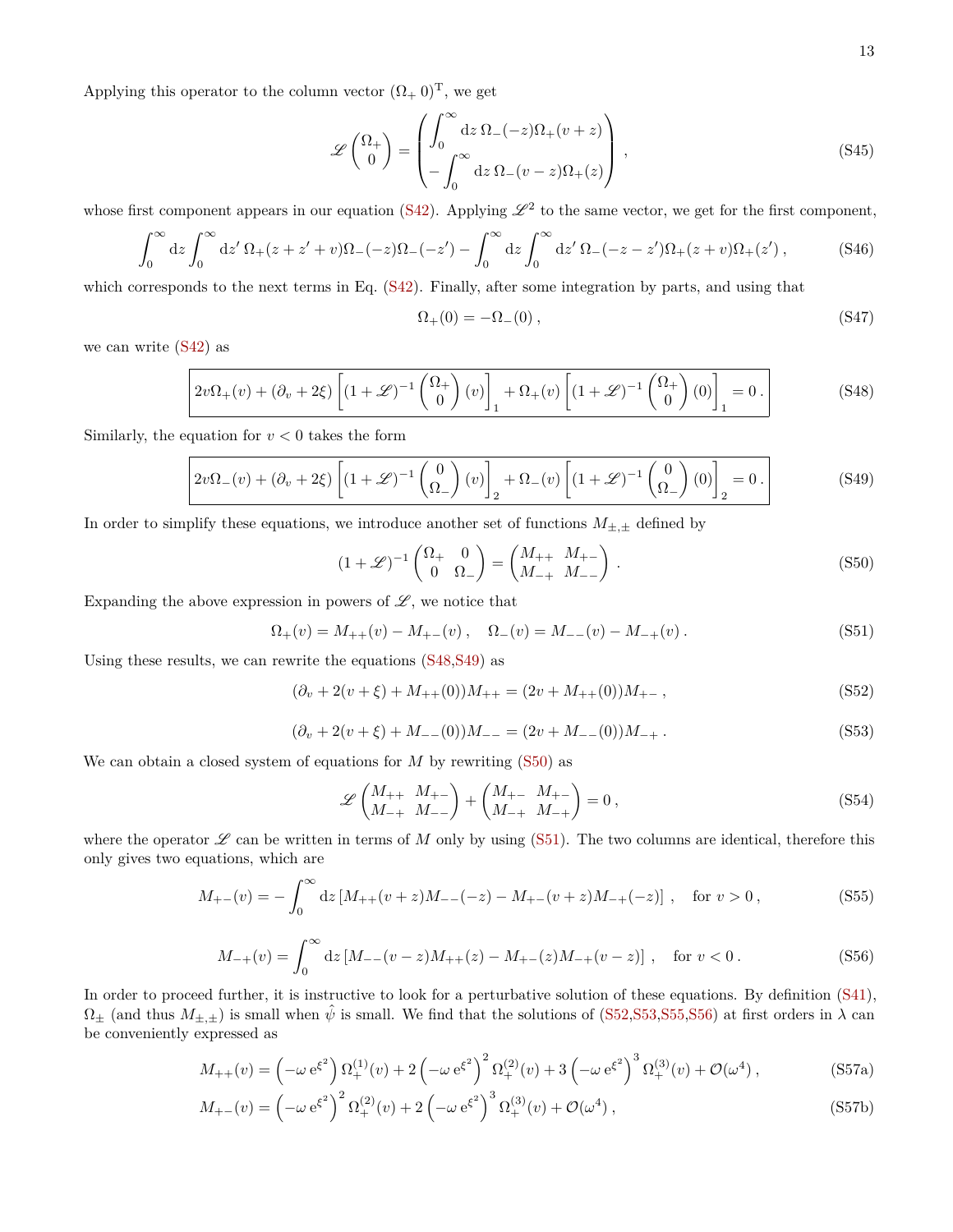where we introduced the parameter  $\omega$  defined from  $\hat{\psi}$  as

<span id="page-13-5"></span>
$$
\omega = 2\hat{\psi} + \sqrt{2\pi} \,\hat{\psi}^2 + \frac{2\pi}{9} (9 - 4\sqrt{3}) \hat{\psi}^3 + \mathcal{O}(\hat{\psi}^4) \quad \Rightarrow \quad \hat{\psi} = \frac{\omega}{2} - \frac{\sqrt{\pi}}{4\sqrt{2}} \omega^2 + \frac{\pi}{6\sqrt{3}} \omega^3 + \mathcal{O}(\omega^4) \tag{S58}
$$

<span id="page-13-7"></span>and

$$
\Omega_{\pm}^{(1)}(v) = \pm e^{-(v+\xi)^2},\tag{S59a}
$$

$$
\Omega_{\pm}^{(2)}(v) = \pm \frac{1}{2} \sqrt{\frac{\pi}{2}} e^{-\frac{1}{2}(v+2\xi)^2} \operatorname{erfc}\left(\pm \frac{v}{\sqrt{2}}\right) ,\qquad (S59b)
$$

$$
\Omega_{\pm}^{(3)}(v) = \pm \frac{\pi}{4\sqrt{3}} e^{-\frac{1}{3}(v+3\xi)^2} \left[ \text{erfc}\left(\pm \sqrt{\frac{2}{3}}v\right) + \text{erfc}\left(\pm \frac{v}{\sqrt{6}}\right) - 4\text{T}\left(\frac{v}{\sqrt{3}}, \sqrt{3}\right) \right],\tag{S59c}
$$

with T the Owen's T-function defined as [\[5\]](#page-29-6)

<span id="page-13-8"></span><span id="page-13-0"></span>
$$
T(h, a) = \frac{1}{2\pi} \int_0^a \frac{e^{-\frac{h^2}{2}(1+x^2)}}{1+x^2} dx.
$$
 (S60)

This leads us to write the general form as

$$
M_{++}(v) = \sum_{n\geq 1} n \left(-\omega e^{\xi^2}\right)^n \Omega_+^{(n)}(v) , \quad M_{+-}(v) = \sum_{n\geq 2} (n-1) \left(-\omega e^{\xi^2}\right)^n \Omega_+^{(n)}(v) , \tag{S61}
$$

so that, from [\(S51\)](#page-12-3),

<span id="page-13-6"></span>
$$
\Omega_{+}(v) = \sum_{n \ge 1} \left( -\omega e^{\xi^2} \right)^n \Omega_{+}^{(n)}(v) , \qquad (S62)
$$

and similarly for  $\Omega$ <sub>−</sub>. Plugging these expressions into [\(S55\)](#page-12-6), we obtain

$$
\Omega_{+}^{(n)}(v) = -\sum_{p=1}^{n-1} \int_{0}^{\infty} dz \ \Omega_{+}^{(p)}(v+z) \Omega_{-}^{(n-p)}(-z) \ . \tag{S63}
$$

Multiplying by  $(-\omega e^{\xi^2})^n$  and summing over *n*, we get

$$
\Omega_{+}(v) - \left(-\omega e^{\xi^{2}}\right) \Omega_{+}^{(1)}(v) = -\int_{0}^{\infty} dz \,\Omega_{+}(v+z)\Omega_{-}(-z) .
$$
 (S64)

From the expression of  $\Omega_{+}^{(1)}$  [\(S59a\)](#page-13-0), this becomes

<span id="page-13-1"></span>
$$
\Omega_{+}(v) + \omega e^{-(v+\xi)^{2}+\xi^{2}} + \int_{0}^{\infty} dz \, \Omega_{+}(v+z)\Omega_{-}(-z) = 0 , \qquad (S65)
$$

and similarly we obtain the equation for  $\Omega_{-}$  from [\(S56\)](#page-12-7):

<span id="page-13-2"></span>
$$
\Omega_{-}(v) - \omega e^{-(v+\xi)^2 + \xi^2} - \int_0^\infty dz \, \Omega_{-}(v-z)\Omega_{+}(z) = 0.
$$
\n(S66)

Equations similar to [\(S65,](#page-13-1)[S66\)](#page-13-2) can be found in Ref. [\[6\]](#page-29-7). In this paper, the authors show that these two coupled equations are equivalent to the two independent linear equations

<span id="page-13-3"></span>
$$
\Omega_{+}(v) = -\omega e^{-(v+\xi)^{2}+\xi^{2}} - \omega \int_{-\infty}^{0} dz \, \Omega_{+}(z) e^{-(v-z+\xi)^{2}+\xi^{2}}, \qquad (S67)
$$

<span id="page-13-4"></span>
$$
\Omega_{-}(v) = \omega e^{-(v+\xi)^2 + \xi^2} - \omega \int_0^{\infty} dz \, \Omega_{-}(z) e^{-(v-z+\xi)^2 + \xi^2}, \qquad (S68)
$$

which correspond to the Eq. (6) given in the main text. These equations give  $\Omega_{\pm}$  for all  $v \in \mathbb{R}$  (including the analytic continuations of  $\Omega_+$  to  $v < 0$  and  $\Omega_-$  to  $v > 0$  which both appear explicitly in the integrals).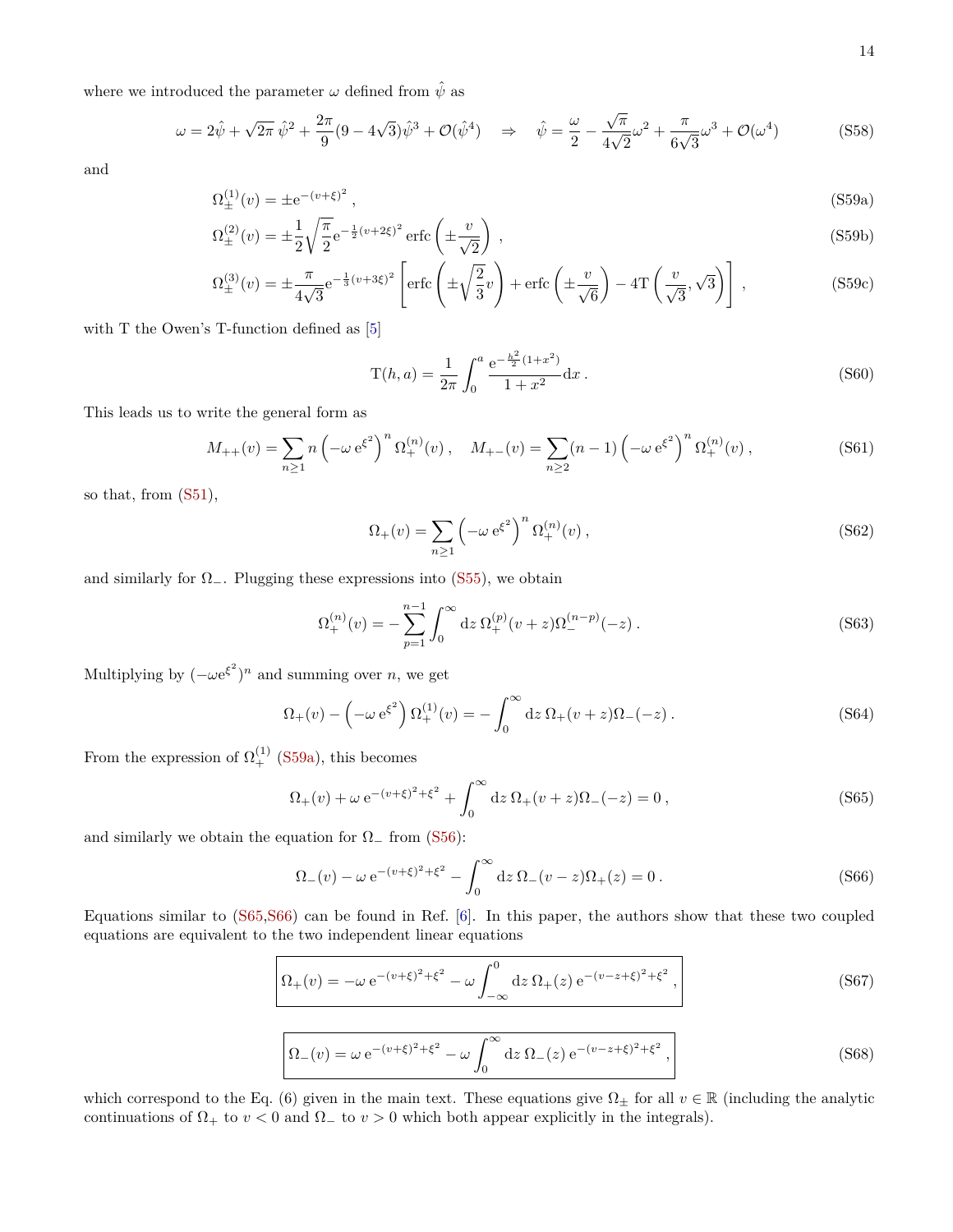## <span id="page-14-0"></span>**B. Solution**

Equations similar to [\(S67,](#page-13-3)[S68\)](#page-13-4) are solved in [\[7\]](#page-29-8), but restricted to  $v > 0$ , and with  $\Omega_{\pm}(\mp v) = 0$  for  $v < 0$ . We can nevertheless use these results to express  $\Omega_{\pm}$  in this domain. The results are given in terms of the one-sided Fourier transforms:

$$
\hat{\Omega}_{\pm}^{(+)}(k) = \int_0^{\infty} dv \,\Omega_{\pm}(v) e^{ikv} , \quad \hat{\Omega}_{\pm}^{(-)}(k) = -\int_{-\infty}^0 dv \,\Omega_{\pm}(v) e^{ikv} . \tag{S69}
$$

From Ref. [\[7\]](#page-29-8), we obtain the Fourier transforms of the analytic continuations of  $\Omega_{+}$ :

$$
\hat{\Omega}_{+}^{(-)}(k) = 1 - \exp\left[\frac{1}{2}\sum_{n\geq 1} \frac{(-\omega\sqrt{\pi}e^{-\frac{1}{4}(k+2i\xi)^{2}})^{n}}{n}\operatorname{erfc}\left(-\sqrt{n}\left(\xi - \frac{\mathrm{i}k}{2}\right)\right)\right],
$$
\n(S70a)

$$
\hat{\Omega}_{-}^{(+)}(k) = 1 - \exp\left[\frac{1}{2}\sum_{n\geq 1} \frac{(-\omega\sqrt{\pi}e^{-\frac{1}{4}(k+2i\xi)^2})^n}{n}\operatorname{erfc}\left(\sqrt{n}\left(\xi - \frac{ik}{2}\right)\right)\right].
$$
\n(S70b)

We can obtain the Fourier transforms on the original functions by taking the Fourier transform of [\(S67\)](#page-13-3), which gives

$$
\hat{\Omega}_{+}^{(+)}(k) = \hat{K}(k) + \hat{\Omega}_{+}^{(-)}(k)(1 - \hat{K}(k)), \quad \text{with} \quad \hat{K}(k) = -\omega\sqrt{\pi} e^{-\frac{1}{4}(k+2i\xi)^2}.
$$
 (S71)

We finally obtain

<span id="page-14-4"></span>
$$
\int_0^\infty \Omega_+(v) e^{ikv} dv = 1 - \exp\left[-Z_+\left(\omega, \xi - \frac{ik}{2}\right)\right],
$$
\n(S72)

<span id="page-14-5"></span>
$$
\int_{-\infty}^{0} \Omega_{-}(v)e^{ikv} dv = \exp\left[-Z_{-}\left(\omega, \xi - \frac{ik}{2}\right)\right] - 1,
$$
\n(S73)

where we have introduced

<span id="page-14-7"></span>
$$
Z_{\pm}(\omega,\xi) = \frac{1}{2} \sum_{n\geq 1} \frac{(-\omega\sqrt{\pi} e^{\xi^2})^n}{n} \operatorname{erfc}\left(\pm\sqrt{n}\xi\right) . \tag{S74}
$$

We can obtain the values of  $\Omega_{\pm}(0) = \pm 2\hat{\psi}$  from these expressions. We set  $k = \text{is in (S67)}$  $k = \text{is in (S67)}$  $k = \text{is in (S67)}$  and let  $s \to \infty$ , this gives

<span id="page-14-3"></span>
$$
\Omega_{+}(0) = -2\hat{\psi} = \frac{1}{\sqrt{\pi}} \text{Li}_{\frac{3}{2}}(-\omega\sqrt{\pi}), \qquad (S75)
$$

which expresses  $\hat{\psi}$  in terms of  $\omega$ . Note that this expression is consistent with the first orders obtained previously [\(S58\)](#page-13-5).

## <span id="page-14-1"></span>**C. Expansion in** *λ*

## <span id="page-14-2"></span>*1. Computation of the cumulants*

Plugging the expansion of  $\hat{\psi}$  [\(S4\)](#page-7-3) into [\(S75\)](#page-14-3), we can deduce the expansion of  $\omega$  in powers of  $\lambda$ , in terms of the cumulants  $\kappa_n$ . Combining the solution [\(S72\)](#page-14-4) (for  $k = 0$ ) with the definition of  $\Omega_+$  [\(S41\)](#page-11-2), and the boundary condition [\(S29\)](#page-9-8), we obtain

<span id="page-14-6"></span>
$$
1 - \exp\left[-\frac{1}{2}\sum_{n\geq 1} \frac{(-\omega\sqrt{\pi}e^{\xi^2})^n}{n}\operatorname{erfc}\left(\sqrt{n}\xi\right)\right] = (e^{\lambda} - 1)\frac{\rho - \Phi(0^+)}{\Phi(0^+)}.
$$
\n(S76)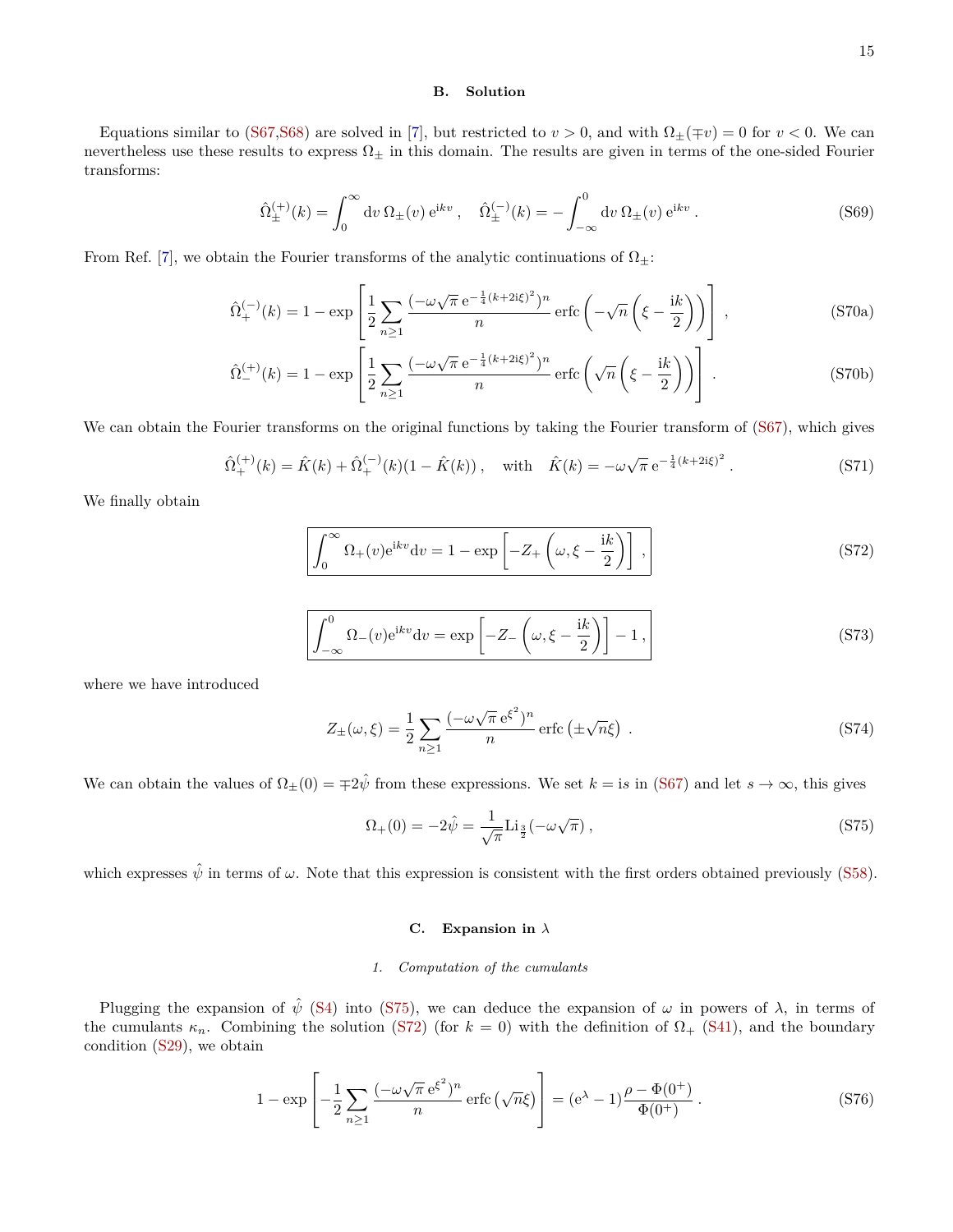Since  $\xi = \frac{d\hat{\psi}}{d\lambda}$ , this equation gives  $\Phi_n(0^+)$  in terms of the cumulants  $\kappa_j$  for  $j \leq n$ . We can proceed similarly for  $\Phi_n(0^-)$ using [\(S73\)](#page-14-5). Finally, using the last relation [\(S25\)](#page-9-7), we can determine the cumulants  $\kappa_n$  and thus  $\Phi_n(0^{\pm})$ . Due to the symmetry  $v \to -v$  with  $\lambda \to -\lambda$ , all the odd order cumulants vanish. For the even order ones, we get for instance,

$$
\kappa_2 = \frac{1 - \rho}{\rho \sqrt{\pi}} \,,\tag{S77}
$$

$$
\kappa_4 = \frac{(1-\rho)}{\pi^{3/2}\rho^3} \left( 12(1-\rho)^2 - \pi(3-3(4-\sqrt{2})\rho + (8-3\sqrt{2})\rho^2) \right) ,\qquad (S78)
$$

$$
\kappa_6 = \frac{(1-\rho)}{\pi^{5/2}\rho^5} \left( 30\pi \left( 2\left( 9\sqrt{2} - 20 \right) \rho^2 + \left( 60 - 18\sqrt{2} \right) \rho - 15 \right) (1-\rho)^2 - \pi^2 \left( 8\left( -17 + 15\sqrt{2} - 5\sqrt{3} \right) \rho^4 + \left( 480 - 300\sqrt{2} + 80\sqrt{3} \right) \rho^3 + 5\left( -114 + 45\sqrt{2} - 8\sqrt{3} \right) \rho^2 - 45\left( \sqrt{2} - 6 \right) \rho - 45 \right) + 1020(1-\rho)^4 \right), \quad (S79)
$$

which coincide with the cumulants obtained from the CGF computed in [\[2\]](#page-29-3). This is expected because the equation [\(S40\)](#page-11-0) has been constructed in order to reproduce these cumulants. We have further checked with Mathematica, up to  $n = 10$ , that the next cumulants  $\kappa_n$  obtained by our procedure also coincide with those obtained from [\[2\]](#page-29-3). This provides a nontrivial validation of our integral equations [\(S67,](#page-13-3)[S68\)](#page-13-4).

## <span id="page-15-0"></span>*2. Computation of the generalized profiles*

Having determined  $\Phi_n(0^{\pm})$  and  $\kappa_j$  for  $j \leq n$ , and thus  $\Phi'_n(0^{\pm})$  from the boundary condition [\(S29\)](#page-9-8), we can express  $\Phi'(v)$  in terms of  $\Omega_{\pm}(v)$ . Expanding the explicit solutions [\(S72](#page-14-4)[,S73\)](#page-14-5) in powers of  $\omega$  and computing the inverse Fourier transform, we recover the expansion [\(S62\)](#page-13-6) with  $\Omega_{\pm}^{(n)}(v)$  given by [\(S59\)](#page-13-7) for  $n \leq 3$ , but we can also access higher orders via an inverse Fourier transform. Having expressed *ω* in terms of the cumulants determined previously via [\(S75\)](#page-14-3), we thus have the expansion of  $\Phi'(v)$  in powers of  $\lambda$ . After integration, we obtain in particular

$$
\Phi_0(v) = \rho \,,\tag{S80a}
$$

$$
\Phi_1(v) = \frac{1 - \rho}{2} \operatorname{erfc}(v) ,\tag{S80b}
$$

$$
\Phi_2(v) = \frac{(1-\rho)(1-2\rho)}{2\rho} \operatorname{erfc}(v) - \frac{2}{\pi} \frac{(1-\rho)^2}{\rho} e^{-v^2},
$$
\n(S80c)

$$
\Phi_3(v) = (1 - \rho) \frac{2(3 + \pi)\rho^2 - (12 + \pi)\rho + 6 + \pi\rho(1 - \rho)}{2\pi\rho^2} \operatorname{erfc}(v) + 3(1 - \rho)^2 \frac{2(1 - \rho)v - \sqrt{\pi}(1 - 2\rho)}{\pi^{3/2}\rho^2} e^{-v^2} - \frac{3(1 - \rho)^2}{4\rho} \operatorname{erfc}\left(\frac{v}{\sqrt{2}}\right)^2, \quad (S81)
$$

$$
\Phi_4(v) = (1 - \rho)(1 - 2\rho)\frac{24(1 - \rho)^2 - \pi(3(1 - 2\rho)^2 + 4(1 - \rho)(1 - 2\rho) + 18\rho(1 - \rho) - 4)}{2\pi\rho^3} \operatorname{erfc}(v)
$$
  
+4(1 - \rho)^2 \frac{3\sqrt{\pi}(1 - \rho)(1 - 2\rho)v - 4(1 - \rho)^2(4 + v^2) + \pi(5(1 - \rho)(1 - 2\rho) + 3(1 + \sqrt{2})\rho(1 - \rho) - 2)}{\pi^2\rho^3} e^{-\frac{v^2}{2}} \operatorname{erfc}\left(\frac{v}{\sqrt{2}}\right) - 3\frac{(1 - \rho)^2(1 - 2\rho)}{2\rho^2} \operatorname{erfc}\left(\frac{v}{\sqrt{2}}\right)^2. (S82)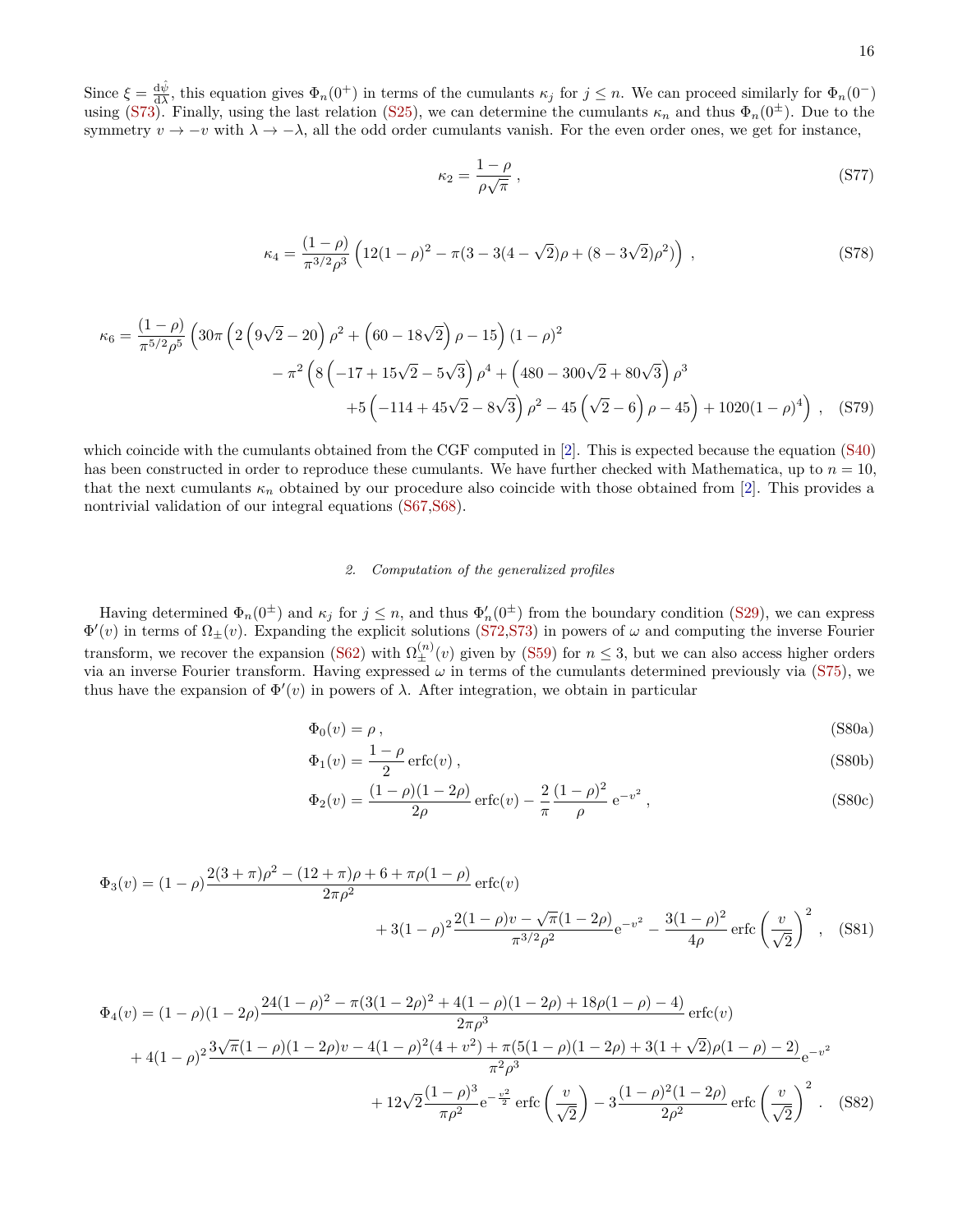$$
\Phi_{5}(v) = -\frac{(1-\rho)\left(\pi^{2}\rho^{4} + 440(1-\rho)^{4} + 30\pi\left(2\rho\left(\left(2\sqrt{2}-3\right)\rho - 2\sqrt{2}+6\right) - 3\right)(1-\rho)^{2}\right)}{240\pi^{2}\rho^{4}} \operatorname{erfc}(v)
$$
\n
$$
+\frac{(1-\rho)^{2}}{24\pi^{5/2}\rho^{4}} \left[4\sqrt{\pi}(1-\rho)^{2}\left(19\rho + (4\rho - 2)v^{2} - 11\right) + 12\pi\left(\rho\left(\left(2\sqrt{2}-5\right)\rho - 2\sqrt{2}+8\right) - 2\right)(1-\rho)v - 3\pi^{3/2}(1-2\rho)\left(2\rho\left(\left(\sqrt{2}-3\right)\rho - \sqrt{2}+5\right) - 3\right) + 4(1-\rho)^{3}v\left(2v^{2}+27\right)\right] e^{-v^{2}}
$$
\n
$$
+\frac{(1-\rho)^{3}\left(\sqrt{\pi}(1-2\rho) - 2(1-\rho)v\right)}{2\sqrt{2}\pi^{3/2}\rho^{3}} e^{-\frac{v^{2}}{2}} \operatorname{erfc}\left(\frac{v}{\sqrt{2}}\right) + \frac{(1-\rho)^{2}\left(\pi\left(2\rho^{2}-4\rho+1\right) - 12(1-\rho)^{2}\right)}{32\pi\rho^{3}} \operatorname{erfc}\left(\frac{v}{\sqrt{2}}\right)^{2}
$$
\n
$$
-\frac{(1-\rho)^{3}}{4\sqrt{3\pi}\rho^{2}} \int_{v}^{+\infty} dz e^{-\frac{z^{2}}{3}} \left[\operatorname{erfc}\left(\sqrt{\frac{2}{3}}z\right) + \operatorname{erfc}\left(\frac{z}{\sqrt{6}}\right) - 4T\left(\frac{z}{\sqrt{3}},\sqrt{3}\right)\right], \quad \text{(S83)}
$$

with the Owen-T function defined in  $(S60)$ .

#### <span id="page-16-0"></span>*3. Conservation relation*

Using the results above, the conservation relation

<span id="page-16-3"></span>
$$
\int_0^\infty (\Phi(v) - \rho) dv - \int_{-\infty}^0 (\Phi(v) - \rho) dv = \rho \xi
$$
 (S84)

holds up to  $\mathcal{O}(\lambda^6)$ , and non perturbatively in  $\lambda$  (numerically).

## <span id="page-16-1"></span>**D. Extensions**

# <span id="page-16-2"></span>*1. Step density profile*

Our formalism can be extended to the case of an initial step density  $\rho_-\$  for  $v < 0$  and  $\rho_+\$  for  $v > 0$ , by only changing the boundary condition at infinity [\(S30\)](#page-9-9) into  $\Phi(\pm \infty) = \rho_{\pm}$ . Unlike the constant density case, the odd order cumulants do not vanish here. We can still apply the procedure described in Section [II C,](#page-14-1) which gives that *κ*<sup>1</sup> is solution of

$$
\frac{\rho_-}{1 + \sqrt{\pi} \kappa_1 e^{\kappa_1^2} \operatorname{erfc}(-\kappa_1)} = \frac{\rho_+}{1 - \sqrt{\pi} \kappa_1 e^{\kappa_1^2} \operatorname{erfc}(\kappa_1)},
$$
\n(S85)

and the higher order cumulants are expressed in terms of  $\kappa_1$ . For instance,

$$
\kappa_2 = \kappa_1^2 \left( 2\pi e^{2\kappa_1^2} \kappa_1 \operatorname{erfc} \left( \sqrt{2}\kappa_1 \right) + \frac{4\pi e^{2\kappa_1^2} \kappa_1 \rho_+ \left( \rho_+^2 - 3\rho_- \rho_+ + 2\rho_- \right)}{\left( \rho_- - \rho_+ \right)^3} - \sqrt{2\pi} \right) ,\tag{S86}
$$

These expressions coincide with those given in [\[2\]](#page-29-3). We additionally obtain the profiles  $\Phi_n(v)$ , for instance

$$
\Phi_0(v) = \frac{\rho_+}{2} \operatorname{erfc}(-v - \kappa_1) + \frac{\rho_-}{2} \operatorname{erfc}(v + \kappa_1) ,\tag{S87}
$$

$$
\Phi_{1}(v) = \frac{2\sqrt{\pi}e^{\kappa_{1}^{2}}\kappa_{1}\rho_{-}(1-\rho_{+}) - (\rho_{-}\rho_{+})^{2}}{2(\rho_{-}-\rho_{+})}\operatorname{erfc}(\kappa_{1}+v)
$$
\n
$$
-\frac{e^{-(\kappa_{1}+v)^{2}}\left(4\sqrt{\pi}e^{2\kappa_{1}^{2}}\kappa_{1}^{3}\left((\rho_{-}-\rho_{+})^{3}\operatorname{erfc}\left(\sqrt{2}\kappa_{1}\right)+2\rho_{+}\left(\rho_{+}^{2}+\rho_{-}(2-3\rho_{+})\right)\right)-2\sqrt{2}\kappa_{1}^{2}\left(\rho_{-}-\rho_{+}\right)^{3}\right)}{2(\rho_{-}-\rho_{+})^{2}}
$$
\n
$$
+\frac{1}{2}\sqrt{\pi}e^{\kappa_{1}^{2}}\kappa_{1}\left(\rho_{+}-\rho_{-}\right)\left(4\Gamma\left(\sqrt{2}\kappa_{1},\frac{\kappa_{1}+v}{\kappa_{1}}\right)-4\Gamma\left(2\kappa_{1}+v,\frac{v}{2\kappa_{1}+v}\right)+\operatorname{erfc}\left(\frac{2\kappa_{1}+v}{\sqrt{2}}\right)-\operatorname{erfc}(\kappa_{1})\right). \quad (S88)
$$

for  $v > 0$  and  $\kappa_1 > 0$ .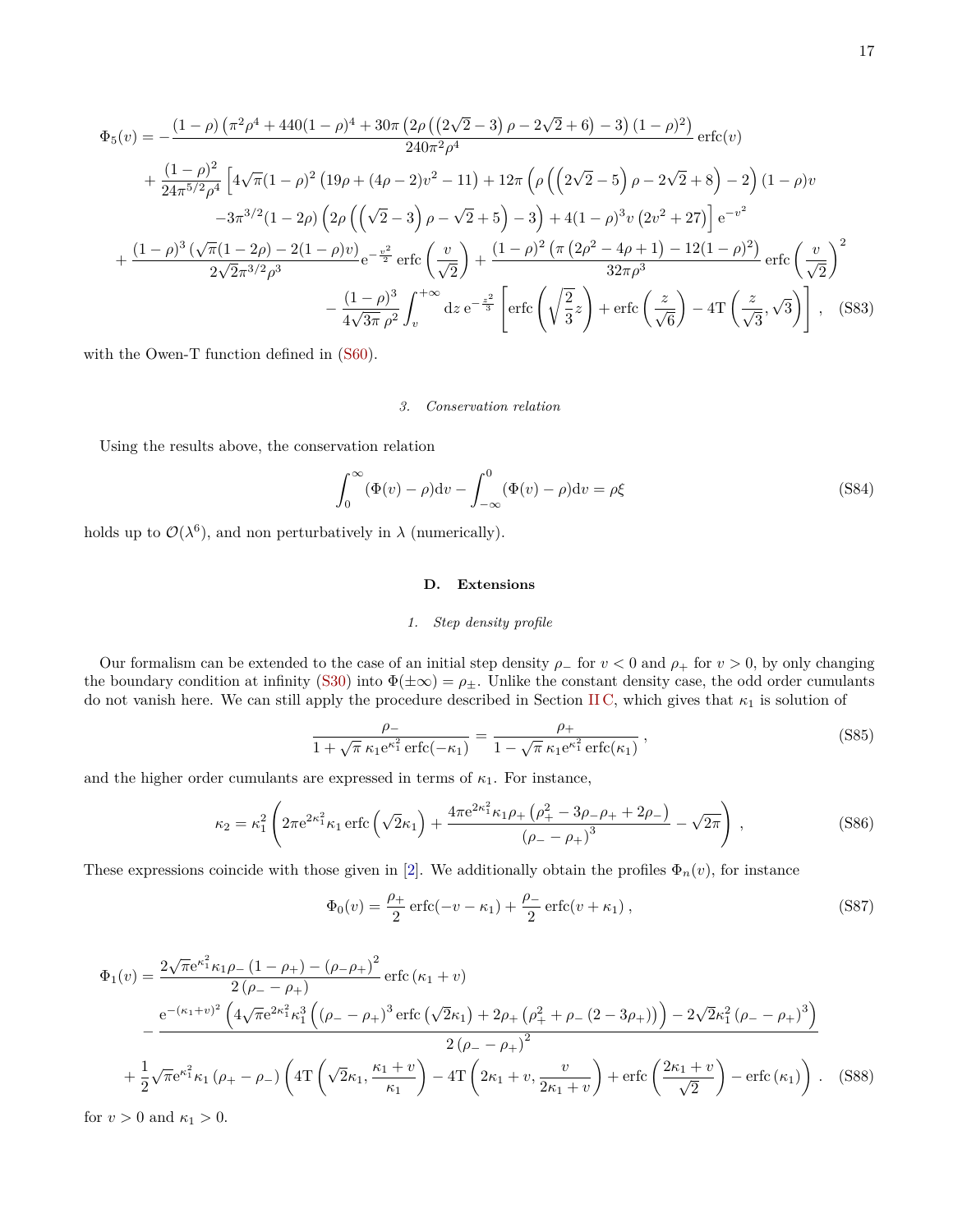# <span id="page-17-0"></span>*2. Another observable: the current through the origin*

We now consider another observable, which is the flux of particles through the origin during a time *t* [\[8,](#page-29-9) [9\]](#page-29-10), which we can write as

$$
Q_t = \sum_{r \ge 1} (\eta_r(t) - \eta_r(0)) .
$$
 (S89)

We consider the cumulant generating function

$$
\psi_Q(\lambda) = \sqrt{2t} \,\hat{\psi}_Q = \ln \langle e^{\lambda Q_t} \rangle \tag{S90}
$$

and the generalised profiles for the current

$$
w_{Q;r}(t) = \frac{\langle \eta_r e^{\lambda Q_t} \rangle}{\langle e^{\lambda Q_t} \rangle}.
$$
\n(S91)

And for large *t*, we have

$$
w_{Q;r}(t) \underset{t \to \infty}{\simeq} \Phi_Q(v) = \sum_{n \geq 0} \Phi_{Q;n}(v) \frac{\lambda^n}{n!}, \quad v = \frac{r - \frac{1}{2}}{\sqrt{2t}}.
$$
 (S92)

We still define the functions  $\Omega_{\pm}(v)$  as

<span id="page-17-4"></span>
$$
\Omega_{\pm}(v) = \mp 2\hat{\psi}_Q \frac{\Phi'_Q(v)}{\Phi'_Q(0^{\pm})}.
$$
\n(S93)

It can be checked that these functions again verify the integral equations [\(S67,](#page-13-3)[S68\)](#page-13-4), but with  $\xi = 0$ :

<span id="page-17-1"></span>
$$
\Omega_{+}(v) = -\omega_{Q} e^{-v^{2}} - \omega_{Q} \int_{-\infty}^{0} dz \, \Omega_{+}(z) e^{-(v-z)^{2}}, \qquad (S94)
$$

<span id="page-17-2"></span>
$$
\Omega_{-}(v) = \omega_Q e^{-v^2} - \omega_Q \int_0^{\infty} dz \, \Omega_{-}(z) e^{-(v-z)^2}, \qquad (S95)
$$

which still imply that

<span id="page-17-3"></span>
$$
\hat{\psi}_Q = -\frac{1}{2\sqrt{\pi}} \text{Li}_{\frac{3}{2}}(-\omega_Q \sqrt{\pi}).\tag{S96}
$$

In order to obtain the boundary conditions satisfied by  $\Phi$ , we write the time evolution of the CGF from the master equation,

$$
\partial_t \ln \left\langle e^{\lambda Q_t} \right\rangle = \frac{1}{2} \left[ \left( e^{\lambda} - 1 \right) \frac{\left\langle \eta_0 (1 - \eta_1) e^{\lambda Q_t} \right\rangle}{\left\langle e^{\lambda Q_t} \right\rangle} + \left( e^{-\lambda} - 1 \right) \frac{\left\langle \eta_1 (1 - \eta_0) e^{\lambda Q_t} \right\rangle}{\left\langle e^{\lambda Q_t} \right\rangle} \right]. \tag{S97}
$$

We proceed similarly for the generalized profiles

$$
\partial_t w_{Q;0} = (e^{-\lambda} - (e^{-\lambda} - 1)w_{Q;0}) \frac{\partial_t \ln \langle e^{\lambda Q_t} \rangle}{e^{-\lambda} - 1} + \frac{w_{Q;-1} - w_{Q;0}}{2} ,
$$
\n(S98)

$$
\partial_t w_{Q;1} = (e^{\lambda} - (e^{\lambda} - 1)w_{Q;1}) \frac{\partial_t \ln \langle e^{\lambda Q_t} \rangle}{e^{\lambda} - 1} + \frac{w_{Q;2} - w_{Q;1}}{2}.
$$
 (S99)

Taking the hydrodynamic limit, we get at leading order

$$
(e\lambda - 1)\Phi_Q(0^-)(1 - \Phi_Q(0^+)) + (e-\lambda - 1)\Phi_Q(0^+)(1 - \Phi_Q(0^-)) = 0,
$$
\n(S100)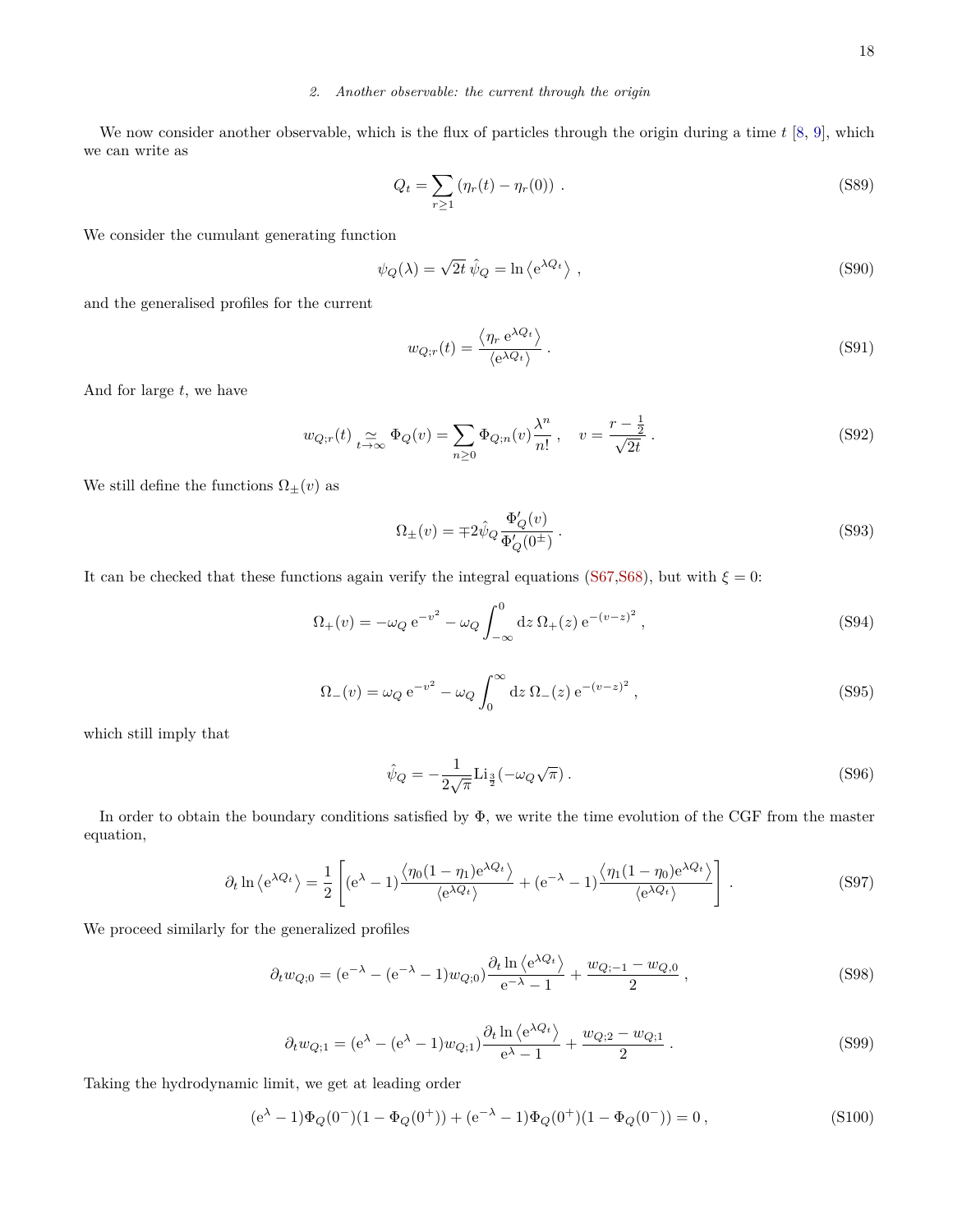19

$$
\Phi'_{Q}(0^{-}) = 2\hat{\psi}_{Q}\left(\frac{1}{1 - e^{\lambda}} - \Phi_{Q}(0^{-})\right), \quad \Phi'_{Q}(0^{+}) = -2\hat{\psi}_{Q}\left(\frac{1}{1 - e^{-\lambda}} - \Phi_{Q}(0^{+})\right). \tag{S101}
$$

These boundary conditions, combined with the solution of the equations [\(S94,](#page-17-1)[S95\)](#page-17-2) yield

<span id="page-18-4"></span>
$$
\omega_Q \sqrt{\pi} = \rho_-(1 - \rho_+)(e^{\lambda} - 1) + \rho_+(1 - \rho_-)(e^{-\lambda} - 1) \,. \tag{S102}
$$

With [\(S96\)](#page-17-3), this allows us to recover the result of Derrida and Gerschenfeld [\[8,](#page-29-9) [9\]](#page-29-10) on the cumulant generating function  $\hat{\psi}$ . Additionally, we obtain the profiles  $\Phi_{Q;n}(v)$ . For instance

$$
\Phi_{Q,1}(v) = \frac{\rho(1-\rho)}{2} \operatorname{erfc}(v) ,\tag{S103a}
$$

$$
\Phi_{Q;2}(v) = \frac{\rho(1-\rho)(1-2\rho)}{2} \operatorname{erfc}(v) ,\qquad (S103b)
$$

$$
\Phi_{Q;3}(v) = \frac{\rho(1-\rho)(1-3\rho+3\rho^2)}{2} \operatorname{erfc}(v) - 3\frac{\rho^2(1-\rho)^2}{4} \operatorname{erfc}\left(\frac{v}{\sqrt{2}}\right)^2.
$$
\n(S103c)

#### <span id="page-18-0"></span>*3. Another observable: a generalized current*

For a given position *x*, we consider the generalized current

<span id="page-18-3"></span>
$$
J_t(x) = \sum_{r \ge 1} (\eta_{r+x}(t) - \eta_r(0))
$$
\n(S104)

studied in [\[2,](#page-29-3) [3\]](#page-29-4). It measures the difference between the number of particles on the positive axis at  $t = 0$  and the number of particles at the right of *x* at time *t*. In this Section, we show that the cumulant generating function of the generalized flux which has been recently computed in [\[2,](#page-29-3) [3\]](#page-29-4) can be retrieved from our approach.

One subtlety is that at  $t = 0$  the observable  $J_0(x) \neq 0$ , which results in additional difficulties due to the contribution of this (random) initial value. To circumvent this difficulty, we consider the observable  $J_t(x_t)$ , with  $x_t = \lfloor \xi \sqrt{2t} \rfloor$  the integer part of  $\xi \sqrt{2t}$ , which now verifies  $J_0(x_0) = 0$ . The time evolution of the cumulant generating function of this observable combines two contributions: the jumps of  $x_t$  at times  $t_n = (n/\xi)^2/2$  and the evolution at  $x_t$  fixed between two jumps. Combining these two contributions, it can be shown that, for large *t*,

<span id="page-18-1"></span>
$$
\partial_t \ln \left\langle e^{\lambda J_t(x_t)} \right\rangle = \frac{1}{2} \left[ (e^{\lambda} - 1) \frac{\left\langle \eta_x (1 - \eta_{x+1}) e^{\lambda J_t(x_t)} \right\rangle}{\left\langle e^{\lambda J_t(x_t)} \right\rangle} + (e^{-\lambda} - 1) \frac{\left\langle \eta_{x+1} (1 - \eta_x) e^{\lambda J_t(x_t)} \right\rangle}{\left\langle e^{\lambda J_t(x_t)} \right\rangle} \right] + \frac{\xi}{\sqrt{2t}} \ln[1 + (e^{-\lambda} - 1) w_{J,1}(t)],
$$
\n(S105)

where we have used that the jumps occur with density  $\xi/\sqrt{2t}$ , and defined

<span id="page-18-2"></span>
$$
w_{J;r}(x,t) = \frac{\langle \eta_{x+r}(t) e^{\lambda J_t(x_t)} \rangle}{\langle e^{\lambda J_t(x_t)} \rangle}.
$$
\n(S106)

Similarly, we obtain that the profiles satisfy

$$
\partial_t w_{J;0} = (e^{-\lambda} - (e^{-\lambda} - 1)w_{J;0}) \frac{\partial_t \ln \langle e^{\lambda J_t(x_t)} \rangle - \frac{\xi}{\sqrt{2t}} \ln[1 + (e^{-\lambda} - 1)w_{J;1}(t)]}{e^{-\lambda} - 1} + \frac{w_{J;-1} - w_{J;0}}{2} + \frac{\xi}{\sqrt{2t}} \left( \frac{e^{-\lambda} w_{J;1}}{1 + (e^{-\lambda} - 1)w_{J;1}} - w_{J;0} \right), \quad (S107)
$$

and an analogous expression holds for  $w_{J,1}$ . For large times, we have the scalings

$$
\ln \left\langle e^{\lambda J_t(x_t)} \right\rangle \simeq \sqrt{2t} \,\hat{\psi}_J(\lambda,\xi) \,, \quad w_r(t) \underset{t \to \infty}{\simeq} \Phi_J \left( v = \frac{r - \frac{1}{2}}{\sqrt{2t}}, \xi, \lambda \right) \,, \tag{S108}
$$

which we will denote by  $\Phi_J(v)$  for simplicity. Using these scalings, we get from [\(S105](#page-18-1)[,S107\)](#page-18-2):

$$
(e^{\lambda} - 1)\Phi_J(0^-)(1 - \Phi_J(0^+)) + (e^{-\lambda} - 1)\Phi_J(0^+)(1 - \Phi_J(0^-)) = 0,
$$
\n(S109)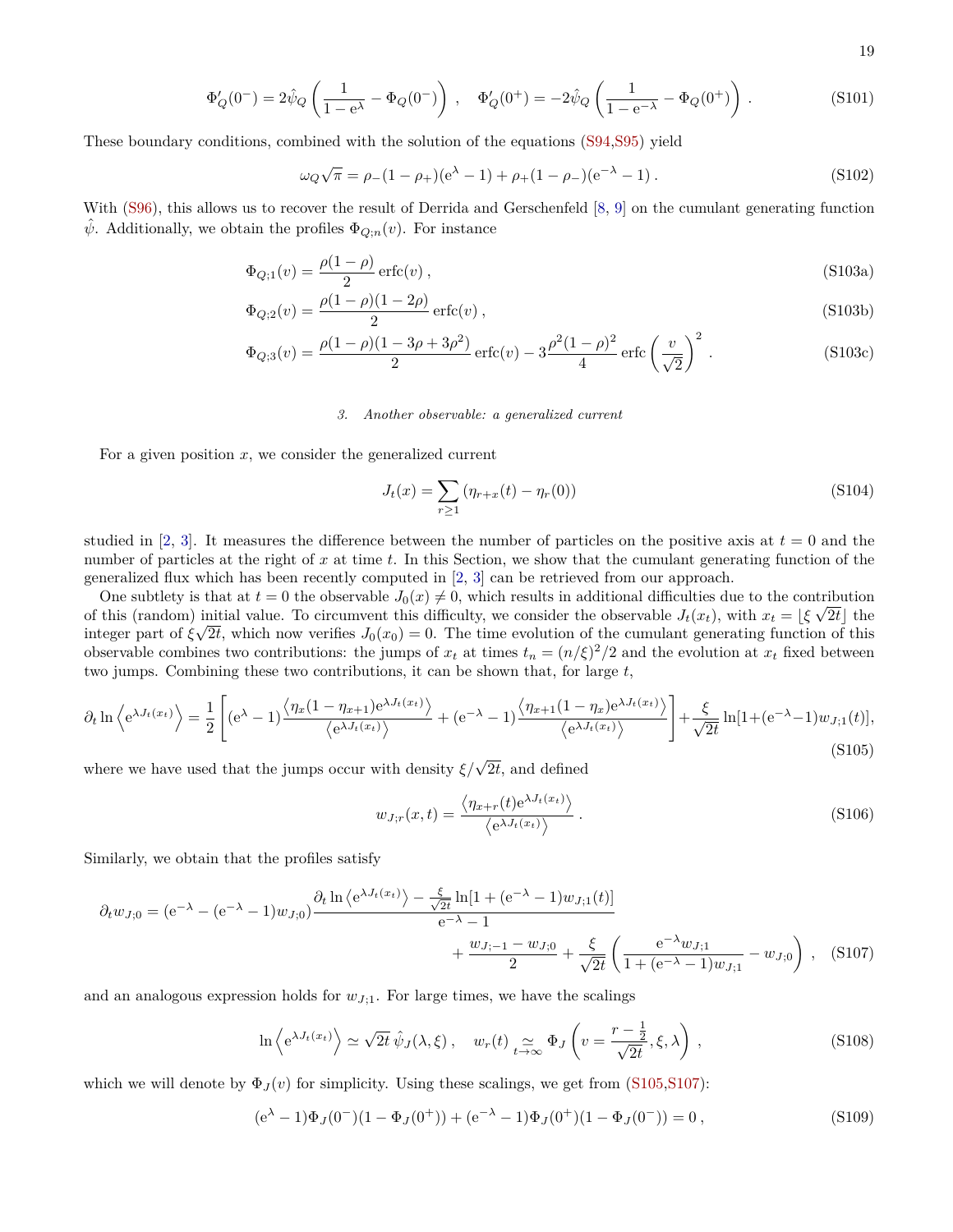20

$$
\Phi'_J(0^{\pm}) = \mp 2\Psi \left( \frac{1}{1 - e^{\mp \lambda}} - \Phi_J(0^{\pm}) \right) , \quad \Psi = \hat{\psi}_J - \xi \ln[1 + (e^{-\lambda} - 1)\Phi_J(0^+) ] . \tag{S110}
$$

If we define

<span id="page-19-3"></span>
$$
\Omega_{\pm}(v) = \mp 2\Psi \frac{\Phi_{J}'(v)}{\Phi_{J}'(0^{\pm})},\tag{S111}
$$

the solution of the integral equations [\(S67,](#page-13-3)[S68\)](#page-13-4) combined with the boundary conditions gives

$$
\omega_J \sqrt{\pi} e^{\xi^2} = \rho_-(1 - \rho_+)(e^{\lambda} - 1) + \rho_+(1 - \rho_-)(e^{-\lambda} - 1), \qquad (S112)
$$

and we obtain for the cumulant generating function of  $J_t(x_t)$ :

$$
\hat{\psi}_J(\lambda,\xi) = -\frac{1}{2\sqrt{\pi}} \text{Li}_{\frac{3}{2}}(-\omega_J\sqrt{\pi}) + \xi \ln[1 + (\mathrm{e}^{-\lambda} - 1)\Phi_J(0^+)]\,,\tag{S113}
$$

which we can combine with the expression of  $\Phi_J(0^+)$  obtained by integration of  $\Omega_+$  to obtain

<span id="page-19-4"></span>
$$
\hat{\psi}_J(\lambda,\xi) = \xi \ln[1 + (\mathrm{e}^{-\lambda} - 1)\rho_+] - \sum_{n \ge 1} \frac{(-\omega_J \sqrt{\pi} \mathrm{e}^{\xi^2})^n}{2n} \left(\frac{\mathrm{e}^{-n\xi^2}}{\sqrt{n\pi}} - \xi \mathrm{erfc}(\sqrt{n}\xi)\right),\tag{S114}
$$

which coincides exactly with the expression obtained in [\[2,](#page-29-3) [3\]](#page-29-4). This supports the exactness of our main equa-tions [\(S67,](#page-13-3) [S68\)](#page-13-4), along with the definition [\(S111\)](#page-19-3) of  $\Omega_{\pm}$  in this case.

# <span id="page-19-0"></span>**E. Comparison with Imamura et al for the position of the tracer**

#### <span id="page-19-1"></span>*1. Obtaining the cumulant generating function of the tracer's position from the generalized current*

We have shown in Section [II D 3](#page-18-0) that our main equations ( $S67, S68$ ) allow to recover the cumulant generating function  $\hat{\psi}_J$  [\(S114\)](#page-19-4) of the generalized current *J<sub>t</sub>* [\(S104\)](#page-18-3) recently obtained by Imamura et al in [\[2,](#page-29-3) [3\]](#page-29-4). In these papers, the authors deduce from this result the cumulant generating function  $\hat{\psi}$  of the position of the tracer as follows.

First, taking a Legendre transform, one gets the distribution of the current  $J_t(x)$ , which takes the form

$$
\mathbb{P}(J_t(x) = J) \underset{t \to \infty}{\sim} e^{-\sqrt{2t} \varphi_J(\xi, j)}, \quad \text{with} \quad j = \frac{J}{\sqrt{2t}}, \quad \xi = \frac{x}{\sqrt{2t}}, \tag{S115}
$$

where

$$
\varphi_J(\xi, j) = \chi_*(\xi, j)j - \hat{\psi}_J(\chi_*(\xi, j), \xi) , \quad \frac{\partial \hat{\psi}_J}{\partial \chi} \bigg|_{\chi = \chi^*} = j , \quad \hat{\psi}_J(\chi, \xi) = \lim_{t \to \infty} \frac{1}{\sqrt{2t}} \ln \left\langle e^{\chi J_t(x)} \right\rangle . \tag{S116}
$$

We have replaced the parameter  $\lambda$  in [\(S114\)](#page-19-4) by  $\chi$  to avoid confusion with the argument  $\lambda$  of  $\hat{\psi}(\lambda)$ . Second, using that the number of particles to the right of the tracer is conserved, the position  $X_t$  of the tracer verifies  $J_t(X_t) = 0$ . The distribution of the position of the tracer can therefore be obtained as

$$
\mathbb{P}(X_t = x) = \mathbb{P}(J_t(x) = 0) \underset{t \to \infty}{\sim} e^{-\sqrt{2t} \varphi_J(\xi, 0)}.
$$
\n(S117)

Finally, taking a Legendre transform of  $\varphi_J(\xi,0)$  yields the cumulant generating function  $\hat{\psi}$  of  $X_t$ . Having recovered the expression of  $\hat{\psi}_J$  [\(S114\)](#page-19-4) derived in [\[2,](#page-29-3) [3\]](#page-29-4), we have therefore the same cumulant generating function  $\hat{\psi}$  of  $X_t$  as [2, 3] from the procedure above.

#### <span id="page-19-2"></span>*2. An alternative parametrization for the cumulant generating function*

Additionally, we have obtained an alternative parametrization of the cumulant generating function of  $X_t$ , which takes the simple form [\(S75\)](#page-14-3) in terms of the parameter  $\omega$ . This parameter is deduced from  $\rho$  and  $\lambda$  as follows.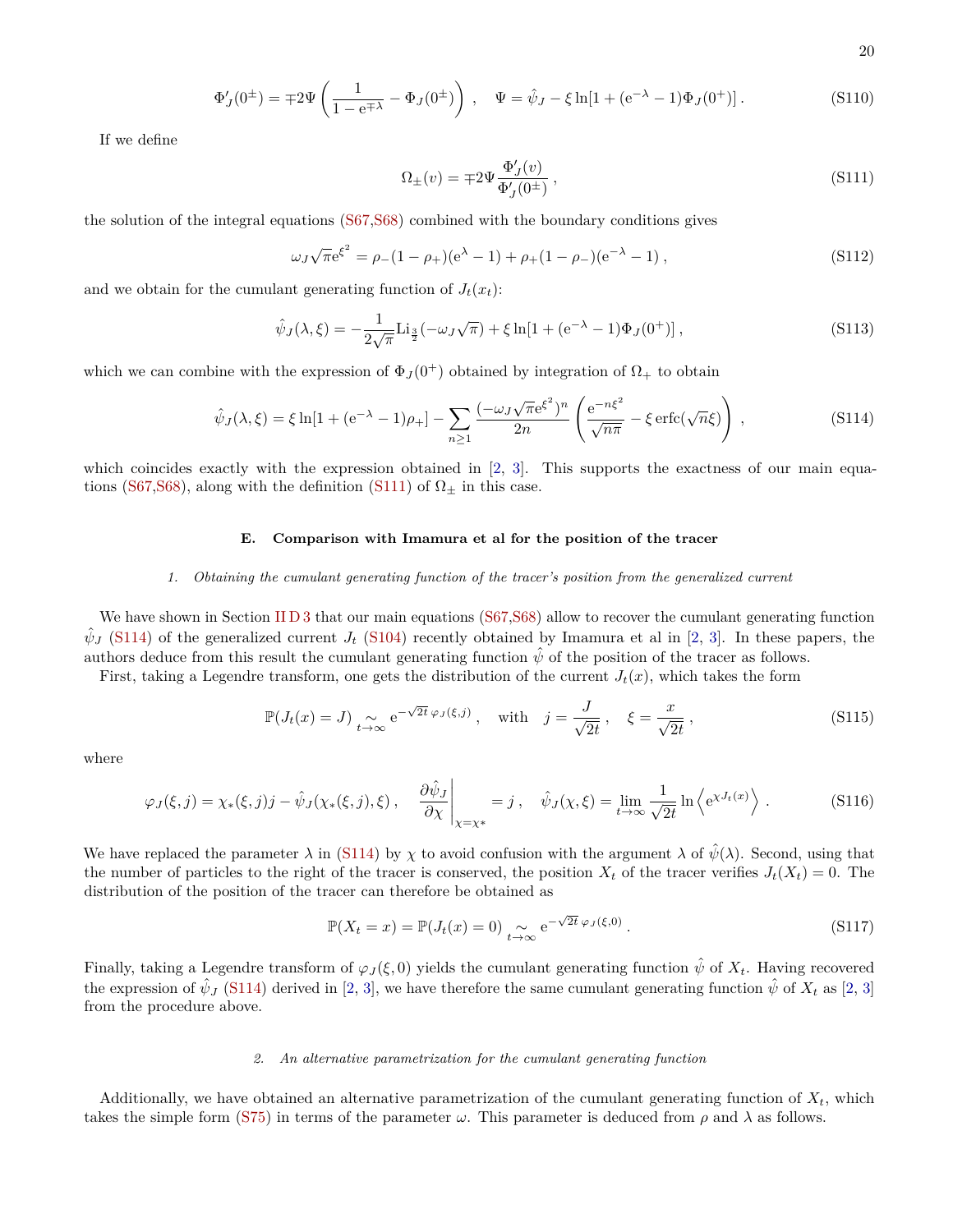Using the relation [\(S29\)](#page-9-8) between  $\Phi'(0^{\pm})$  and  $\Phi(0^{\pm})$ , combined with the solutions [\(S72,](#page-14-4) [S73\)](#page-14-5) we obtain the relation [\(S76\)](#page-14-6) which allows to determine  $\Phi(0^+)$ , and a similar one for  $\Phi(0^-)$ . Combining these results with [\(S25\)](#page-9-7), we obtain the first equation

<span id="page-20-3"></span>
$$
2(\cosh \lambda - 1) = \frac{\rho(e^{\lambda} - 1)^2}{e^{\lambda} - e^{-Z_+(\omega, \xi)}} + \frac{\rho(e^{-\lambda} - 1)^2}{e^{-\lambda} - e^{-Z_-(\omega, \xi)}},
$$
\n(S118)

which relates  $\xi$  and  $\omega$  to  $\rho$  and  $\lambda$ .

The second equation needed to fully determine  $\xi$  and  $\omega$  is the relation  $\xi = \frac{d\hat{\psi}}{d\lambda}$ . Using this expression in [\(S118\)](#page-20-3), together with [\(S75\)](#page-14-3), we obtain a nonlinear differential equation, whose solution yields  $\hat{\psi}(\lambda)$ .

A more convenient parametrization can be obtained by using the conservation relation [\(S84\)](#page-16-3) instead of  $\xi = \frac{d\hat{\psi}}{d\lambda}$ . Combined with the solutions [\(S72,](#page-14-4)[S73\)](#page-14-5), this equation can be rewritten as

<span id="page-20-4"></span>
$$
\xi = \frac{1}{2}\partial_{\xi} \ln \left| \left( e^{\lambda} - e^{-Z_{+}(\omega,\xi)} \right) \left( e^{-\lambda} - e^{-Z_{-}(\omega,\xi)} \right) \right| , \qquad (S119)
$$

which can be written as an algebraic equation using the expression of  $Z_{\pm}$  [\(S74\)](#page-14-7).

To summarize, given  $\lambda$  and  $\rho$ , the parameters  $\xi$  and  $\omega$  are obtained by solving [\(S118\)](#page-20-3) and [\(S119\)](#page-20-4). The cumulant generating function  $\hat{\psi}(\lambda)$  is then straightforwardly deduced from [\(S75\)](#page-14-3). Furthermore, since the large deviations function  $\phi(\xi)$  of the tracer's position is deduced from  $\hat{\psi}$  by the Legendre transform [\(S14\)](#page-8-3), we straightforwardly obtain from this parametrization that  $\phi(\xi) = \lambda \xi - \hat{\psi}(\lambda)$ . This is an alternative route to the one followed in [\[2,](#page-29-3) [3\]](#page-29-4). We have checked numerically that the two parametrizations give the same result, validating our approach.

## <span id="page-20-0"></span>**F. Comparison with Derrida et al for the current through the origin**

Combining our intermediate results [\(S96,](#page-17-3)[S102\)](#page-18-4) on the current through the origin *Qt*, we obtain the cumulant generating function

$$
\hat{\psi}_Q(\lambda) = \lim_{t \to \infty} \frac{1}{\sqrt{2t}} \ln \left\langle e^{\lambda Q_t} \right\rangle = -\frac{1}{2\sqrt{\pi}} \text{Li}_{\frac{3}{2}} \left( -\rho_-(1-\rho_+)(e^{\lambda}-1) - \rho_+(1-\rho_-)(e^{-\lambda}-1) \right) ,\tag{S120}
$$

which is the result of  $[8, 9]$  $[8, 9]$  $[8, 9]$ . This gives another validation of our approach.

# <span id="page-20-1"></span>**III. EXTENSION TO OTHER SINGLE-FILE SYSTEMS**

## <span id="page-20-2"></span>**A. Description of single-file systems in terms of two transport coefficients**

In the language of fluctuating hydrodynamics [\[10\]](#page-29-11), a single-file system can be described at large distance and large time by a fluctuating density field  $\rho(x, t)$  that is shown to obey the following equation,

$$
\partial_t \rho(x,t) = \partial_x \left[ D(\rho(x,t)) \partial_x \rho(x,t) + \sqrt{\sigma(\rho(x,t))} \eta(x,t) \right], \tag{S121}
$$

where  $\eta(x, t)$  is a normalized Gaussian white noise uncorrelated in space and time. The quantities  $D(\rho)$  and  $\sigma(\rho)$  were first defined from the microscopic details of a lattice gas [\[10\]](#page-29-11). It is nevertheless more intuitive to define them for a system of size L between two reservoirs at densities  $\rho_a$  and  $\rho_b$  [\[11\]](#page-29-12). The number of particles transferred from left to right at time  $t$  is denoted by  $Q_t$  and is shown to satisfy

$$
\lim_{t \to \infty} \frac{\langle Q_t \rangle}{t} = \frac{D(\rho)}{L} (\rho_a - \rho_b) \quad \text{if } (\rho_a - \rho_b) \text{ is small,} \quad \lim_{t \to \infty} \frac{\langle Q_t^2 \rangle}{t} = \frac{\sigma(\rho)}{L} \quad \text{if } \rho_a = \rho_b = \rho. \quad (S122)
$$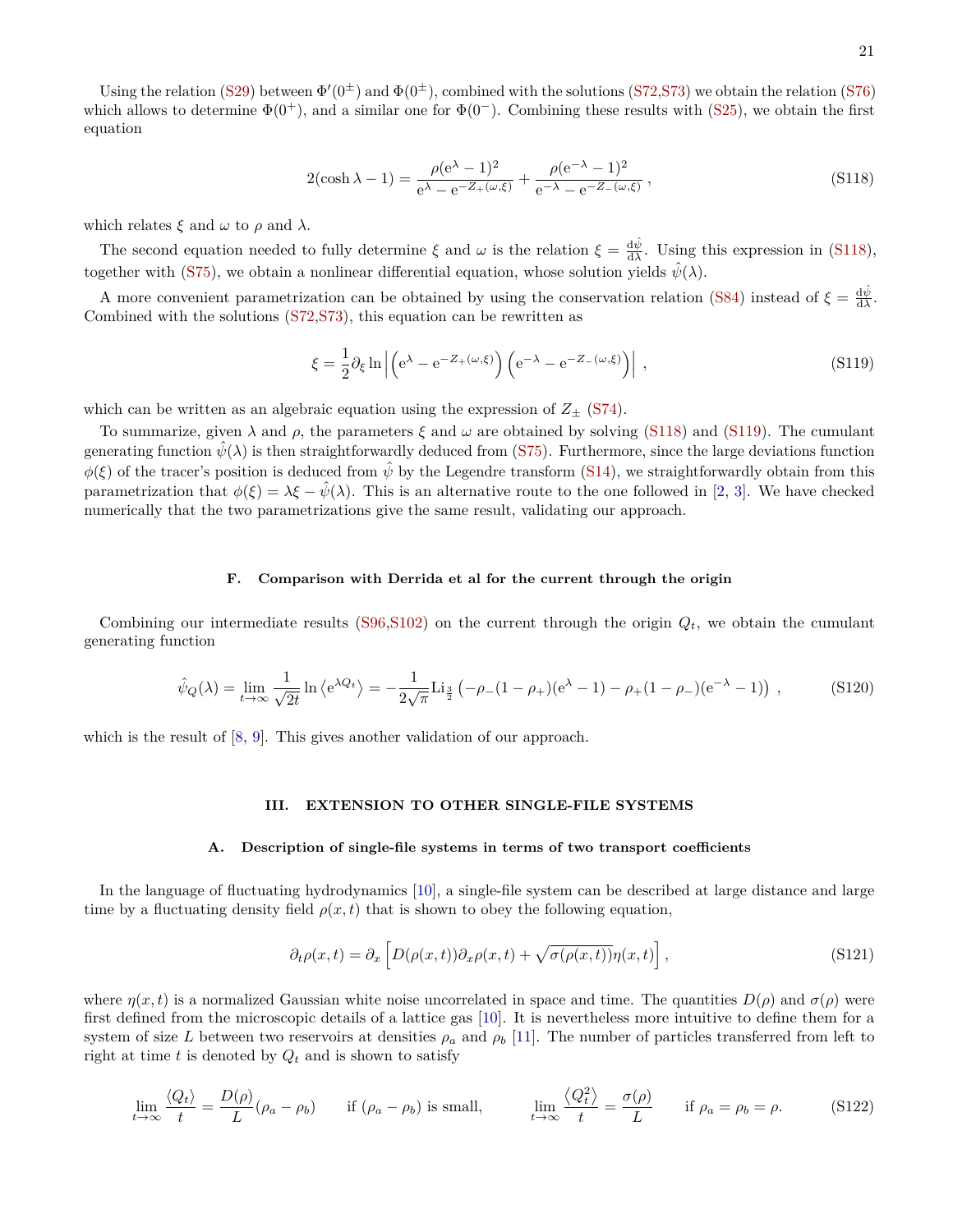We list below the expressions of  $D(\rho)$  and  $\sigma(\rho)$  for a few models considered here.

| Model                             |             |                    |
|-----------------------------------|-------------|--------------------|
| Symmetric exclusion process [12]  |             | $2D_0\rho(1-\rho)$ |
| Hard Brownian particles [12]      | $D_{\rm 0}$ | $2D_0\rho$         |
| Kipnis-Marchioro-Presutti [13]    |             | $\sigma_0 \rho^2$  |
| Random average process $[14, 15]$ |             |                    |

 $D_0$  is the diffusion coefficient of an individual particle,  $\sigma_0 = 2aD_0$  with *a* the lattice constant of the KMP model [\[13\]](#page-29-14), and  $\mu_k$  are the moments of the probability law of the jumps in the RAP [\[15\]](#page-29-16).

We are interested in the position  $X_t$  of the tracer, which we can define as [\[16\]](#page-29-17)

<span id="page-21-5"></span>
$$
\int_0^{X_t} \rho(x, t) dx = \int_0^{\infty} (\rho(x, t) - \rho(x, 0)) dx,
$$
\n(S123)

by expressing that the number of particles to the right of the tracer is conserved. We define the associated cumulant generating function and the generalized profiles

<span id="page-21-1"></span>
$$
\psi(\lambda) = \ln \left\langle e^{\lambda X_t} \right\rangle, \quad w_r(\lambda, t) = \frac{\left\langle \rho(X_t + r, t) e^{\lambda X_t} \right\rangle}{\left\langle e^{\lambda X_t} \right\rangle}.
$$
\n(S124)

We will also consider the current through the origin, which is expressed as

<span id="page-21-3"></span>
$$
Q_t = \int_0^\infty \left(\rho(x, t) - \rho(x, 0)\right) \mathrm{d}x \,,\tag{S125}
$$

and the associated profiles

<span id="page-21-2"></span>
$$
\psi_Q(\lambda) = \ln \left\langle e^{\lambda Q_t} \right\rangle, \quad w_{Q,r}(\lambda, t) = \frac{\left\langle \rho(r, t) e^{\lambda Q_t} \right\rangle}{\left\langle e^{\lambda Q_t} \right\rangle}.
$$
\n(S126)

## <span id="page-21-0"></span>**B. Mapping the RAP to the KMP model**

The random average process [\[14,](#page-29-15) [17,](#page-29-18) [18\]](#page-29-19) consists of particles on an infinite line, placed at positions  $x_k(t)$  with initial density *ρ*. The particles are allowed to move to a random fraction of the distance to the next one, either to the left or to the right with rate  $\frac{1}{2}$ . Only the first two moments  $\mu_1$  and  $\mu_2$  of the distribution of this random fraction are relevant in the hydrodynamic limit, in which the system is described by the coefficients  $D(\rho)$  and  $\sigma(\rho)$  given in the table above.

This model can be mapped onto the Kipnis Marchioro Presutti model [\[19,](#page-29-20) [20\]](#page-29-21), which describes a one dimensional lattice where each site contains an energy  $\varepsilon_k = x_k - x_{k-1}$  [\[21\]](#page-29-22). At random times, the total energy of two neighbouring sites is randomly redistributed on these sites. In the hydrodynamic limit, we can replace the discrete index *k* by a continuous variable *z* and consider the density of the spacings (or energies)  $\nu(z, t)$ , which averages to  $1/\rho$ . This system is then described by  $D(\nu) = \mu_1/2$  and  $\sigma(\nu) = \mu_1\mu_2\nu^2/(\mu_1 - \mu_2)$  [\[15\]](#page-29-16). The displacement of the tracer particle (initially at the origin) is then given by

$$
x_0(t) = \int_{-\infty}^0 (\nu(z, t) - \nu(z, 0)) dz = -Q_t[\nu],
$$
\n(S127)

where  $Q_t[\nu]$  is the current through the origin in the KMP model. The cumulant generating function of the tracer's position in the RAP is thus directly related to the one of the current in the KMP model:

<span id="page-21-4"></span>
$$
\psi^{(\text{RAP})}(\lambda, t) = \ln \left\langle e^{\lambda x_0(t)} \right\rangle = \ln \left\langle e^{-\lambda Q_t} \right\rangle = \psi_Q^{(\text{KMP})}(-\lambda, t) \,. \tag{S128}
$$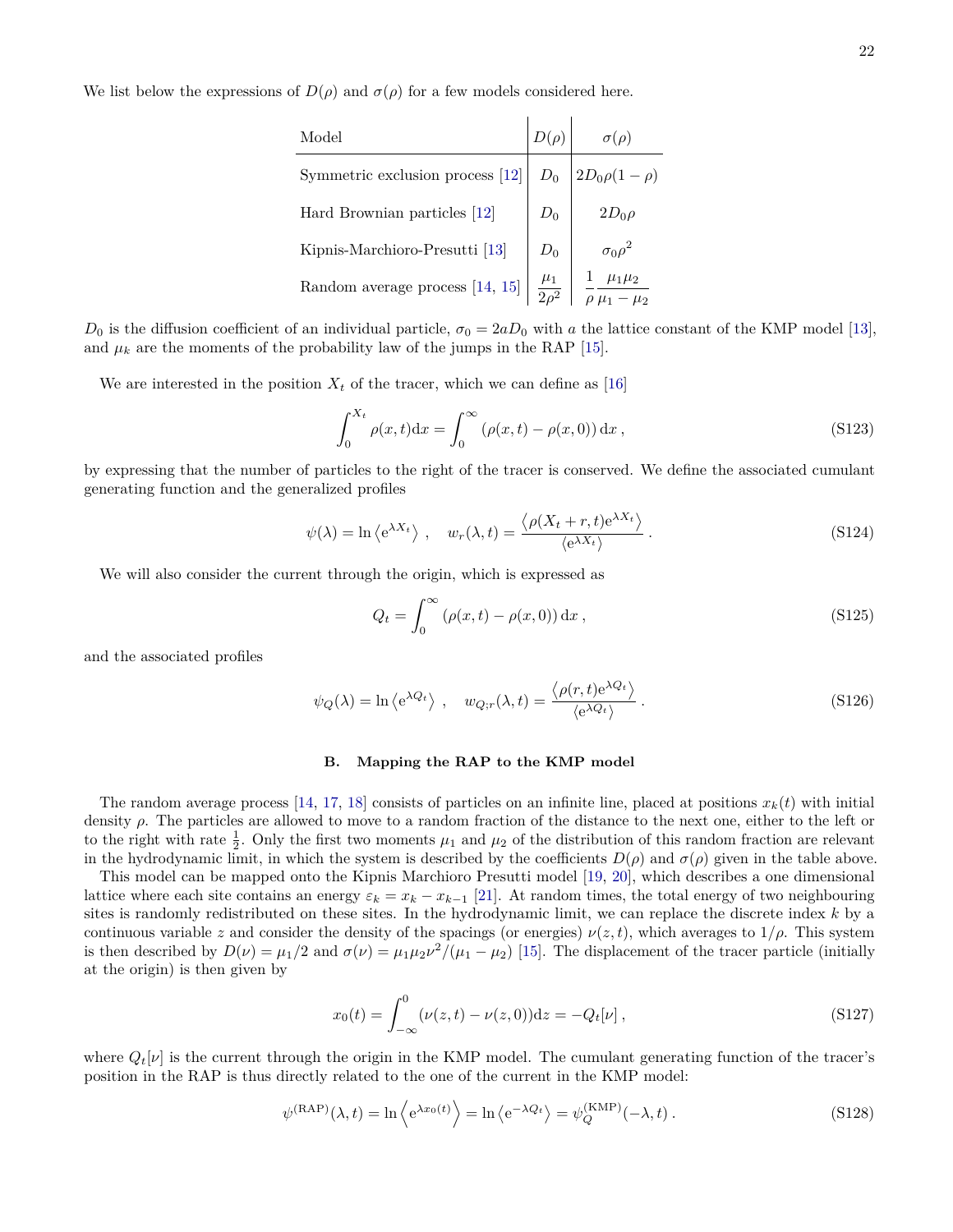This connection further extends to the generalized density profiles associated to these two observables. In order to show it explicitly, it is more convenient to use the conditional profiles discussed in Section [I C.](#page-8-0) We consider for the RAP the mean density conditioned on the tracer's position

$$
\langle \rho(y + x_0(t), t) | x_0(t) = x \rangle \underset{t \to \infty}{\sim} \tilde{\Phi}^{(\text{RAP})} \left( v = \frac{y}{\sqrt{t}}, \xi = \frac{x}{\sqrt{t}} \right) . \tag{S129}
$$

Similarly, for the KMP model, we introduce the mean density conditioned on the value of the current

$$
\langle \nu(z,t) | Q_t[\nu] = Q \rangle \underset{t \to \infty}{\simeq} \tilde{\Phi}_Q^{\text{(KMP)}} \left( u = \frac{z}{\sqrt{t}}, q = \frac{Q}{\sqrt{t}} \right) . \tag{S130}
$$

Since  $\nu(z, t)$  is the spacing between the particles labelled by *z* and  $\rho(x, t)$  the density of particles at position *x*, the two conditional profiles are related by

<span id="page-22-1"></span>
$$
\tilde{\Phi}^{(\text{RAP})}(v(u), \xi) = \frac{1}{\tilde{\Phi}_Q^{(\text{KMP})}(u, -\xi)},
$$
\n(S131)

where  $v(u)$  is the position of the particle labelled by  $u$ , in the reference frame of the tracer particle. It can be obtained by writing that

$$
x_k(t) - x_0(t) = \int_0^k \nu(z, t) dz
$$
 (S132)

from the definition of  $\nu(z, t)$ . Taking the average, conditioned on  $x_0(t) = -Q_t[\nu] = \xi$ √ *t*, we obtain

<span id="page-22-2"></span>
$$
v(u) = \int_0^u \tilde{\Phi}_Q^{(\text{KMP})}(u', -\xi) \mathrm{d}u' \,. \tag{S133}
$$

Equations [\(S131,](#page-22-1)[S133\)](#page-22-2) give a parametric expression for the conditional profiles of the RAP. An analogous parametrization is given in [\[21\]](#page-29-22) for the average density in the presence of a biased tracer, but without conditioning (in our case, this would correspond to a flat density profile). Similarly to the demonstration of Section IC, we can show that these profiles are equivalent to the joint cumulants generating functions [\(S124,](#page-21-1)[S126\)](#page-21-2),

$$
w_x(\lambda, t) = \frac{\langle \rho(x + x_0(t), t) e^{\lambda x_0(t)} \rangle}{\langle e^{\lambda x_0(t)} \rangle} \underset{t \to \infty}{\simeq} \Phi^{(\mathrm{RAP})}(v, \lambda) = \tilde{\Phi}^{(\mathrm{RAP})}(v, \xi_*) , \quad \xi_* = \frac{\mathrm{d}\hat{\psi}^{(\mathrm{RAP})}}{\mathrm{d}\lambda} , \tag{S134}
$$

$$
w_{Q;z}(\lambda,t) = \frac{\langle \nu(z,t) e^{\lambda Q_t[\nu]} \rangle}{\langle e^{\lambda Q_t[\nu]} \rangle} \underset{t \to \infty}{\simeq} \Phi_Q^{(\text{KMP})}(v,\lambda) = \tilde{\Phi}_Q^{(\text{KMP})}(v,\xi_*) , \quad \xi_* = \frac{\mathrm{d}\hat{\psi}_Q^{(\text{KMP})}}{\mathrm{d}\lambda} . \tag{S135}
$$

Therefore, we finally have the parametrization

$$
\Phi^{(\text{RAP})}(v(u), \lambda) = \frac{1}{\Phi_Q^{(\text{KMP})}(u, -\lambda)}, \quad v(u) = \int_0^u \Phi_Q^{(\text{KMP})}(u', -\lambda) \mathrm{d}u' \,. \tag{S136}
$$

Expanding this expression in powers of  $\lambda$ , we can obtain the profiles  $\Phi_n^{(RAP)}(v)$  of the RAP from those associated with the flux in the KMP model. This is done in Section [III E](#page-24-2) below.

# <span id="page-22-0"></span>**C. Modified equations for the GDP-generating function**

All the models discussed in this paper (including the RAP via the mapping to the KMP model) are described by the situation  $D(\rho) = D_0$  with  $\sigma''(\rho)$  constant and  $\sigma(0) = 0$ , so we restrict ourselves to this case.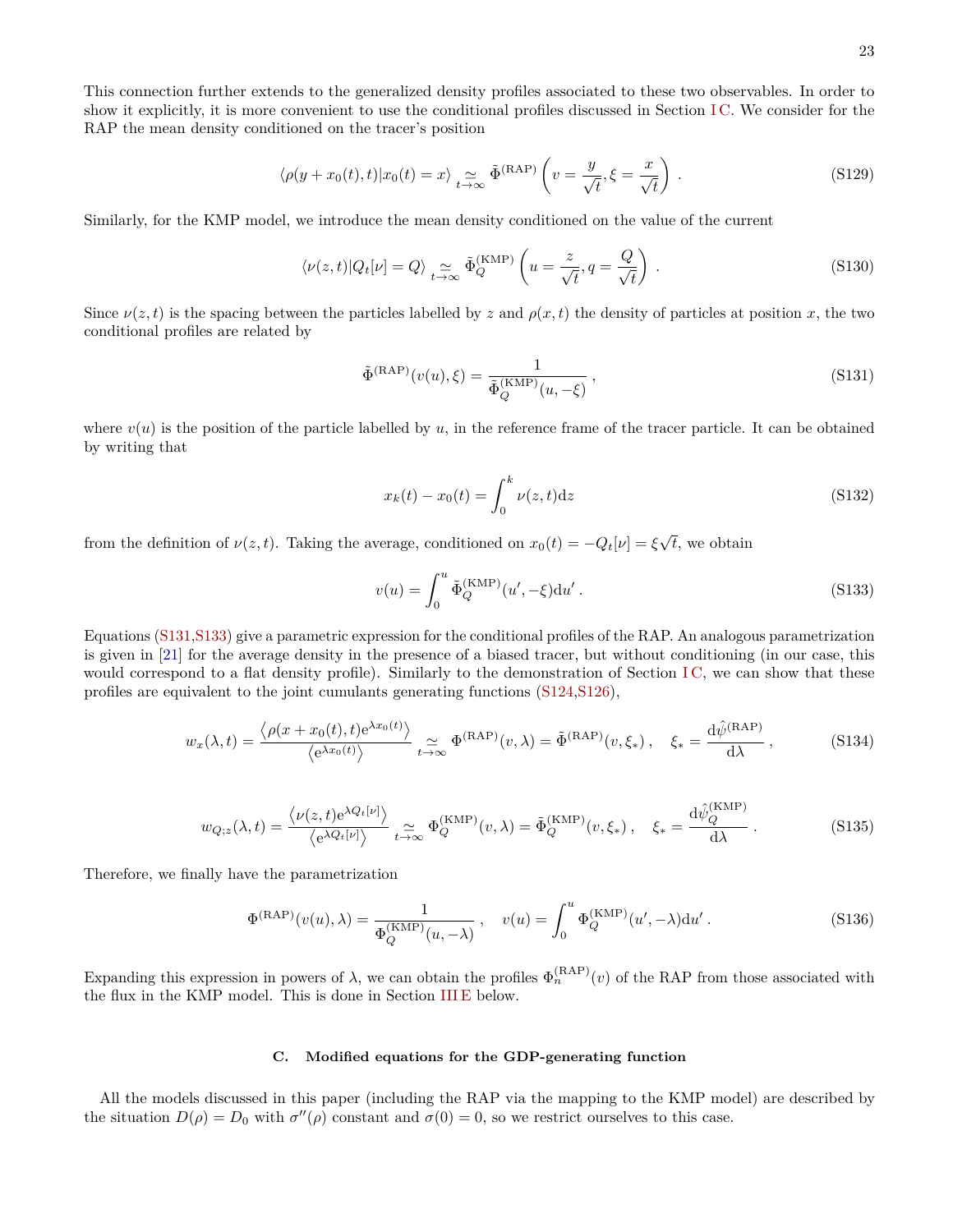# <span id="page-23-0"></span>*1. For the position of the tracer*

At large times, the cumulant generating function of the tracer's position scales as

$$
\psi(\lambda, t) \underset{t \to \infty}{\sim} \hat{\psi}(\lambda) \sqrt{4D_0 t} , \qquad (S137)
$$

and the GDP generating function [\(S124\)](#page-21-1) as

$$
w_r(\lambda, t) \underset{t \to \infty}{\sim} \Phi\left(v = \frac{r}{\sqrt{4D_0 t}}, \lambda\right). \tag{S138}
$$

We still define the functions  $\Omega_{\pm}(v)$  as

$$
\Omega_{\pm}(v) = \mp 2\hat{\psi}\frac{\Phi'(v)}{\Phi'(0^{\pm})}.
$$
\n(S139)

Our main equation becomes

<span id="page-23-3"></span>
$$
\Omega_{\pm}(v) = \mp \omega e^{-(v+\xi)^2 + \xi^2} + \frac{\sigma''(0)}{4D_0} \omega \int_{\mathbb{R}^+} \Omega_{\pm}(z) e^{-(v-z+\xi)^2 + \xi^2} dz,
$$
\n(S140)

with  $\xi = \frac{d\hat{\psi}}{d\lambda}$ , and the boundary conditions

$$
\Phi'(0^{\pm}) \mp \hat{\psi} \frac{\sigma''(0)}{2D_0} \frac{\Phi(0^{\pm})}{e^{\mp \frac{\sigma''(0)\lambda}{4D_0}} - 1} = 0 , \quad \frac{2\sigma'(0) + \sigma''(0)\Phi(0^{\pm})}{2\sigma'(0) + \sigma''(0)\Phi(0^-)} = e^{\frac{\sigma''(0)\lambda}{4D_0}} .
$$
\n(S141)

The solution of the integral equation [\(S140\)](#page-23-3) can be easily deduced from [\(S72,](#page-14-4)[S73\)](#page-14-5). In particular, we get from the expression of  $\Omega_{+}(0)$  that

$$
\hat{\psi} = \frac{2D_0}{\sigma''(0)\sqrt{\pi}} \text{Li}_{\frac{3}{2}}\left(\frac{\sigma''(0)\sqrt{\pi}}{4D_0}\omega\right) \,. \tag{S142}
$$

## <span id="page-23-1"></span>*2. For the current through the origin*

Our results on the tracer's position can be extended to the current through the origin [\(S125\)](#page-21-3), generalizing the discussion of Section [II D 2](#page-17-0) to more general single file systems. The cumulant generating function scales as

$$
\psi_Q(\lambda, t) = \ln \left\langle e^{\lambda Q_t} \right\rangle_{t \to \infty} \hat{\psi}_Q(\lambda) \sqrt{4D_0 t}, \qquad (S143)
$$

and the GDP generating function [\(S126\)](#page-21-2) as

$$
w_{Q;r}(\lambda,t) \underset{t \to \infty}{\sim} \Phi_Q \left( v = \frac{r}{\sqrt{4D_0 t}}, \lambda \right). \tag{S144}
$$

Defining again  $\Omega_{\pm}$  as in [\(S93\)](#page-17-4), these functions satisfy [\(S140\)](#page-23-3) with  $\xi = 0$  and  $\omega$  replaced by  $\omega_Q$ , which is related to  $\psi_Q$ by

$$
\hat{\psi}_Q = \frac{2D_0}{\sigma''(0)\sqrt{\pi}} \text{Li}_{\frac{3}{2}}\left(\frac{\sigma''(0)\sqrt{\pi}}{4D_0}\omega_Q\right) \,. \tag{S145}
$$

The boundary conditions now become

$$
\Phi'_{Q}(0^{\pm}) = \mp 2\hat{\psi}_{Q} \left( \frac{\sigma'(0)}{2D_{0}} \frac{1}{1 - e^{\mp \frac{\sigma'(0)}{2D_{0}}\lambda}} + \frac{\sigma''(0)}{4D_{0}} \Phi_{Q}(0^{\pm}) \right) , \quad \frac{\Phi_{Q}(0^{+})(2\sigma'(0) + \sigma''(0)\Phi_{Q}(0^{-}))}{\Phi_{Q}(0^{-})(2\sigma'(0) + \sigma''(0)\Phi_{Q}(0^{+}))} = e^{\frac{\sigma'(0)}{2D_{0}}\lambda} . \tag{S146}
$$

## <span id="page-23-2"></span>**D. Profiles and cumulants for the KMP model**

Applying the procedure described above in Section IIC to the case of the KMP model, with  $D(\rho) = D_0$  and  $\sigma(\rho) = \sigma_0 \rho^2$ , we can obtain the cumulants and profiles for this model.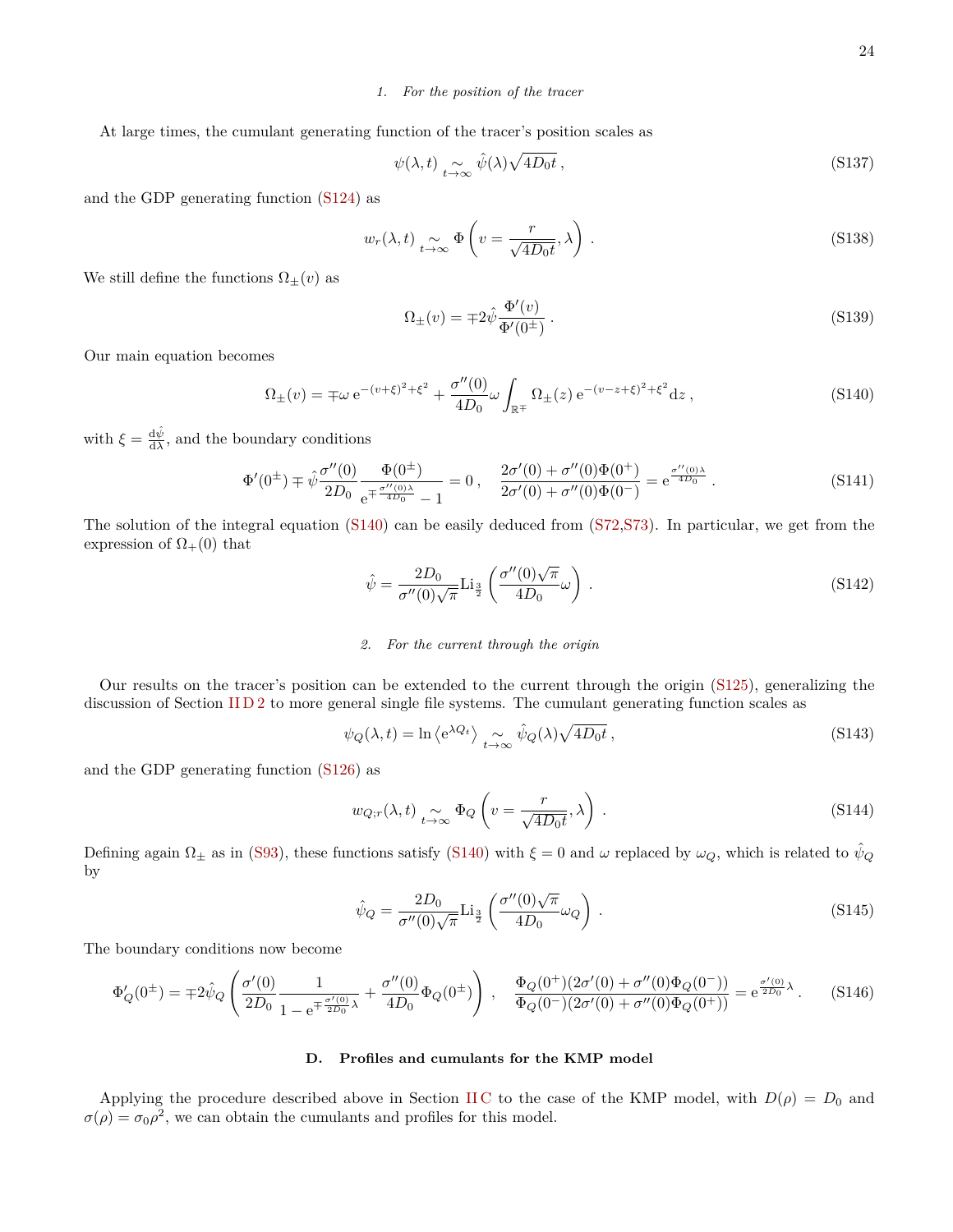# <span id="page-24-0"></span>*1. For the position of the tracer*

For the tracer's position, we obtain for instance at first orders

$$
\kappa_2^{\text{(KMP)}} = \frac{\sigma_0}{\sqrt{2\pi D_0}}, \quad \kappa_4^{\text{(KMP)}} = \frac{\left(12 + \left(3\sqrt{2} - 8\right)\pi\right)\sigma_0^3}{4\sqrt{2}\pi^{3/2}D_0^{5/2}},\tag{S147}
$$

and the associated profiles

$$
\Phi_1^{\text{(KMP)}}(v) = \frac{\rho \sigma_0}{4D_0} \operatorname{erfc}(v) , \qquad (S148a)
$$

$$
\Phi_2^{(\text{KMP})}(v) = \frac{\rho \sigma_0^2}{4D_0^2} \left( \text{erfc}(v) - \frac{2}{\pi} e^{-v^2} \right) ,\qquad (S148b)
$$

$$
\Phi_3^{\text{(KMP)}}(v) = \frac{\rho \sigma_0^3}{32D_0^3} \left( 2\left(1 + \frac{6}{\pi}\right) \text{erfc}(v) - 24 \frac{\sqrt{\pi} - v}{\pi^{3/2}} e^{-v^2} + 3 \text{erfc}\left(\frac{v}{\sqrt{2}}\right)^2 \right) \,. \tag{S148c}
$$

# <span id="page-24-1"></span>*2. For the current through the origin*

In the case of the current, we obtain the general expression of the cumulant generating function

<span id="page-24-4"></span><span id="page-24-3"></span>
$$
\hat{\psi}_Q^{\text{(KMP)}}(\lambda) = \frac{D_0}{\sqrt{\pi}\sigma_0} \text{Li}_{\frac{3}{2}}\left(\left(\frac{\sigma_0 \rho \lambda}{2D_0}\right)^2\right),\tag{S149}
$$

which coincides with the one given in [\[9\]](#page-29-10), and also the profiles

$$
\Phi_{Q;1}^{(\text{KMP})}(v) = \frac{\rho^2 \sigma_0}{4D_0} \operatorname{erfc}(v) , \qquad (S150a)
$$

$$
\Phi_{Q;2}^{(\text{KMP})}(v) = \frac{\rho^3 \sigma_0^2}{4D_0^2} \operatorname{erfc}(v) ,\qquad (S150b)
$$

$$
\Phi_{Q;3}^{(\text{KMP})}(v) = \frac{3\rho^4 \sigma_0^4}{32D_0^3} \left( 2\,\text{erfc}(v) + \text{erfc}\left(\frac{v}{\sqrt{2}}\right)^2 \right) \,. \tag{S150c}
$$

## <span id="page-24-2"></span>**E. Profiles and cumulants for the RAP**

We straightforwardly obtain the cumulant generating function  $\hat{\psi}^{(RAP)}$  of the position of a tracer in the RAP from the one of the current in the KMP model [\(S149\)](#page-24-3) via the relation [\(S128\)](#page-21-4), which yields

$$
\hat{\psi}^{(\text{RAP})}(\lambda) = \lim_{t \to \infty} \frac{1}{\sqrt{4D(\rho)t}} \psi^{(\text{RAP})}(\lambda, t) = \frac{\rho(\mu_1 - \mu_2)}{2\mu_2\sqrt{\pi}} \text{Li}_{\frac{3}{2}}\left(\left(\frac{\mu_2 \lambda}{\rho(\mu_1 - \mu_2)}\right)^2\right). \tag{S151}
$$

Similarly, the profiles for the RAP can be deduced from the one associated with the current in the KMP model [\(S150\)](#page-24-4) by setting  $D_0 = \mu_1/2$  and  $\sigma_0 = \mu_1\mu_2/(\mu_1 - \mu_2)$ , and using the parametrization [\(S131\)](#page-22-1). This gives

$$
\Phi_1^{(\text{RAP})}(v) = \frac{\mu_2}{2(\mu_1 - \mu_2)} \operatorname{erfc}(v) ,\tag{S152a}
$$

$$
\Phi_2^{(\text{RAP})}(v) = \frac{\mu_2^2}{2\pi\rho(\mu_1 - \mu_2)^2} \left( \pi \operatorname{erfc}(v)^2 - 2\pi \left( 1 + v \frac{e^{-v^2}}{\sqrt{\pi}} \right) \operatorname{erfc}(v) - 2e^{-v^2} + 2e^{-2v^2} \right) ,\tag{S152b}
$$

$$
\Phi_3^{(\text{RAP})}(v) = \frac{3}{4\pi^2} \frac{\mu_1^3}{\rho^2 (\mu_1 - \mu_2)^3} \left( \pi^2 \operatorname{erfc}(v)^3 - \pi^2 \left( 4 + \frac{2v(3 - v^2)}{\sqrt{\pi}} e^{-v^2} \right) \operatorname{erfc}(v)^2 + (2\pi^2 + 2\pi (3 - 2v^2) e^{-2v^2} + 2\pi (2v^2 + 4\sqrt{\pi}v - 3) e^{-v^2}) \operatorname{erfc}(v) + 2\sqrt{\pi} v e^{-3v^2} - 4(2\pi + \sqrt{\pi}v) e^{-2v^2} + 2(4\pi + \sqrt{\pi}v) e^{-v^2} \right).
$$
\n(S152c)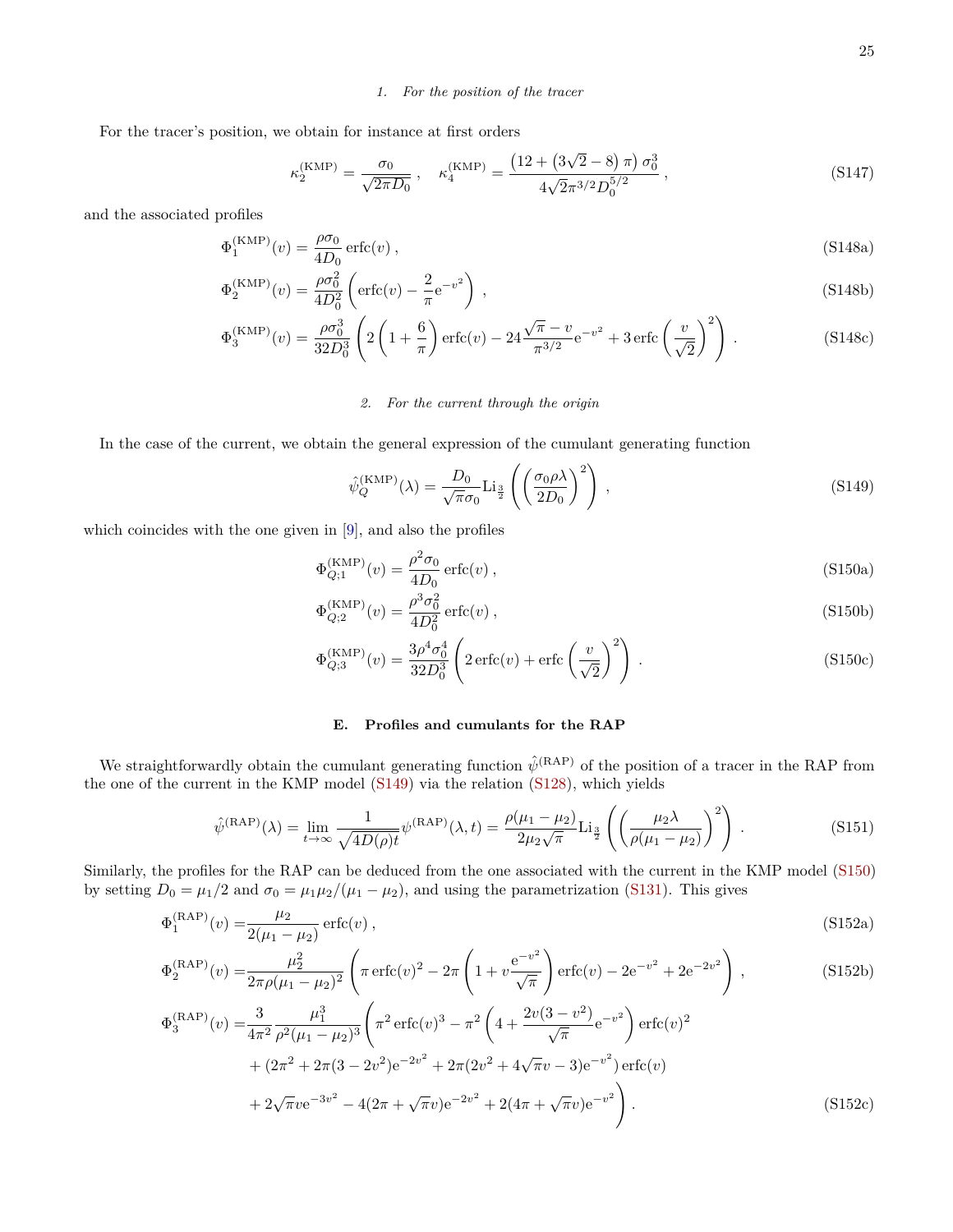# <span id="page-25-0"></span>**IV. COMPARISON WITH MFT**

We now compare our results with those obtained in the formalism of the Macroscopic Fluctuation Theory [\[22–](#page-29-23)[26\]](#page-29-24). We are interested in the study of the single-file system at a large time *T*. We introduce a new density  $\tilde{\rho}$ , constructed from  $\rho(x, t)$  introduced in Section [III A](#page-20-2) by rescaling the time and position:

$$
\rho(x,t) = \tilde{\rho}\left(u = \frac{x}{\sqrt{T}}, \tau = \frac{t}{T}\right). \tag{S153}
$$

The probability to evolve from an density  $\tilde{\rho}_0$  at  $t = 0$  to a density  $\tilde{\rho}(u, 1)$  at  $t = T$  is given by [\[9\]](#page-29-10):

$$
\mathbb{P}(\tilde{\rho}_0(u) \longrightarrow \tilde{\rho}(u, 1)) = \int \mathcal{D}[\tilde{\rho}(u, \tau)] \mathcal{D}[H(u, \tau)] e^{-\sqrt{T} S[\tilde{\rho}, H]},
$$
\n(S154)

where the action *S* reads

$$
S[\tilde{\rho}, H] = \int du \int_0^1 d\tau \left( H \partial_\tau \tilde{\rho} + D(\tilde{\rho}) \partial_u \tilde{\rho} \partial_u H - \frac{\sigma(\tilde{\rho})}{2} (\partial_u H)^2 \right) . \tag{S155}
$$

The distribution of the initial condition  $\tilde{\rho}_0$  is

$$
\mathbb{P}[\tilde{\rho}_0] \simeq e^{-\sqrt{T} F[\tilde{\rho}_0]},\tag{S156}
$$

with

$$
F[\tilde{\rho}(u,0)] = \int dv \int_{\rho}^{\tilde{\rho}(u,0)} dz \frac{2D(z)}{\sigma(z)} (\tilde{\rho}(u,0) - z) . \tag{S157}
$$

In this formalism, the moment generating function of the tracer's position is given by [\[16\]](#page-29-17)

<span id="page-25-1"></span>
$$
\left\langle e^{\lambda X_T} \right\rangle \simeq \int \mathcal{D}\tilde{\rho}_0 \int \mathcal{D}[\tilde{\rho}(u,\tau)] \mathcal{D}[H(u,\tau)] \, e^{-\sqrt{T} \, (S[\tilde{\rho},H]+F[\tilde{\rho}_0]-\lambda Y[\tilde{\rho}])} \,, \tag{S158}
$$

where  $Y[\tilde{\rho}] = X_T / \rho$ √ *T* is the rescaled position of the tracer, which is deduced from [\(S123\)](#page-21-5):

<span id="page-25-6"></span>
$$
\int_0^{Y[\tilde{\rho}]} \tilde{\rho}(u,1) \mathrm{d}u = \int_0^{\infty} \left( \tilde{\rho}(u,1) - \tilde{\rho}(u,0) \right) \mathrm{d}u.
$$
 (S159)

For large *T*, the integral in [\(S158\)](#page-25-1) is dominated by the minimum of  $S + F - \lambda Y$ , taken as a function of  $(\tilde{\rho}, H)$ . We denote this minimum  $(q, p)$ . These functions satisfy the evolution equations [\[16\]](#page-29-17)

<span id="page-25-4"></span><span id="page-25-3"></span>
$$
\partial_{\tau}q = \partial_{u}[D(q)\partial_{u}q] - \partial_{u}[\sigma(q)\partial_{u}p], \qquad (S160)
$$

$$
\partial_{\tau} p = -D(q)\partial_u^2 p - \frac{1}{2}\sigma'(q)(\partial_u p)^2 , \qquad (S161)
$$

with the terminal condition for *p*

<span id="page-25-2"></span>
$$
p(u, \tau = 1) = B\Theta(u - Y), \quad B = \frac{\lambda}{q(Y, 1)}, \tag{S162}
$$

and the initial condition for  $q$ , expressed in terms of  $p(u, 0)$ :

<span id="page-25-5"></span>
$$
p(u,0) = B\Theta(u) + \int_{\rho}^{q(u,0)} dr \frac{2D(r)}{\sigma(r)}.
$$
 (S163)

As shown in [\[1\]](#page-29-2), our generalised density profiles [\(S124\)](#page-21-1) can be deduced from the MFT solution  $q(u, \tau)$ , since

$$
w_r(\lambda, T) \simeq \frac{\int \mathcal{D}\tilde{\rho}_0 \int \mathcal{D}[\tilde{\rho}(u,\tau)] \mathcal{D}[H(u,\tau)] \ \tilde{\rho}(Y[\tilde{\rho}] + r/\sqrt{T}, 1) e^{-\sqrt{T} (S[\tilde{\rho}, H] + F[\tilde{\rho}_0] - \lambda Y_T[\tilde{\rho}])}}{\int \mathcal{D}\tilde{\rho}_0 \int \mathcal{D}[\tilde{\rho}(u,\tau)] \mathcal{D}[H(u,\tau)] e^{-\sqrt{T} (S[\tilde{\rho}, H] + F[\tilde{\rho}_0] - \lambda Y_T[\tilde{\rho}])}},
$$
(S164)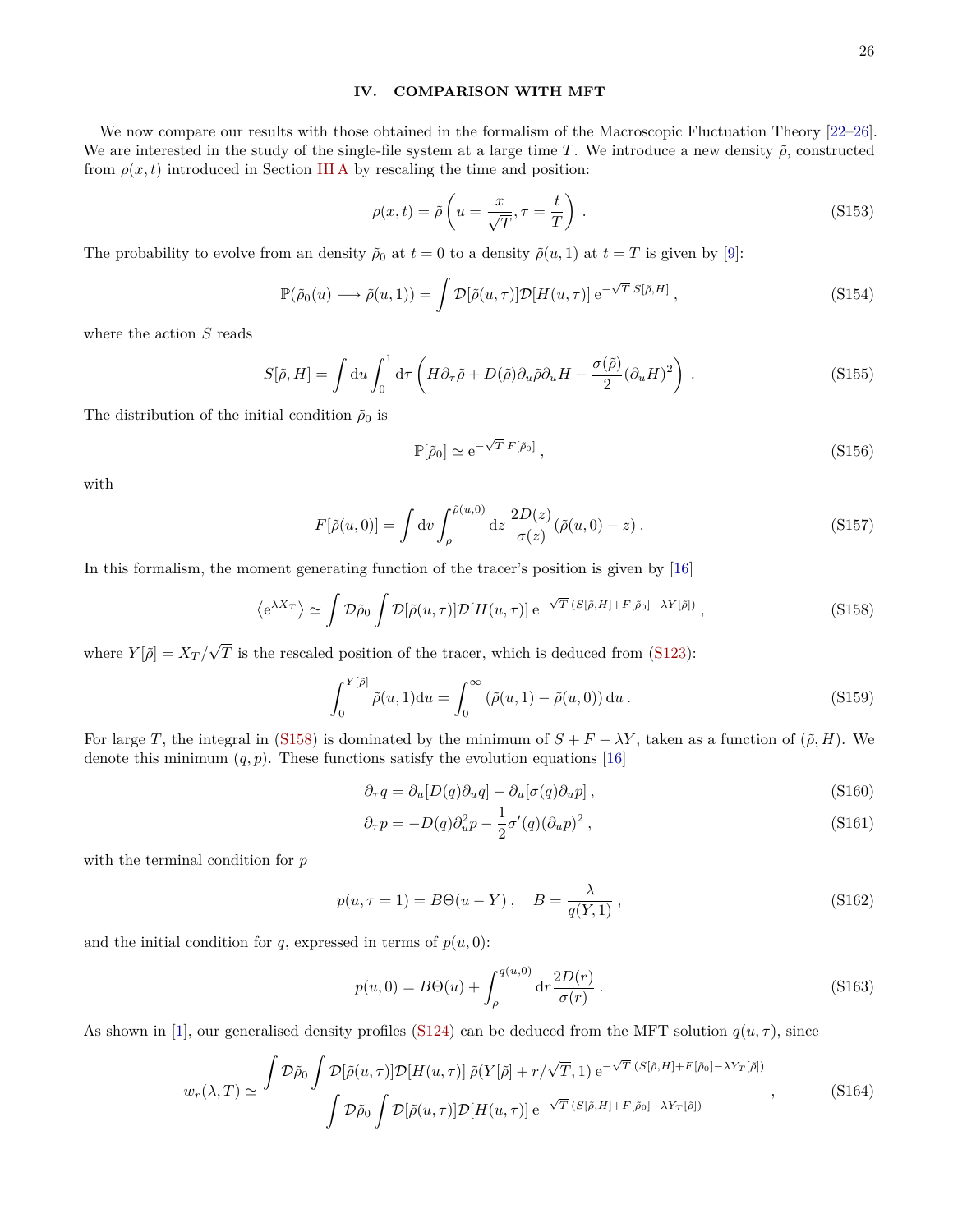which yields from a saddle point estimate:

<span id="page-26-2"></span>
$$
w_r(\lambda, T) \simeq \Phi\left(v = \frac{r}{\sqrt{4D_0T}}, \lambda\right) = q\left(\sqrt{4D_0}(v+\xi), \tau = 1\right), \quad \xi = \frac{Y[q]}{\sqrt{4D_0}}
$$
(S165)

where we have used here the scaling with time introduced above in the case  $D(\rho) = D_0$  for consistency, but this relation between  $\Phi$  and *q* also holds for a general  $D(\rho)$  (without rescaling the positions with  $D_0$ ). Aside from a few specific cases (such as the hard Brownian particles), the MFT equations cannot be solved analytically for arbitrary  $\lambda$ . We thus rely both on a perturbative solution and a numerical resolution of these equations to compare with our results.

#### <span id="page-26-0"></span>**A. Perturbative expansion in** *λ* **for the SEP**

We come back to the case of the SEP, corresponding to  $D(\rho) = 1/2$  and  $\sigma(\rho) = \rho(1-\rho)$ . The MFT equations can be solved perturbatively by expanding them in powers of the parameter *B*, defined in [\(S162\)](#page-25-2), which appears explicitly in the equations, as

<span id="page-26-1"></span>
$$
p(u,\tau) = \sum_{n\geq 1} B^n p_n(u,\tau) , \quad q(u,\tau) = \rho + \sum_{n\geq 1} B^n q_n(u,\tau) , \quad Y = \sum_{n\geq 1} B^n Y_n .
$$
 (S166)

This procedure was carried out for the first orders in [\[16\]](#page-29-17). The difficulty is then to relate *B* and *λ*, because the solution  $q(u, \tau = 1)$  is discontinuous at  $u = Y$ , which makes it impossible to use the definition [\(S162\)](#page-25-2). The relation between these parameters can still be found by treating *B* and  $\lambda$  independently, and minimizing the resulting cumulant generating function with respect to *B*. This procedure was used in [\[16\]](#page-29-17). Here, we use a shortcut: since  $Y = \sqrt{2\xi}$ with  $\xi = \frac{d\hat{\psi}}{d\lambda}$  and  $\hat{\psi}$  has been determined in [\[2\]](#page-29-3), we can use this relation to obtain *B* as a function of  $\lambda$  after inversion of [\(S166\)](#page-26-1). The main difficulty is now to compute  $q_n(u, \tau)$  at a given order *n*.

The solution for the first two orders has been computed in [\[16\]](#page-29-17), and reads

$$
p_1(u,\tau) = \frac{1}{2}\operatorname{erfc}\left(\frac{-u}{\sqrt{2(1-\tau)}}\right), \quad q_1(u,\tau) = \frac{\rho(1-\rho)}{2}\left[\operatorname{erfc}\left(\frac{-u}{\sqrt{2(1-\tau)}}\right) - \operatorname{erfc}\left(\frac{-u}{\sqrt{2\tau}}\right)\right], \quad Y_1 = \sqrt{\frac{2}{\pi}}(1-\rho),\tag{S167}
$$

$$
p_2(u,\tau) = -Y_1 K(u|1-\tau) + \frac{1-2\rho}{8} \operatorname{erfc}\left(\frac{u}{\sqrt{2(1-\tau)}}\right) \operatorname{erfc}\left(\frac{-u}{\sqrt{2(1-\tau)}}\right), \quad Y_2 = 0,
$$
 (S168)

$$
q_2(u,\tau) = \frac{\rho(1-\rho)(1-2\rho)}{4} \left[ \text{erfc}\left(\frac{u}{\sqrt{2\tau}}\right) + \text{erfc}\left(\frac{u}{\sqrt{2\tau}}\right) \text{erfc}\left(\frac{u}{\sqrt{2(1-\tau)}}\right) - \frac{4Y_1}{1-2\rho} K(u|1-\tau) \right],\tag{S169}
$$

where

$$
K(u|\tau) = \frac{e^{-\frac{u^2}{2t}}}{\sqrt{2\pi t}}
$$
\n(S170)

is the heat kernel. Starting from order 3, the resolution becomes more complex. In [\[16\]](#page-29-17), the solutions at order 3 were written in the form

$$
p_3(u,t) = \frac{(1-2\rho)^2}{24} \left[ -\operatorname{erf}\left(\frac{u}{\sqrt{2(1-\tau)}}\right) \operatorname{erfc}\left(\frac{-u}{\sqrt{2(1-\tau)}}\right) - \frac{12Y_1}{1-2\rho} K(u|1-\tau) \right] \operatorname{erfc}\left(\frac{u}{\sqrt{2(1-\tau)}}\right) - \frac{1}{2} \left(\frac{Y_1^2 u}{1-\tau} + (2\rho - 1)Y_1\right) K(u|1-\tau) + \tilde{p}_3(u,\tau), \quad (S171)
$$

$$
q_3(u,t) = \frac{\rho(1-\rho)(1-2\rho)^2}{12} \left[ \text{erfc}\left(\frac{u}{\sqrt{2\tau}}\right) - \text{erfc}\left(\frac{u}{\sqrt{2(1-\tau)}}\right) \right] + \frac{\rho(1-\rho)}{2} Y_1 K(u|1-\tau) \left( -\frac{u}{1-\tau} Y_1 + (1-2\rho) - (1-2\rho) \text{erfc}\left(\frac{u}{\sqrt{2\tau}}\right) \right) + \tilde{q}_3(u,\tau) , \quad (S172)
$$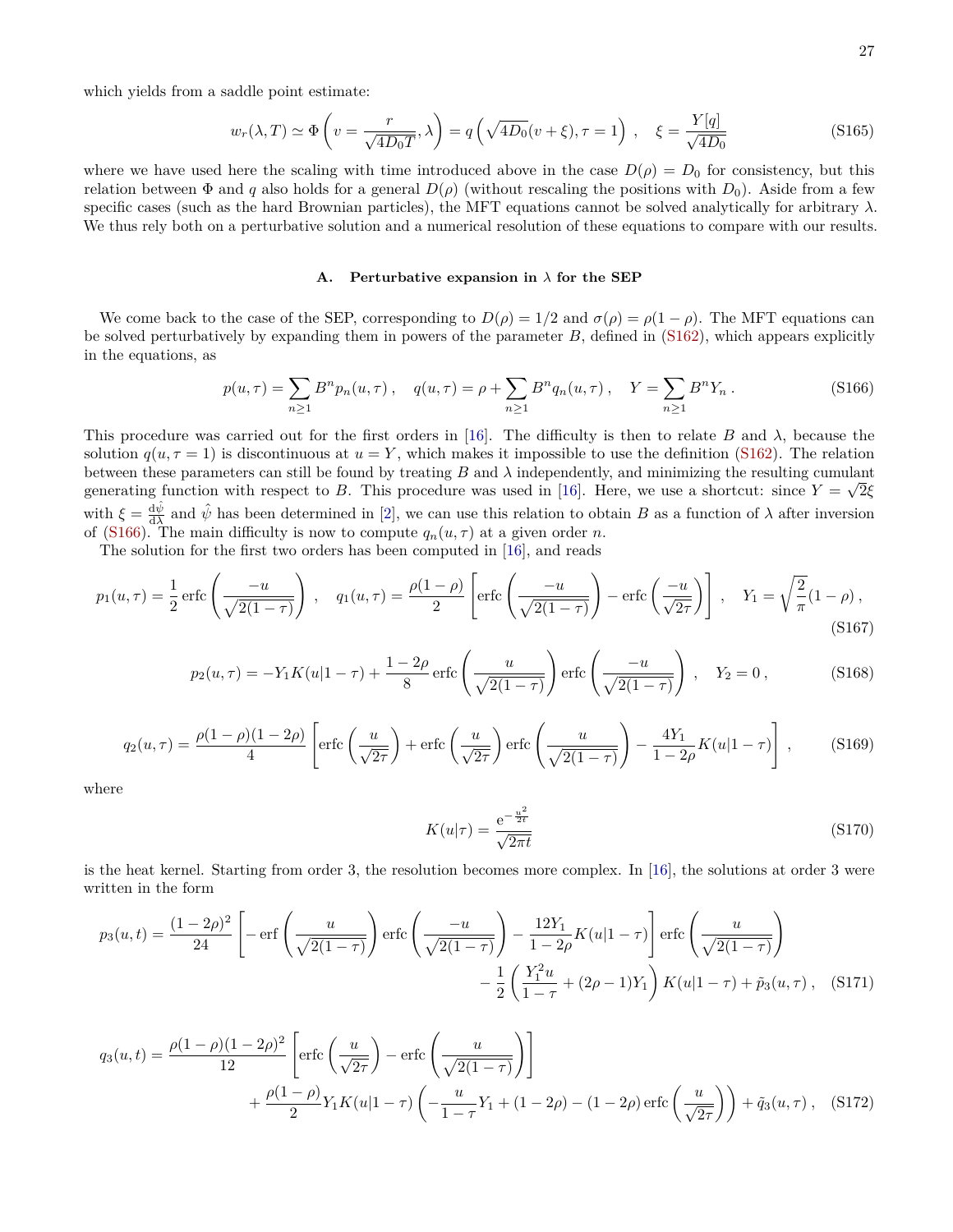where the two additional functions  $\tilde{p}_3$  and  $\tilde{q}_3$  satisfy the following inhomogeneous heat equations

$$
\partial_{\tau}\tilde{p}_3 = -\frac{1}{2}\partial_u^2 \tilde{p}_3 + q_1(\partial_u p_1)^2 \,, \tag{S173}
$$

$$
\partial_{\tau}\tilde{q}_3 = \frac{1}{2}\partial_u^2 \tilde{q}_3 - \rho(1-\rho)\partial_u^2 \tilde{p}_3 + \partial_u(q_1^2 \partial_u p_1) , \qquad (S174)
$$

with the boundary conditions

$$
\tilde{p}_3(u,1) = 0\,, \quad \tilde{q}_3(u,0) = -\frac{1}{3\rho(1-\rho)}q_1(u,0)^3 + \rho(1-\rho)\tilde{p}_3(u,0)\,.
$$
\n(S175)

However, these equations cannot be solved analytically, and were studied numerically in [\[16\]](#page-29-17) in order to compute the fourth cumulant  $\kappa_4$ . One can indeed obtain exact integral representations of the solution  $\tilde{q}_3(u, \tau)$ , in terms of space-time convolutions of the r.h.s. with the heat kernel. This allow for precise numerical estimate of this function. Here, we are only interested in its value at  $\tau = 1$  because of the relation [\(S165\)](#page-26-2). Furthermore, because of the expected form of the equation [\(S38\)](#page-10-9), the combination

$$
\partial_u^2 \tilde{q}_3(u,1) + u \partial_u \tilde{q}_3(u,1) \tag{S176}
$$

should take a simpler form (the difference in the factors with  $(S38)$  comes from the fact that  $u =$ √ 2*v*). We can thus write an integral representation for this expression, instead of  $\tilde{q}_3$ , which can be computed numerically with an arbitrary precision for a large number of points ( $\sim$  500). Fitting these points with the functions we expect from the equation [\(S40\)](#page-11-0), we find that for  $u > 0$ 

$$
\partial_u^2 \tilde{q}_3(u,1) + u \partial_u \tilde{q}_3(u,1) = \rho^2 (1-\rho)^2 \left( \alpha u e^{-\frac{u^2}{4}} \operatorname{erfc}\left(\frac{u}{2}\right) + \beta e^{-\frac{u^2}{2}} \right) ,\tag{S177}
$$

with

$$
\alpha = 0.07052369794... \quad \text{and} \quad \beta = -0.07957747154... \tag{S178}
$$

The coefficients obtained from this fit are extremely stable: they do not change by more that  $10^{-12}$  when the interval or the number of points are changed, or when adding other functions to fit with (these functions then get very small coefficients  $< 10^{-10}$ ). Furthermore, we find that

$$
\left|\alpha - \frac{1}{8\sqrt{\pi}}\right| < 10^{-11}
$$
 and  $\left|\beta + \frac{1}{4\pi}\right| < 10^{-11}$ . (S179)

Therefore,

$$
\partial_u^2 \tilde{q}_3(u,1) + u \partial_u \tilde{q}_3(u,1) = \rho^2 (1-\rho)^2 \left( \frac{u}{8\sqrt{\pi}} e^{-\frac{u^2}{4}} \operatorname{erfc} \left( \frac{u}{2} \right) - \frac{e^{-\frac{u^2}{2}}}{4\pi} \right) . \tag{S180}
$$

Although we first obtained this result numerically as described here, it can actually be proved from the integral representation of the l.h.s. in terms of a space-time convolution: the spatial integral can be computed using [\[5\]](#page-29-6), and the remaining time integration reduces to the above result after some manipulations. Unfortunately, this procedure can only be carried explicitly at this order, while the numerical evaluation can be performed at higher orders. Indeed, using this procedure, we also obtained:

$$
\partial_u^2 q_4(u,1) + u \partial_u q_4(u,1) = \frac{\rho^2 (1 - \rho^2)(1 - 2\rho)}{16\pi^2} \left( u \sqrt{\pi} e^{-\frac{u^2}{4}} \operatorname{erfc}\left(\frac{u}{2}\right) - 2e^{-\frac{u^2}{2}} \right) - \frac{\rho^2 (1 - \rho)^3}{8\sqrt{2}\pi^{3/2}} \left( \sqrt{\pi} (2 + u^2) e^{-\frac{u^2}{4}} \operatorname{erfc}\left(\frac{u}{2}\right) - 2u e^{-\frac{u^2}{2}} \right), \quad (S181)
$$

$$
\partial_u^2 q_5(u,1) + u \partial_u q_5(u,1) = -\frac{(1-\rho)^2 \rho^2}{16\pi^2} \left( \pi (1-2\rho)^2 - (1-\rho)u \left( \sqrt{2\pi} (1-2\rho) - u(1-\rho) \right) \right) e^{-\frac{u^2}{2}} \n+ \frac{(1-\rho)^2 \rho^2}{32\pi^{3/2}} \left( (u^2+2) \left( \sqrt{2\pi} (1-2\rho) - (1-\rho)u \right) + \pi (1-2\rho)^2 u - (1-\rho) \right) e^{-\frac{u^2}{4}} \operatorname{erfc} \left( \frac{u}{2} \right) \n+ \rho^3 (1-\rho)^3 \left( \frac{4\sqrt{2}-6}{48\pi} e^{-\frac{u^2}{2}} + \frac{1}{12\sqrt{2}\pi} e^{-\frac{u^2}{4}} \operatorname{erfc} \left( \frac{u}{2} \right) + \frac{u}{16\sqrt{\pi}} e^{-\frac{u^2}{4}} \operatorname{erfc} \left( \frac{u}{2} \right) - \frac{u}{6\sqrt{6\pi}} e^{-\frac{u^2}{6}} \operatorname{erfc} \left( \frac{u}{2\sqrt{3}} \right) \n- \frac{u}{6\sqrt{6\pi}} e^{-\frac{u^2}{6}} \operatorname{erfc} \left( \frac{u}{\sqrt{3}} \right) + \frac{2u}{3\sqrt{6\pi}} e^{-\frac{u^2}{6}} \operatorname{T} \left( \frac{u}{\sqrt{6}}, \sqrt{3} \right) \right). \tag{S182}
$$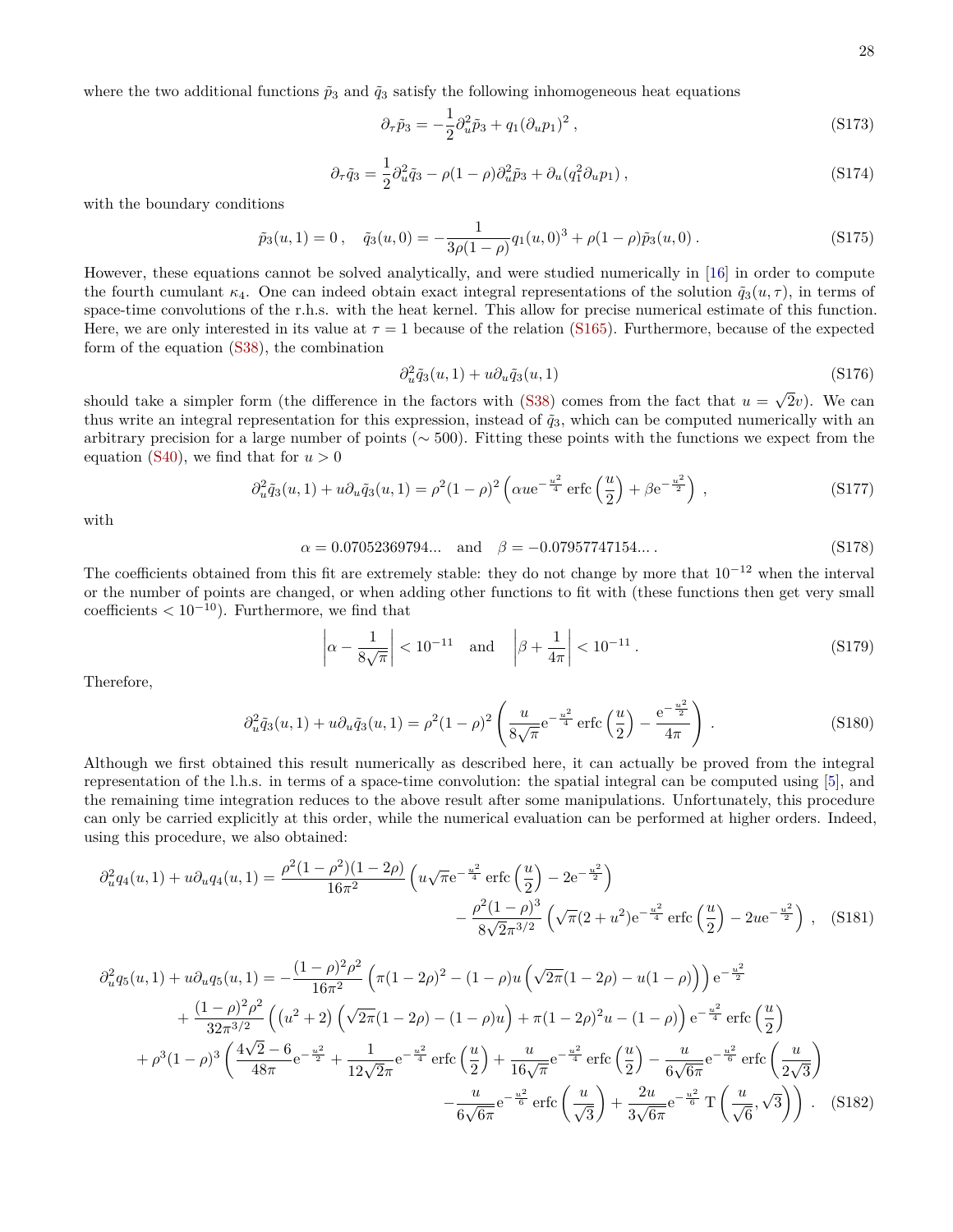Going back to the profiles  $\Phi_n(v)$  using the relation [\(S165\)](#page-26-2), these expressions coincide perfectly with the results obtained from our integral equations [\(S67,](#page-13-3)[S68\)](#page-13-4).

## <span id="page-28-0"></span>**B. Numerical solution at arbitrary** *λ*

The MFT equations [\(S160,](#page-25-3)[S161\)](#page-25-4) have a forward/backward structure due to the terminal condition on *p* [\(S162\)](#page-25-2) and initial condition on *q* [\(S163\)](#page-25-5). One can still obtain a numerical solution using the scheme described in [\[27\]](#page-30-0), which we briefly summarize here.

- 1. First solve the equation for *q* [\(S160\)](#page-25-3) using the initial guess  $p(u, \tau) = B\Theta(u Y)$ , corresponding to the terminal condition [\(S162\)](#page-25-2) extended to all times.
- 2. Then solve the equation for *p* [\(S161\)](#page-25-4) using the newly obtained function  $q(u, \tau)$ .
- 3. Iterate the process, replacing each time either *p* or *q* by the newly obtained function. After a few iterations ( $\sim$  3), the stability of the algorithm can be improved by replacing the functions by a linear combination of the last two, e.g.,

$$
q(u,\tau) \longleftarrow \alpha q_{\text{new}}(u,\tau) + (1-\alpha)q_{\text{old}}(u,\tau). \tag{S183}
$$

For instance with  $\alpha = 0.75$ .

The Heaviside Θ function must be regularized in order to use the standard methods for solving partial differential equations. We used the following approximation

$$
\Theta(u) = \frac{1 + \tanh(au)}{2} \,,\tag{S184}
$$

with *a* ∼ 100. This regularization causes a small discrepancy between the numerical solution and the exact one near the discontinuity of the function  $q(u, 1)$ .

This algorithm uses explicitly as inputs the values of *Y* (the position of the tracer) and *B*, which are related in this problem by the conservation relation [\(S159\)](#page-25-6). This relation is not satisfied for arbitrary values of both *Y* and *B*. Given *Y* as an input, we find the corresponding value of *B* by performing a dichotomy, until relation [\(S159\)](#page-25-6) is verified. The value of the parameter  $\lambda$  is deduced from the definition of *B* [\(S162\)](#page-25-2). This gives the solution  $q(u, \tau)$  of the problem for a given position of the tracer *Y*, and thus the profiles  $\Phi(v)$  from [\(S165\)](#page-26-2). The plots for different models given in the main text are in excellent agreement with the solution of our main equations [\(S67,](#page-13-3)[S68\)](#page-13-4).

## <span id="page-28-1"></span>**V. NUMERICAL SIMULATIONS**

#### <span id="page-28-2"></span>**A. Symmetric exclusion process**

The simulations of the SEP are performed on a periodic ring of size N, with  $M = \rho N$  particles at average density  $\rho$ . The particles are initially placed uniformly at random. The jumps of the particles are implemented as follow: one picks a particle uniformly at random, along with one direction (left and right with equal probabilities). If the chosen particle has no neighbor in that direction, the jump is performed, otherwise it is rejected. In both cases, the time of the simulation is incremented by a random number picked from an exponential distribution of rate *N*.

We keep track of one particle (the tracer) and compute the moments of its displacement and the generalized density profiles. The averaging is performed over  $10^8$  simulation.

## <span id="page-28-3"></span>**B. Kipnis-Marchioro-Presutti model**

We consider a periodic lattice of  $N = 500$  sites, each one carrying a continuous energy variable  $\varepsilon_i > 0$ . Initially the energy of each site is picked independently from a Boltzmann distribution at inverse temperature  $\rho = 1$ . At a random time picked from an exponential distribution of rate *N*, we pick uniformly a site *n* of the lattice. The total energy of sites *n* and  $n + 1$  is randomly redistributed between these sites with a uniform distribution. This process is repeated until the final time *t* is reached.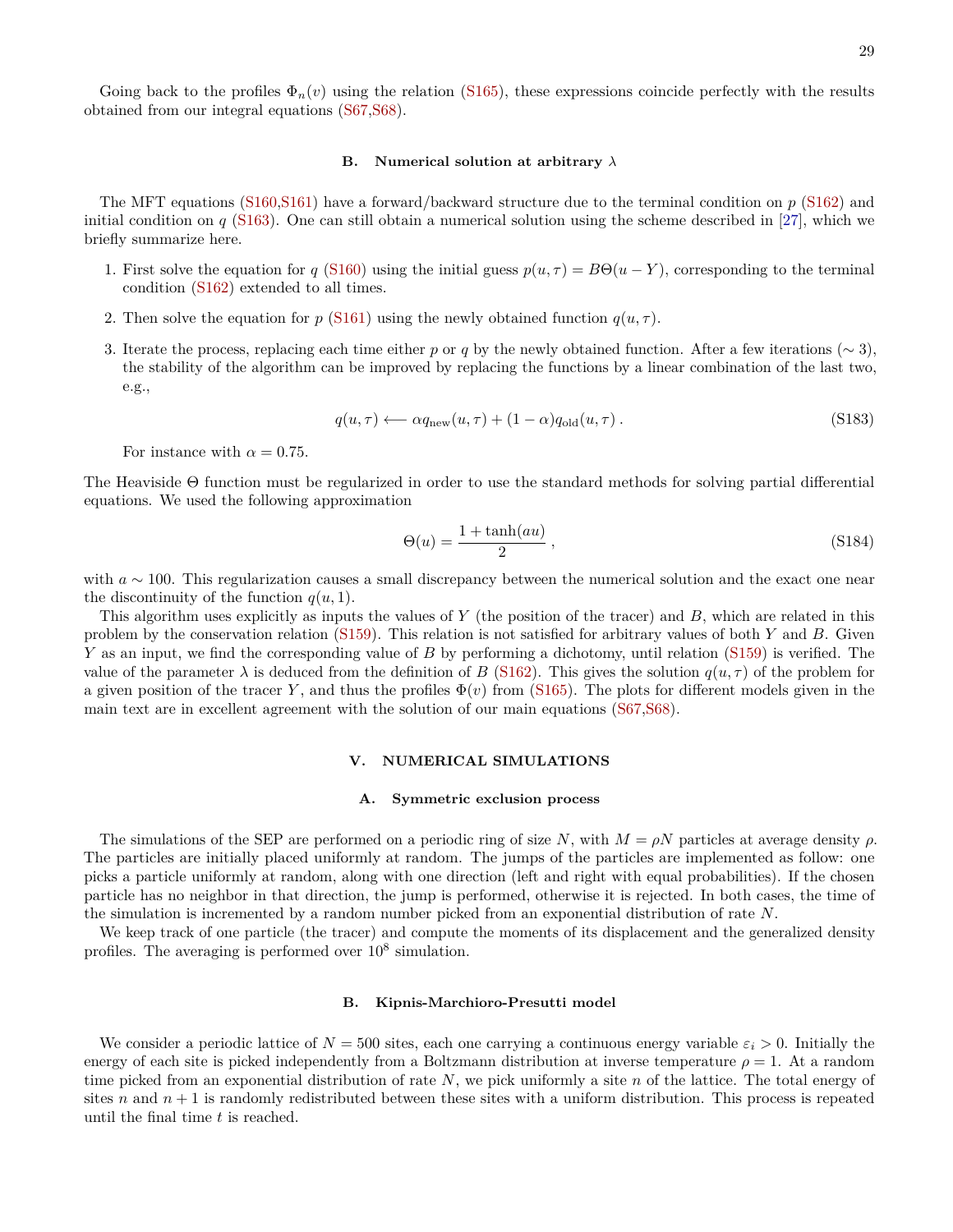The position of the tracer (initially chosen as 0) is defined as the boundary which delimits two regions where the energy is conserved (upon subtracting the flux through the periodic boundary). In the continuous limit, this is equivalent to the definition [\(S123\)](#page-21-5).

The generalized density profiles are averaged over  $1.2 \cdot 10^9$  simulations.

### <span id="page-29-0"></span>**C. Random-average process**

By construction of the RAP, if the density of the particles is denoted by *ρ* and if *x* and *t* are the spatial and temporal coordinates, the observables depend only on the two rescaled coordinates  $z = \rho x$  and  $\tau = \rho t$ . For this reason, we only consider the RAP at density  $\rho = 1$ .

The simulations are performed on a periodic ring of length  $L = 10000$ , with  $N = 10000$  particles at positions  $x_i$ . We choose a uniform probability law for the jumps of the particles. The steady state of the RAP is non-trivial, and can be written in terms of the gaps  $g_i = x_{i+1} - x_i$  between two particles (with  $x_{N+1} = x_1$ ) as [\[28\]](#page-30-1)

$$
P_{N,L}(\lbrace g_n \rbrace) \propto \prod_{n=1}^N \frac{1}{\sqrt{g_n}} \delta \left( \sum_{n=1}^N g_n - L \right). \tag{S185}
$$

Denoting  $G_n = \sqrt{g_n}$ , this corresponds to a uniform distribution of the vector  $(G_1, \ldots, G_N)$  on the *N*-dimensional  $\sum_{i=1}^{\infty}$   $G_n - \sqrt{g_n}$ , this corresponds to a unnorm distribution of the vector  $(G_1, \ldots, G_N)$  on the *I*v-dimensional sphere of radius  $\sqrt{L}$ . This initial condition can be easily implemented by generating *N* i.i.d.  $X_i$  with zero mean and unit variance, and computing

<span id="page-29-1"></span>
$$
g_i = G_i^2 = L \frac{X_i^2}{\sum_{n=1}^{N} X_n^2} \,. \tag{S186}
$$

The observables of interest are then averaged over  $8 \cdot 10^6$  simulations.

- <span id="page-29-2"></span>[1] A. Poncet, A. Grabsch, P. Illien, and O. Bénichou, "Generalised density profiles in single-file systems," (2021), [arXiv:2103.13083 \[cond-mat.stat-mech\].](http://arxiv.org/abs/2103.13083)
- <span id="page-29-3"></span>[2] T. Imamura, K. Mallick, and T. Sasamoto, [Physical Review Letters](https://link.aps.org/doi/10.1103/PhysRevLett.118.160601) **118**, 160601 (2017).
- <span id="page-29-4"></span>[3] T. Imamura, K. Mallick, and T. Sasamoto, [Communications in Mathematical Physics](http://dx.doi.org/10.1007/s00220-021-03954-x) **384**, 1409 (2021).
- <span id="page-29-5"></span>[4] S. Sethuraman and S. R. S. Varadhan, [The Annals of Probability](http://dx.doi.org/10.1214/11-AOP703) **41**, 1461 (2013).
- <span id="page-29-6"></span>[5] D. B. Owen, [Communications in Statistics - Simulation and Computation](http://dx.doi.org/10.1080/03610918008812164) **9**, 389 (1980).
- <span id="page-29-7"></span>[6] L. Arabadzhyan and N. Engibaryan, [Journal of Soviet Mathematics](http://dx.doi.org/10.1007/BF01085507) **36**, 745 (1987).
- <span id="page-29-8"></span>[7] A. D. Polyanin and A. V. Manzhirov, *Handbook of integral equations* (CRC press, 2008).
- <span id="page-29-9"></span>[8] B. Derrida and A. Gerschenfeld, [Journal of Statistical Physics](http://dx.doi.org/10.1007/s10955-009-9772-7) **136**, 1 (2009).
- <span id="page-29-10"></span>[9] B. Derrida and A. Gerschenfeld, [Journal of Statistical Physics](http://dx.doi.org/10.1007/s10955-009-9830-1) **137**, 978 (2009).
- <span id="page-29-11"></span>[10] H. Spohn, [Journal of Physics A: Mathematical and General](http://dx.doi.org/10.1088/0305-4470/16/18/029) **16**, 4275 (1983).
- <span id="page-29-12"></span>[11] B. Derrida, [Journal of Statistical Mechanics: Theory and Experiment](http://dx.doi.org/10.1088/1742-5468/2007/07/p07023) **2007**, P07023 (2007).
- <span id="page-29-13"></span>[12] P. L. Krapivsky, K. Mallick, and T. Sadhu, [Journal of Statistical Mechanics: Theory and Experiment](http://stacks.iop.org/1742-5468/2015/i=9/a=P09007) **2015**, P09007 (2015).
- <span id="page-29-14"></span>[13] L. Zarfaty and B. Meerson, [Journal of Statistical Mechanics: Theory and Experiment](http://dx.doi.org/10.1088/1742-5468/2016/03/033304) **2016**, 033304 (2016).
- <span id="page-29-15"></span>[14] J. Krug and J. Garcia, [Journal of Statistical Physics](http://dx.doi.org/10.1023/A:1018688421856) **99**, 31 (2000).
- <span id="page-29-16"></span>[15] A. Kundu and J. Cividini, [EPL \(Europhysics Letters\)](http://stacks.iop.org/0295-5075/115/i=5/a=54003) **115**, 54003 (2016).
- <span id="page-29-17"></span>[16] P. L. Krapivsky, K. Mallick, and T. Sadhu, [Journal of Statistical Physics](http://dx.doi.org/10.1007/s10955-015-1291-0) **160**, 885 (2015).
- <span id="page-29-18"></span>[17] P. Ferrari and L. Fontes, [Electronic Journal of Probability](http://dx.doi.org/10.1214/EJP.v3-28) **3**, 1 (1998).
- <span id="page-29-19"></span>[18] R. Rajesh and S. N. Majumdar, [Physical Review E](https://link.aps.org/doi/10.1103/PhysRevE.64.036103) **64**, 036103 (2001).
- <span id="page-29-20"></span>[19] C. Kipnis, C. Marchioro, and E. Presutti, [Journal of Statistical Physics](http://dx.doi.org/10.1007/BF01011740) **27**, 65 (1982).
- <span id="page-29-21"></span>[20] P. I. Hurtado and P. L. Garrido, [Journal of Statistical Mechanics: Theory and Experiment](http://dx.doi.org/10.1088/1742-5468/2009/02/p02032) **2009**, P02032 (2009).
- <span id="page-29-22"></span>[21] J. Cividini, A. Kundu, S. N. Majumdar, and D. Mukamel, [Journal of Statistical Mechanics: Theory and Experiment](http://stacks.iop.org/1742-5468/2016/i=5/a=053212) **2016**, [053212 \(2016\).](http://stacks.iop.org/1742-5468/2016/i=5/a=053212)
- <span id="page-29-23"></span>[22] L. Bertini, A. De Sole, D. Gabrielli, G. Jona-Lasinio, and C. Landim, [Phys. Rev. Lett.](http://dx.doi.org/ 10.1103/PhysRevLett.87.040601) **87**, 040601 (2001).
- [23] L. Bertini, A. De Sole, D. Gabrielli, G. Jona-Lasinio, and C. Landim, [Journal of Statistical Physics](http://dx.doi.org/ 10.1023/A:1014525911391) **107**, 635 (2002).
- [24] L. Bertini, A. De Sole, D. Gabrielli, G. Jona-Lasinio, and C. Landim, [Phys. Rev. Lett.](http://dx.doi.org/ 10.1103/PhysRevLett.94.030601) **94**, 030601 (2005).
- [25] L. Bertini, A. De Sole, D. Gabrielli, G. Jona-Lasinio, and C. Landim, [Journal of Statistical Physics](http://dx.doi.org/ 10.1007/s10955-008-9670-4) **135**, 857 (2009).
- <span id="page-29-24"></span>[26] L. Bertini, A. De Sole, D. Gabrielli, G. Jona-Lasinio, and C. Landim, [Rev. Mod. Phys.](http://dx.doi.org/ 10.1103/RevModPhys.87.593) **87**, 593 (2015).